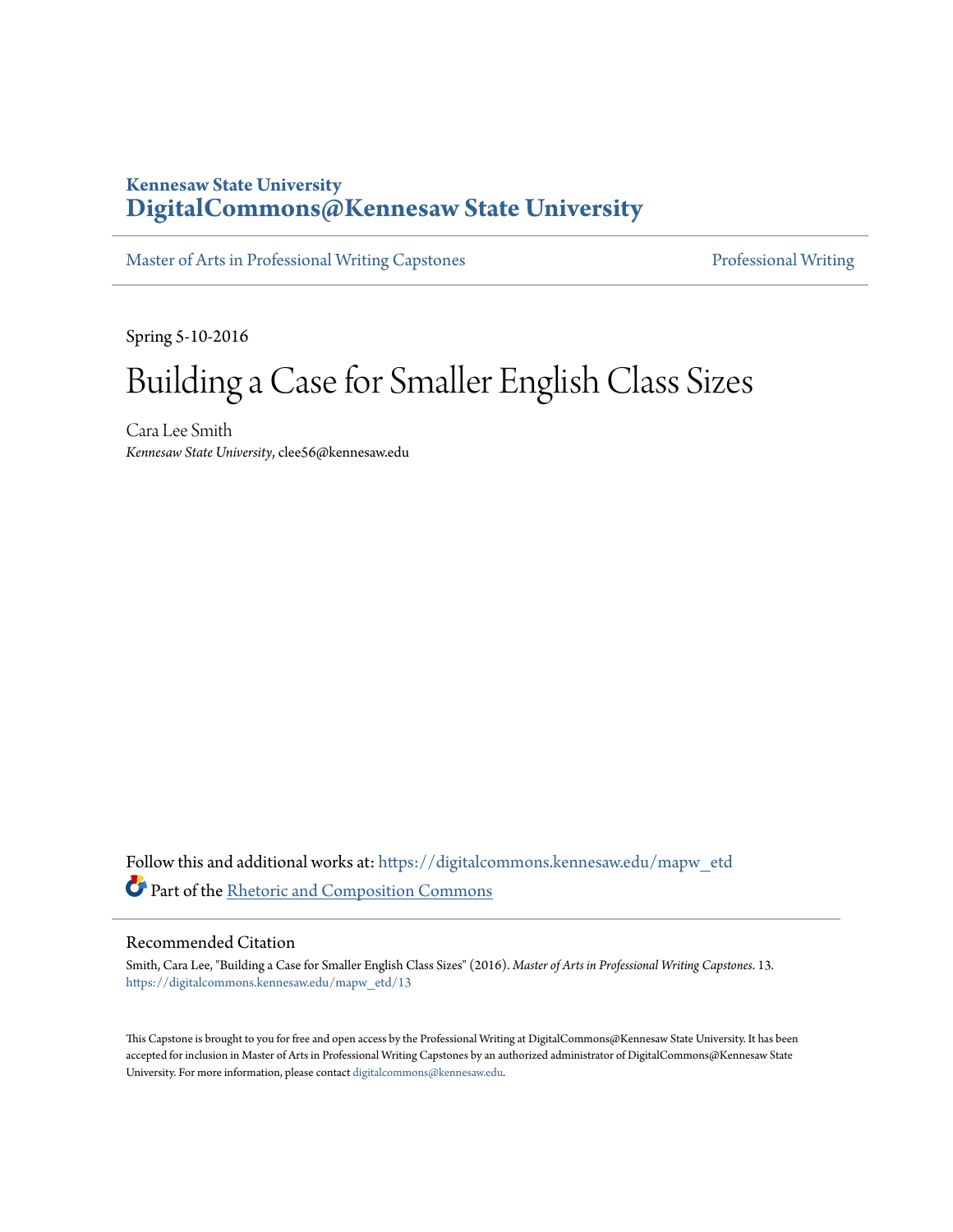Building a Case for Smaller English Class Sizes

By

Cara Lee Smith

A capstone project submitted in partial fulfillment of the Requirements for the degree of Master of Arts in Professional Writing in the Department of English

In the College of Humanities and Social Sciences of Kennesaw State University

Kennesaw, Georgia

2016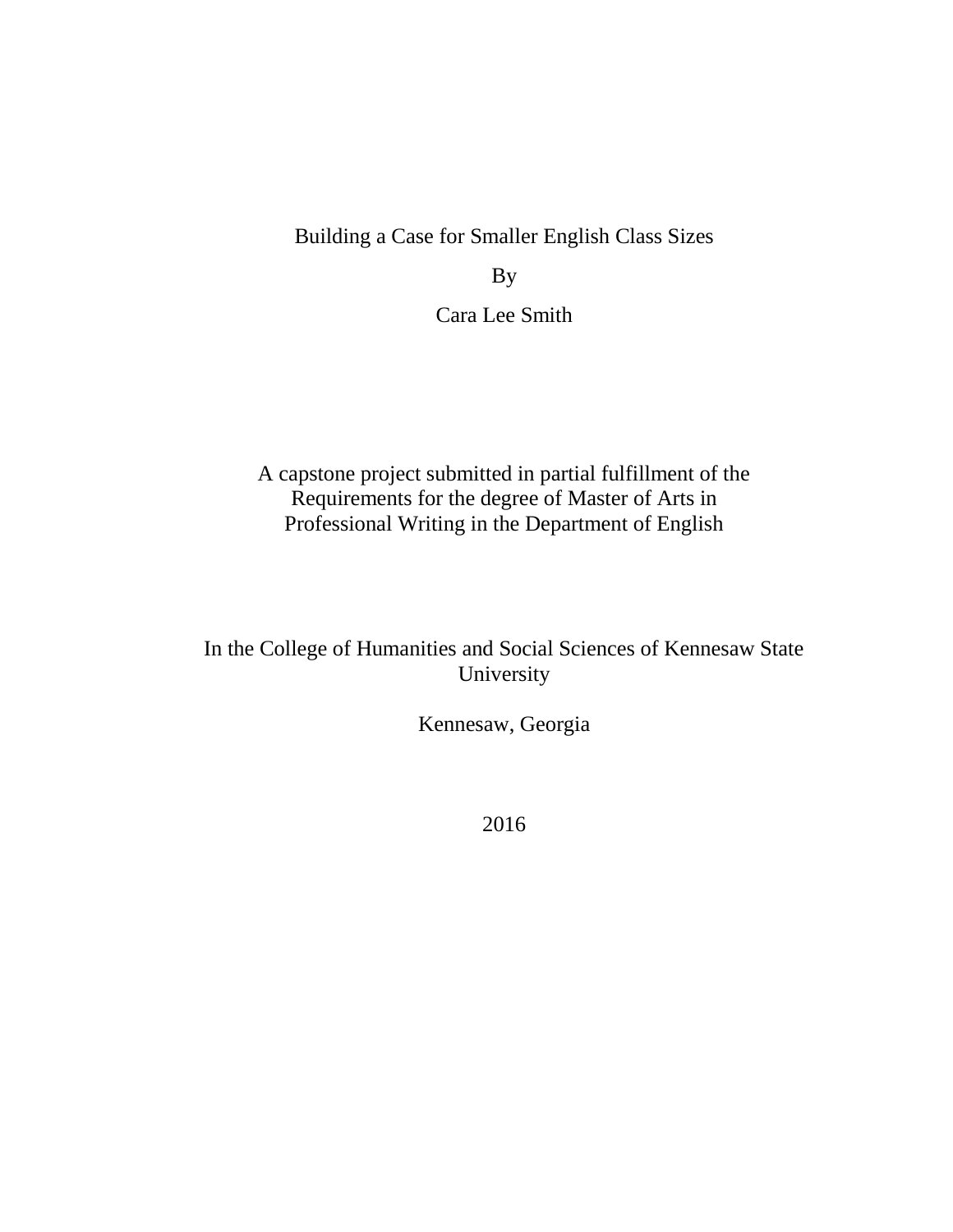College of Humanities & Social Sciences Kennesaw State University Kennesaw, Georgia Certificate of Approval

This is to certify that the Capstone Project of

ara Lee Smith

Has been approved by the committee for the capstone requirement for

the Master of Arts in Professional Writing in the Department of English

 $M_{\text{av}}$  2016<br>At the (morfth and year) graduation

R

Capstone committee: Member. Member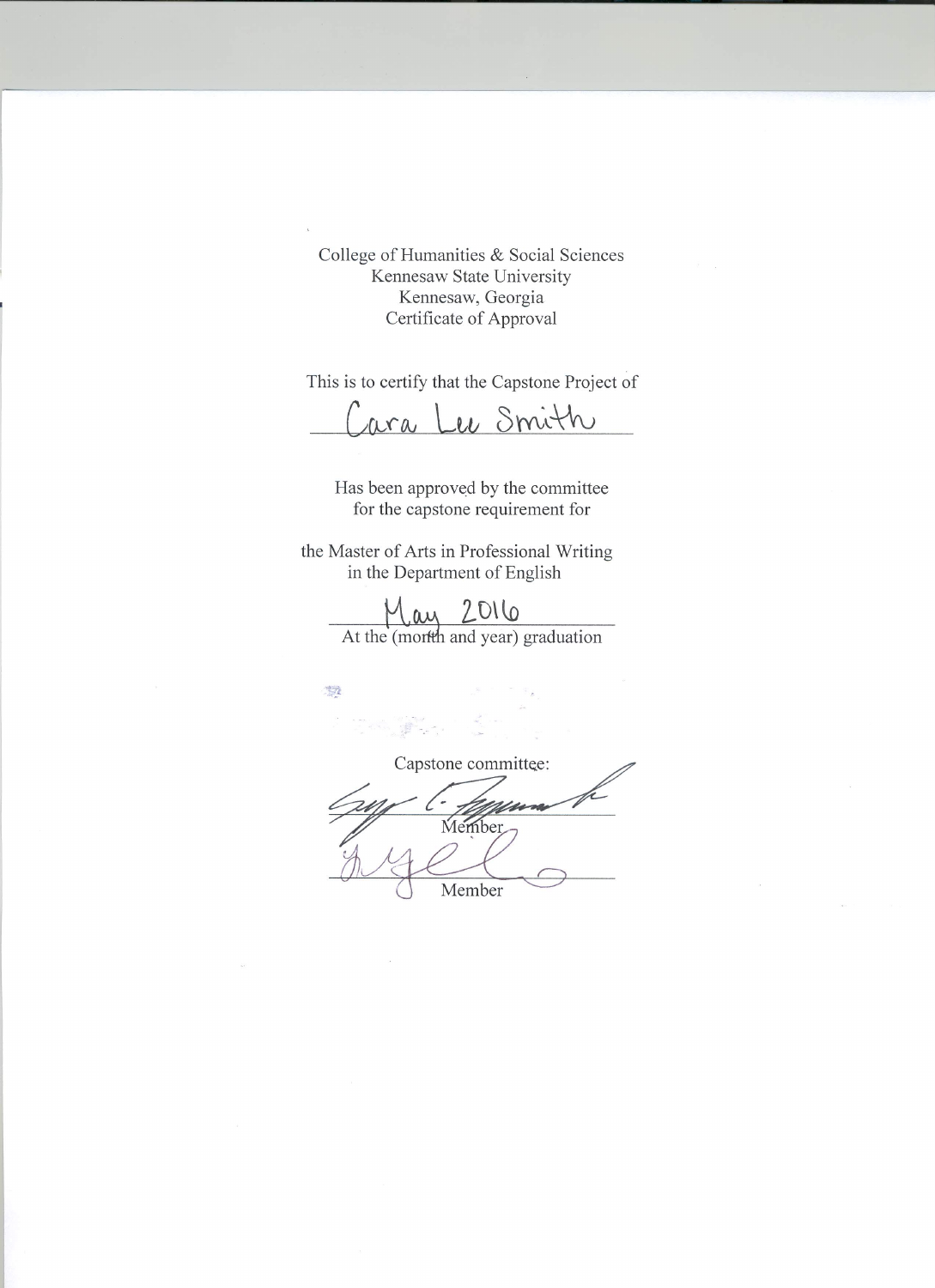## Table of Contents

| Professional Association Class Size Recommendations  10  |  |
|----------------------------------------------------------|--|
| Effects of Increasing Class Sizes for Students15         |  |
|                                                          |  |
| Effects of Class Size on Students' Instructor Reviews21  |  |
|                                                          |  |
|                                                          |  |
|                                                          |  |
|                                                          |  |
|                                                          |  |
|                                                          |  |
|                                                          |  |
| Goals                                                    |  |
|                                                          |  |
|                                                          |  |
|                                                          |  |
|                                                          |  |
|                                                          |  |
|                                                          |  |
|                                                          |  |
| Lessons from Applying the Heuristic to the Case Study 60 |  |
|                                                          |  |
|                                                          |  |
|                                                          |  |
|                                                          |  |
|                                                          |  |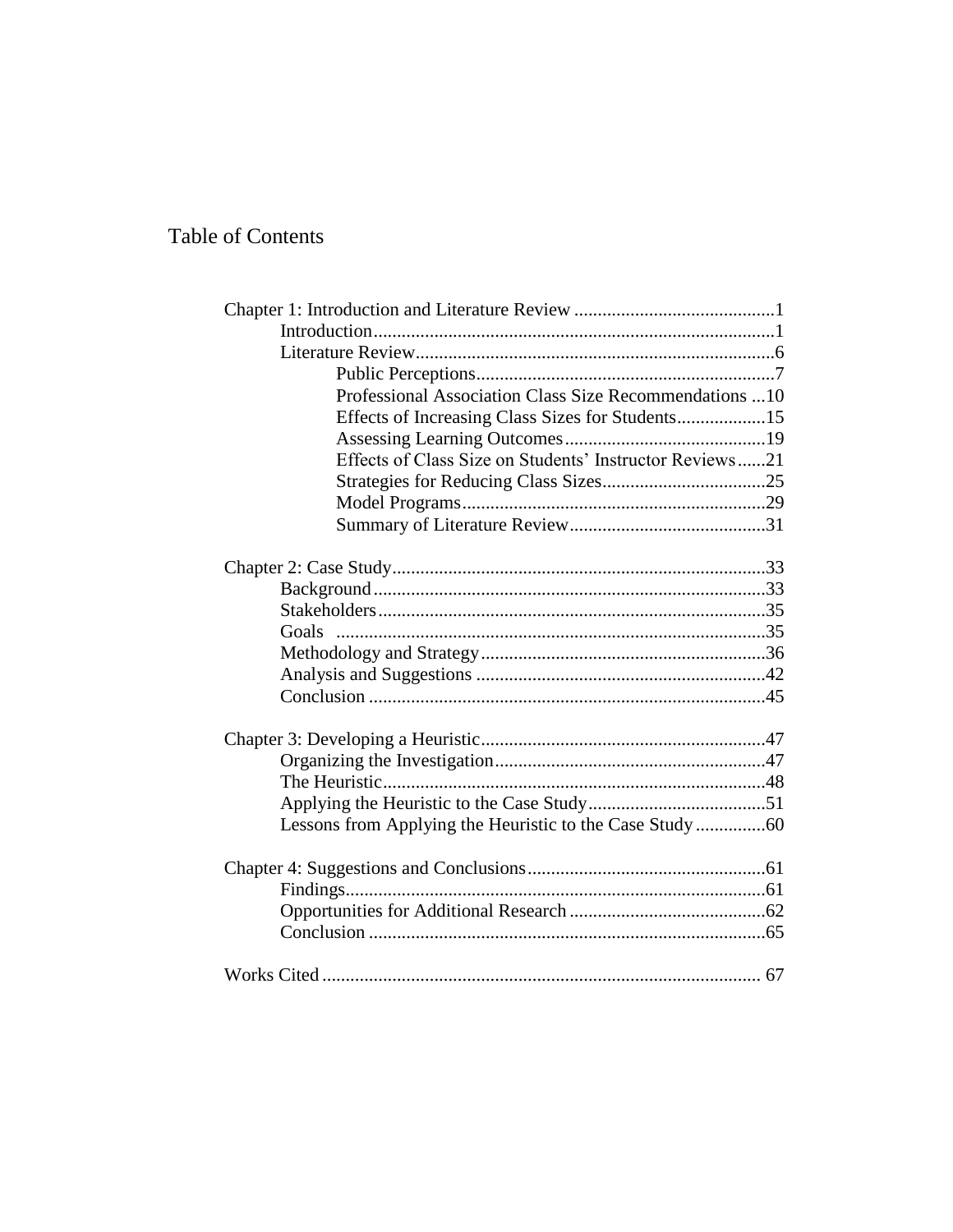#### **Chapter 1: Introduction and Literature Review**

#### **Introduction**

When I applied to the Master of Arts in Professional Writing Program (MAPW), I thought I would be devoting the ensuing years of my education to the minutiae of writing: punctuation, words, letters. I entered the program confident that I would succeed because I was focused on ferreting out grammar mistakes and correcting syntax errors.

At the time, I imagined a very narrow field of study, having no understanding of the breadth of questions and issues that Composition Studies scholars were addressing through research and scholarship. Initially focused solely on what I would now call "local issues," I didn't see the bigger picture – the global issues – until I was deep into my graduate education. Now, after completing my coursework and capstone project, incorrectness seems like a far less serious threat to student writing than I once imagined. Instead, insufficient funding and unfair employment practices experienced by many university instructors seem far more detrimental to student writing.

Since 1962, the U.S. Department of Education has published national educational statistics, trends, and predictions. Most recently they released figures that demonstrate a twenty-four percent increase in full-time college enrollment between the years 2002 and 2012 (U.S. Department of Education n.p.). In the last decade, U.S. college enrollment has negatively correlated to economic growth, so when the economic recession began in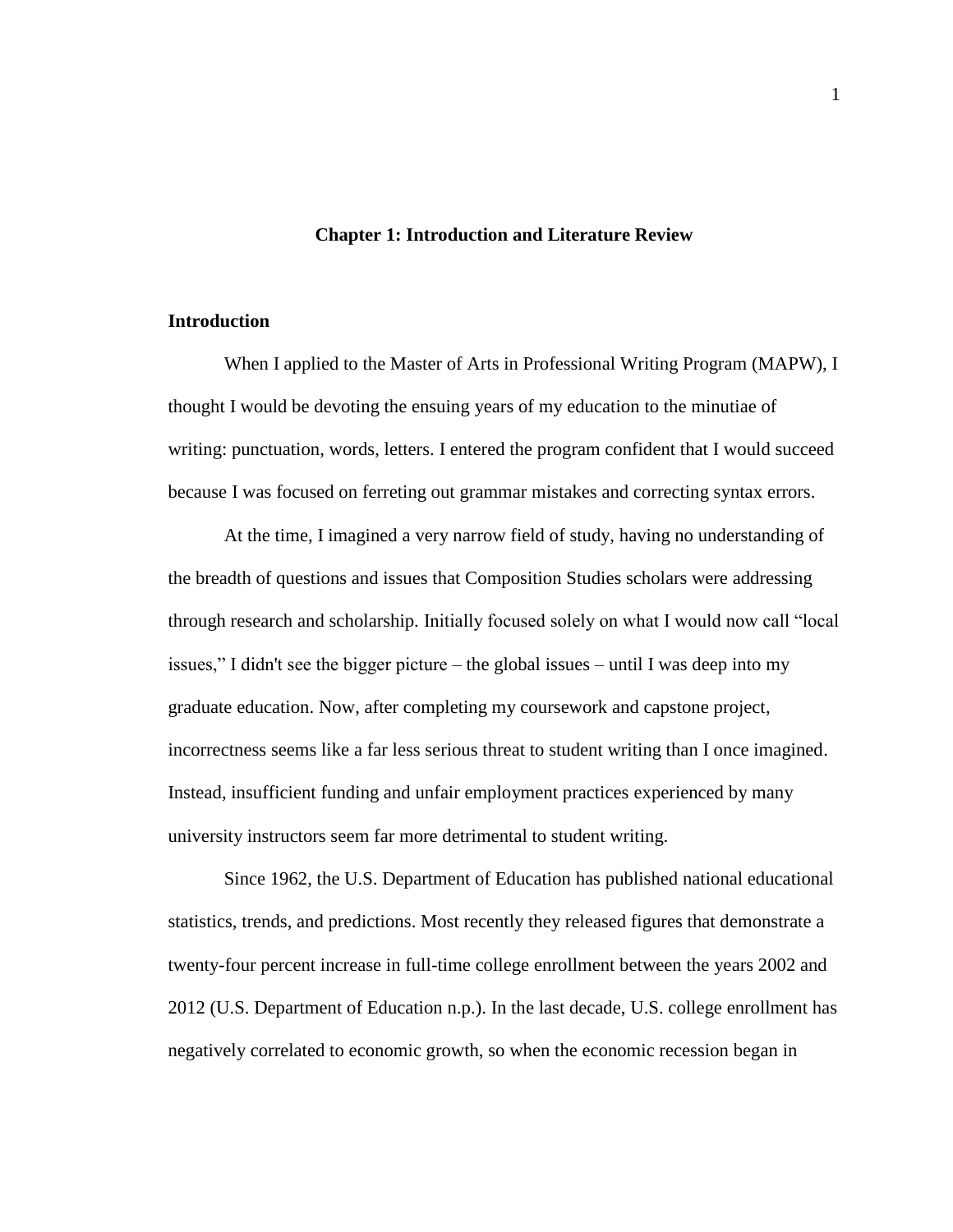2008, college enrollment numbers soared. Unfortunately, the inverse relationship between economic growth and college enrollment growth creates a situation in which degree-granting institutions have the highest number of students at the same time that they have the least access to public and private funding.

When enrollment increases, universities may consider at least five options for accommodating a growing number of students in classes: 1. do nothing, which limits students' access to needed classes; 2. increase the number of class sections offered and hire additional permanent, tenure-track faculty to teach those classes; 3. increase the number of class sections offered and hire additional contingent faculty to teach those classes; 4. increase the number of class sections offered and hire no additional faculty but increase the teaching load for existing faculty; 5. keep the same number of classes and the same amount of faculty but increase the number of students in each class. Universities may use one of these strategies or a combination of several of these tactics to find a balance between student, faculty, and administrative needs, but each of these options comes with a different price tag and puts a certain amount of strain on a different group. Unfortunately, administrators facing budgetary shortfalls may choose the no-cost or lowcost options that disproportionately burden students struggling to progress to graduation and contingent faculty already responsible for the heaviest teaching loads. When universities face the reality that they must educate more students with less funding, requiring faculty to add a student or two to each class may seem like a reasonable solution. After all, increasing class sizes does not necessitate increasing the salary budget. But for English instructors teaching a 5/5 load (five courses in the fall semester and five courses in the spring semester), adding just two students to each class is tantamount to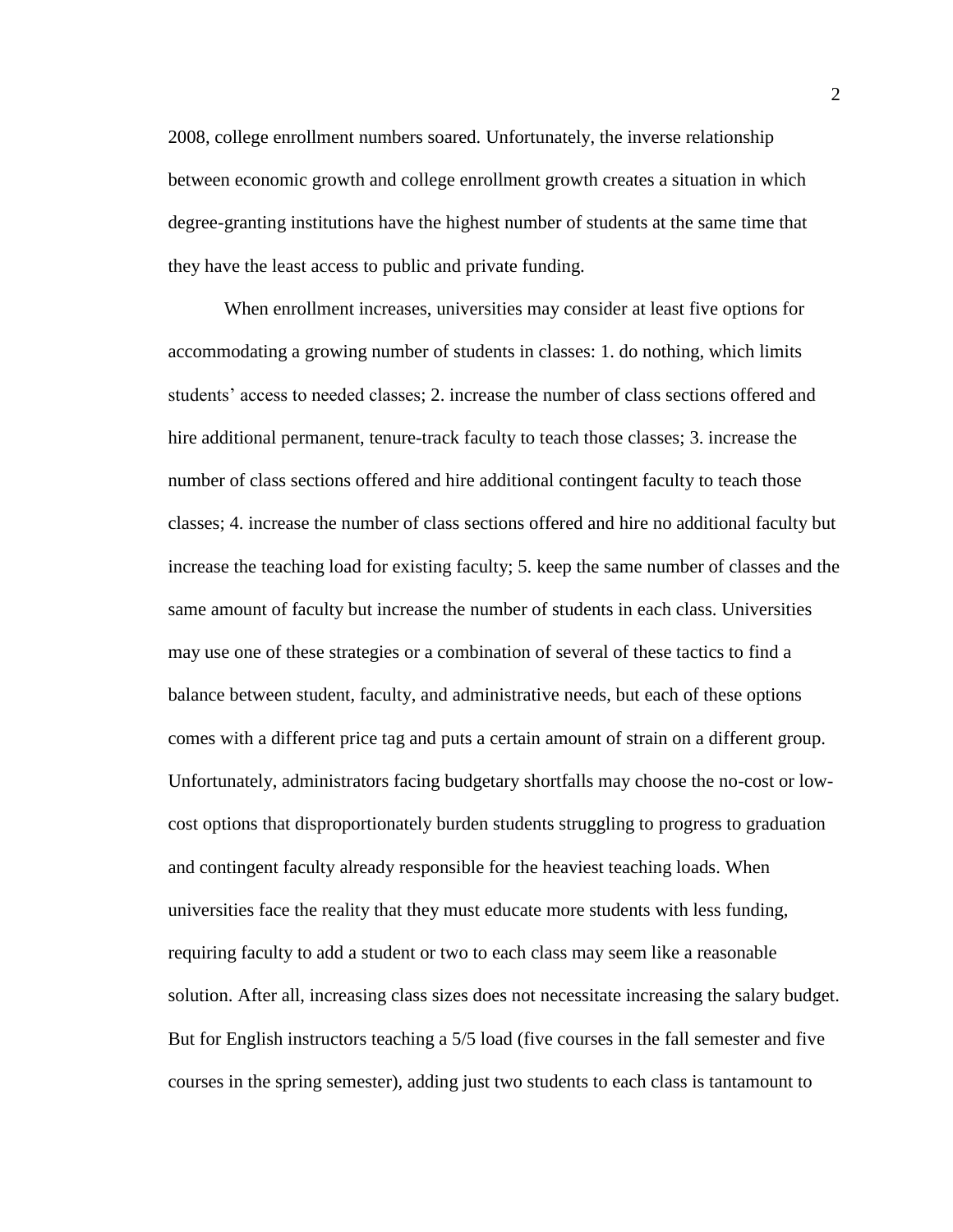adding another class to that instructor's load. While adding one or two students to each class may seem trivial, it can greatly impact the workload of faculty – particularly faculty who have the least recourse.

Because of these growth trends, scholars across disciplines are investigating the effects of class size on faculty and students. While there is a mounting body of research and literature on class size, faculty at many schools have not successfully leveraged the scholarship to force changes to class size policies. Faculty and policy-makers (at both the institutional- and state-level) have not yet agreed upon class size policies acceptable to both sides. Additionally, there is a third group of stakeholders affected by class size – students – whose voices are rarely raised in this discussion. The aim of my capstone project is to explore the ongoing conversation on class size; consider the issues from the three major stakeholders' distinct positions; make recommendations for crafting a rhetorically-focused, research-based approach to investigating class size issues; and draft a collaborative plan to forge alliances between stakeholders and enact institutionallyappropriate class size policy changes.

Like countless other departments at institutions of higher education, the English department at Kennesaw State University (KSU) has increased its class sizes in response to growing demand. Although the official enrollment caps have been increased gradually over the years, class sizes are also growing larger due to over enrollment. For example, the First-Year Composition sequence of ENG 1101 (traditionally taken in the fall semester) and ENG 1102 (traditionally taken in the spring semester) has been enrolled above 100 percent for the past six academic years. Because of increased enrollment, faculty are questioning the effects of larger class sizes. In the 2014-2015 academic year,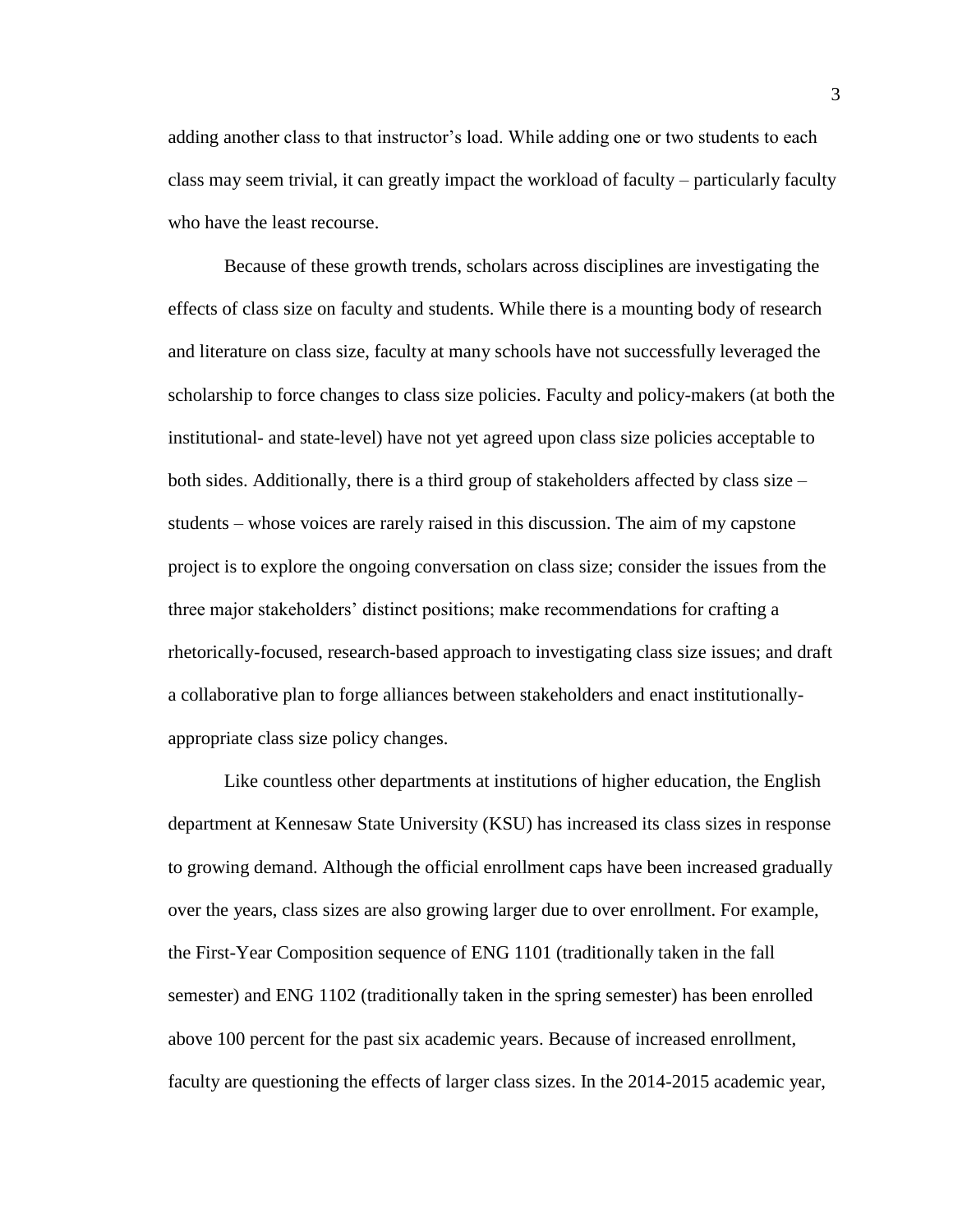the department's inquiry was formalized with the formation of the English Class Size Committee. As a graduate student in the MAPW program, I served as an intern with the English Class Size Committee, whose members were charged with researching the effects of English class sizes on student learning outcomes and faculty workload in order to make recommendations about the optimal class sizes and the acceptable class sizes for department courses. My experience interning for the English Class Size Committee allowed me an opportunity to glimpse the behind-the-scenes work that faculty undertake outside of the classroom in support of the department, college, and university, which was eye-opening. Although I am embarrassed to admit my ignorance, I must confess that before working with this committee I thought class size was just another statistic used by admissions offices to appeal to prospective students; I did not recognize that class size was an important piece of a larger, ongoing discussion concerning faculty workloads, student learning outcomes, state funding, and institutional prestige.

Class sizes are a high stakes issue, but currently the two sides are at a stalemate, with policy makers arguing that reducing class sizes is detrimental to the budget and faculty arguing that increasing class sizes is detrimental to student learning. While both points may be true, perhaps additional research can identify the stakeholders' common ground and provide insights for creative solutions. If English faculty are determined to fight for reduced class sizes, then more focused research on class size is needed. Although there is already an abundant amount of scholarship on the topic, the research is not conclusive nor is it all specific to English Studies.

Until English departments definitively conclude how class sizes affect their faculty and students, scholars must continue to devote more attention (through research,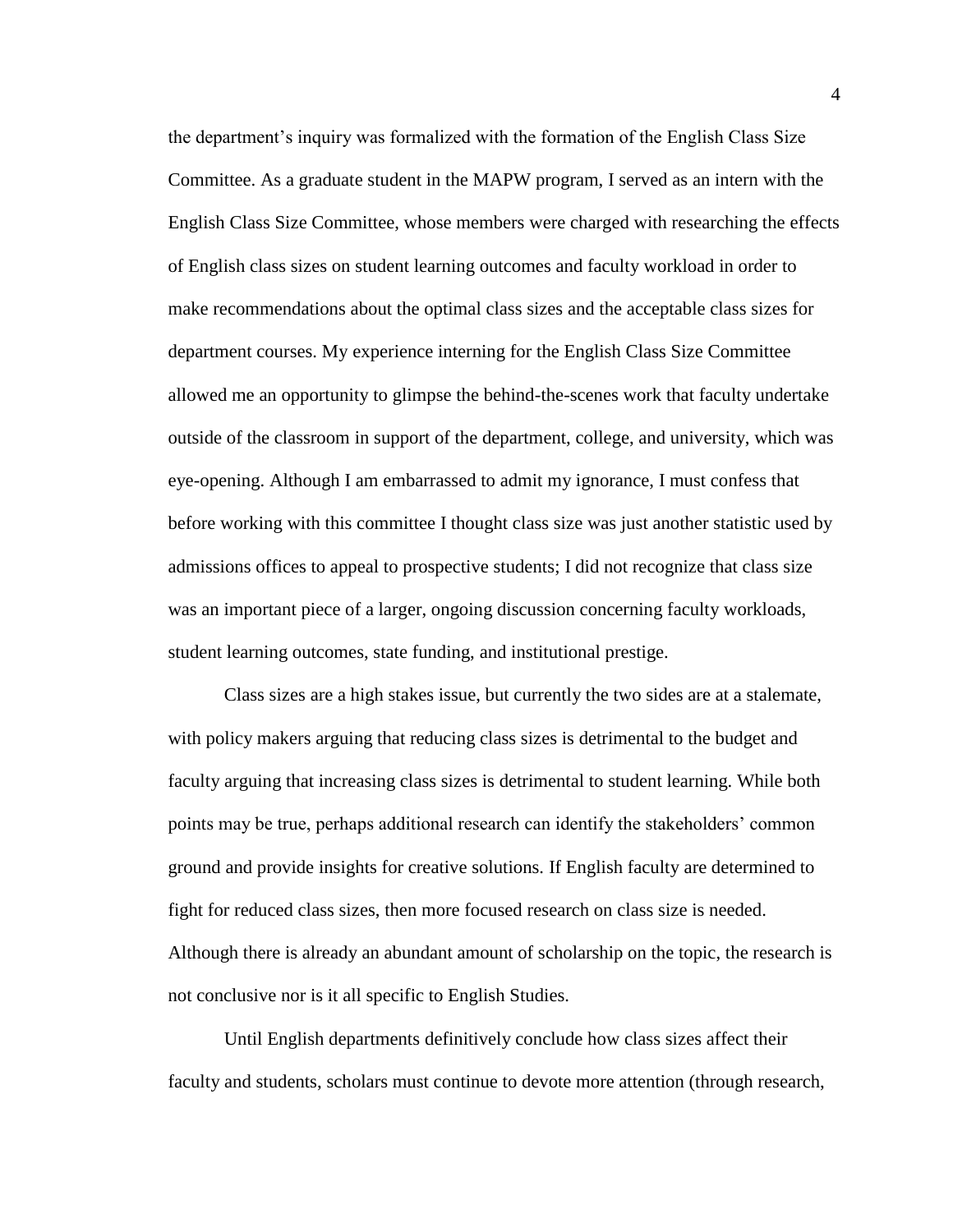scholarship, and service) to investigating the direct and indirect effects of class size. In an effort to direct more attention to this topic, I am devoting my capstone project to discovering the best practices for English departments interested in conducting research on class size and offering them a heuristic that could help faculty position themselves to successfully act on their research. Following the organizational model in *Solving Problems in Technical Communication* edited by Johndan Johnson-Eilola and Stuart A. Selber, my thesis includes a literature review, a case study of the English Class Size Committee at KSU, and the development of a heuristic that could be used by English departments at other institutions to guide their class size discussions.

While there are some resources available to guide the discussions of English departments who want to craft an argument to reduce class sizes (for instance KSU's English Class Size Committee turned to Richard Haswell's "Class Sizes for Writing Courses—Regular, Advanced, Honors, and Basic for 310 Institutions" and Alice Horning's "The Definitive Article on Class Size"), faculty would benefit from using a heuristic to thoroughly scaffold their work. Any department undertaking this type of committee work must customize a plan that will make an effective argument for its particular rhetorical situation. I would argue that faculty often view the available guides and the policy recommendations published by professional organizations as conclusive evidence that class size should be reduced, yet simply presenting this documentation to institutional administrators is not enough to create change. If English departments want to explore reducing class sizes, they must be willing to approach the topic as a research problem, using a heuristic; collect the right data; determine assessment techniques particular to their school; and make alliances with students and administrators.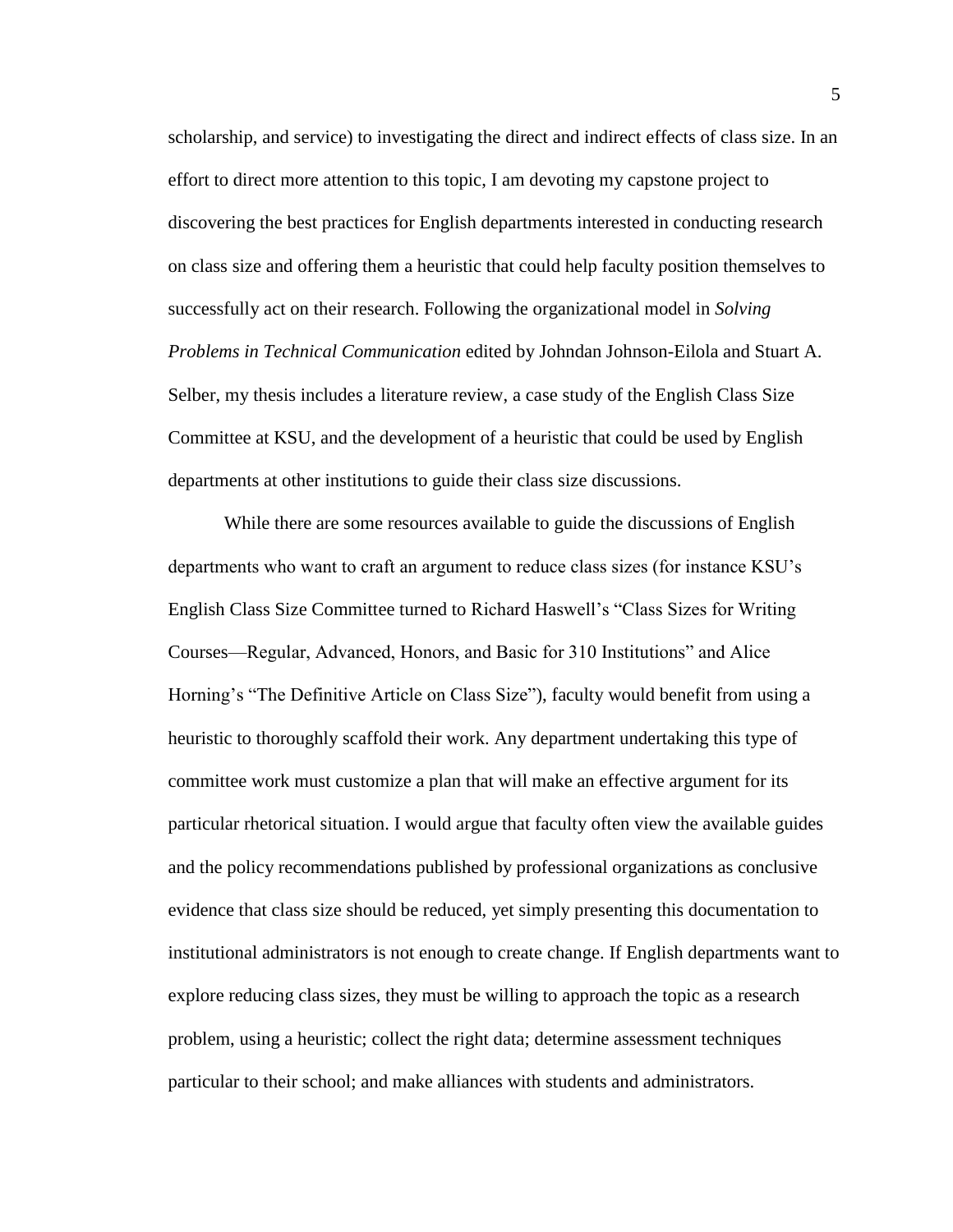#### **Literature Review**

Considering the many voices participating in the ongoing conversation about class size, productive discussions cannot exist in a vacuum but must be informed by the extensive research, scholarship, and public dialogue surrounding the topic. By reviewing the literature, I have found that the majority of class size scholarship fits into seven subtopics:

- public perceptions of higher education;
- professional association class size recommendations;
- effects of increasing class sizes for students;
- methods of assessing learning outcomes;
- effects of class size on students' instructor reviews;
- strategies for reducing class size; and
- model programs.

The literature comes from a variety of fields; it is not all particular to English Studies. Although some of the class size scholarship may be sourced outside of the field, it remains relevant to this discussion because it proves the ubiquitous nature of the topic. There are myriad questions surrounding the effects of class sizes and seemingly endless variables to test, but by familiarizing themselves with research across divergent fields, English scholars may be able to determine which, if any, effects of class size are universal, and which, if any, are particular to certain disciplines.

Across most of the literature, there seems to be a battle between sides and between numbers, with scholars attempting to locate the exact point of the common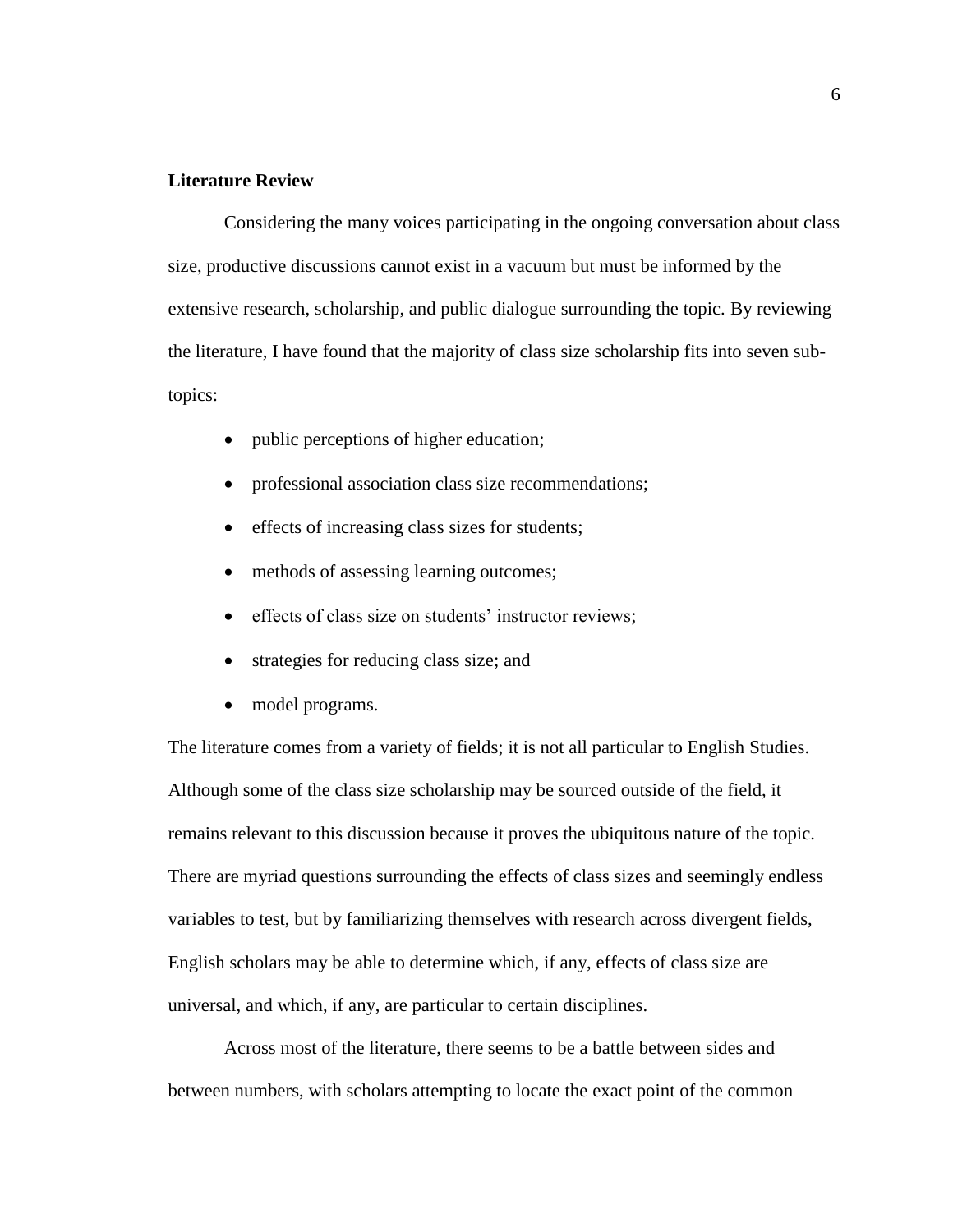ground where the number of students in each class and the number of minutes worked each semester by faculty are acceptable to all involved parties. At the core of the available scholarship, researchers are striving to find a perfect balance that will be suitable to all of the stakeholders by pinpointing class size policies that will enhance student learning, guarantee fair working conditions for faculty, and ensure the financial health of institutions of higher education. As revealed by the literature review, a panacea has not been found, yet; scholars engaged in class size research are still working toward finding definitive solutions.

#### *Public Perceptions*

Because state institutions are partially funded by taxpayer dollars, higher education is a matter of public interest. And as state budgets tighten, public scrutiny draws the discussions of class size and faculty workload outside of the university walls and into the public domain. The political nature of these discussions can also lead to polarization, as seen in one public exchange between a former college administrator, David Levy, and a current college professor, Jill Kronstadt. The debate between Levy and Kronstadt is not merely anecdotal; it highlights some of the common public perceptions about academics and provides context for the broader public discussion about higher education in the United States.

In his opinion piece for *The Washington Post*, Levy contends that establishing a higher education model that is affordable on a middle-class income is essential for American families and that the most reasonable solution for making college more affordable is to increase the faculty teaching workload in non-research institutions. His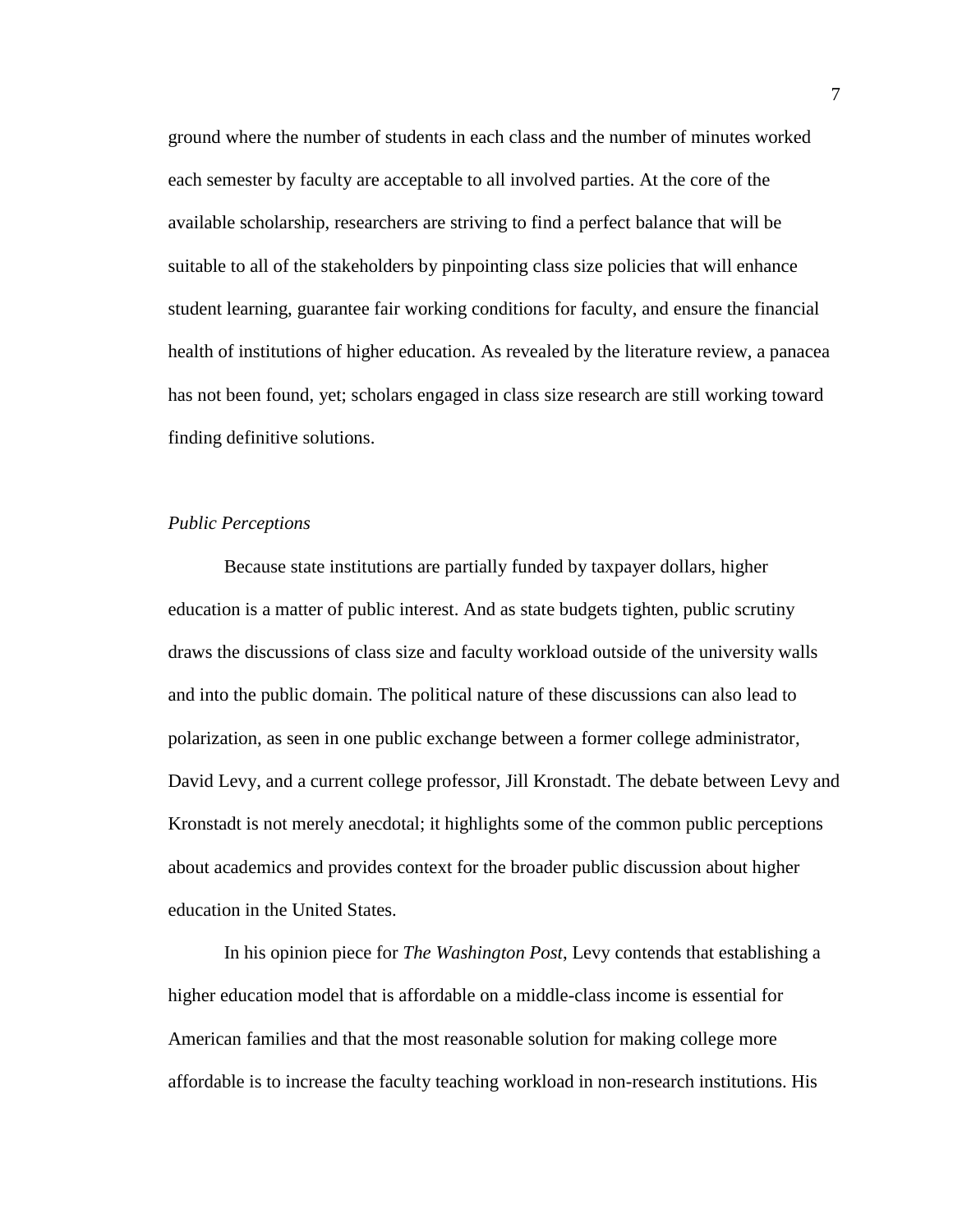claim is that most faculty spend only nine to fifteen hours a week teaching for thirty weeks a year, yet they are paid comparably to other professionals with commensurate education who work forty to fifty hours a week for fifty weeks per year. Levy finds these salaries particularly galling when they are paid with public dollars and believes that taxpayers should get full value out of faculty salaries. To remedy this faculty employment issue, Levy suggests that the higher education community should restructure employment conditions and terms so that teaching faculty are expected to work a forty-hour week – teaching at least twenty hours each week and spending an equivalent amount of time grading and preparing for class each week – for eleven months out of the year. As faculty salaries are consistently the largest portion of most college budgets, Levy believes that making faculty more productive would stave off tuition increases.

Levy's article invited a flurry of responses, including thousands of comments on *The Washington Post* site and longer rebuttals on blogs and online news outlets. While the idea that college should be more affordable may be a popular sentiment among many faculty members, the solution that Levy proposed struck many vocal college instructors as uninformed and unacceptable. One response came from Kronstadt, an associate professor of English at Montgomery College, who published a blog post refuting many of Levy's assertions. As a faculty member at the community college that Levy profiled for his article, she offers additional explanations for some of the "cherry-picked support" used by Levy (Kronstadt). In his article, Levy cites that the average full professor's salary at Montgomery College is \$88,000, which Kronstadt argues to be misleading since only about 25% of the teaching faculty at Montgomery are full-time and, of those, very few are full professors. Kronstadt rebuts that an \$88,000 salary is not representative of the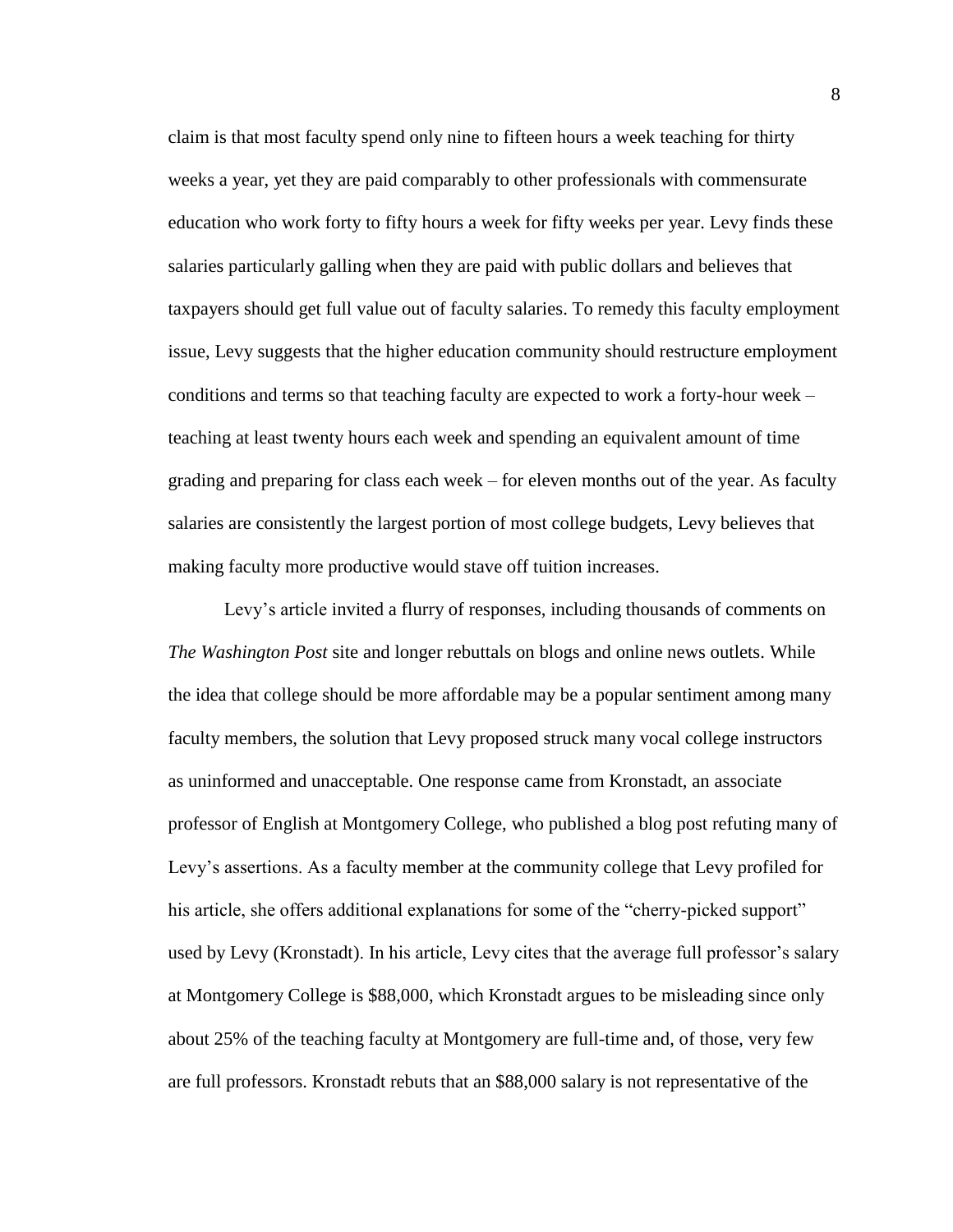true average salary for teaching faculty. Further, Kronstadt argues that instructors who teach fifteen hours a week and write substantive comments on papers spend, on average, between thirteen and twenty hours each week on grading alone. In addition to class time and grading, Kronstadt attests that office hours and mandatory committee work push her over the forty-hour mark each week. Ultimately, Kronstadt believes that Levy's article is predicated on a misunderstanding of the work of educators, and he scapegoats faculty who devote unpaid evenings, weekends, and school 'breaks' to ongoing individual instruction, scholarship, research, and professional development.

While this exchange is just one example of the public debate, the two articles underscore the perceptions of each side. On the one hand, taxpayers and political decision-makers call for increasing faculty workload and class size in order to increase efficiency and cost-savings, which may seem like a reasonable plan on the surface. On the other hand, however, faculty push back against this solution because it is unsustainable considering their existing job requirements, which are largely unknown to the general public. Additionally, the focus on accounting for work hours and measuring units of time may be uncomfortable for English faculty. Contrary to public opinion, this discomfort stems not from their lack of productivity but from the scholarship in their field. If English faculty have internalized theories from works as varied as Donald Murray's "The Essential Delay: When Writer's Block Isn't" or Steven Katz's "The Ethic of Expediency: Classical Rhetoric, Technology, and the Holocaust," then the idea that all work could or should be done as efficiently as possible might be incongruous with their professional philosophies. Faculty work is not factory work. It is, however, incumbent upon faculty to find the common language and common ground to explain their work and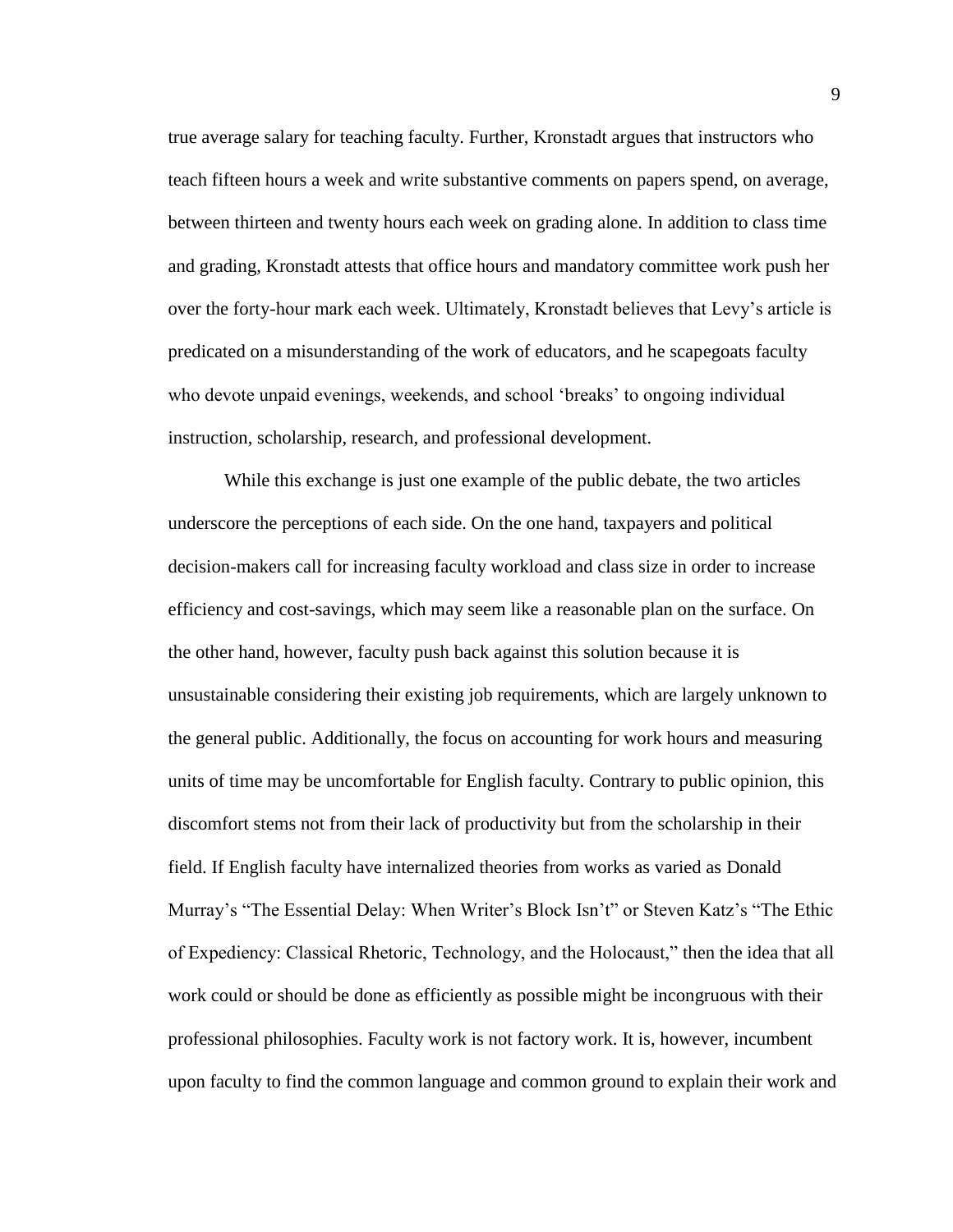their value to the general public since public perception often partially frames administrative decisions.

#### *Professional Association Class Size Recommendations*

When questions about class size policy and workload begin to bubble to the surface and English departments begin to seek a standard for higher education English classrooms, they quickly find their professional associations' guidelines. In 1989, the Conference on College Composition and Communication (CCCC) published a set of guiding principles for composition instructors in response to their members' perception that working conditions for writing faculty were creating a crisis in higher education. Because "quality in education is intimately linked to the quality of teachers," CCCC outlined two major precepts for institutions to follow to ensure that students receive a quality education in composition: committing to professional standards and enacting acceptable teaching conditions (329).

According to CCCC, a commitment to professional standards requires addressing the needs of tenure-line faculty, graduate students, and part-time faculty. Chiefly, CCCC believes that departments should hire full-time tenured or tenure-track faculty to teach the bulk of writing courses, which means that graduate students, part-time faculty, and fulltime temporary faculty appointments should not be exploited. In other words, teaching assistantships should be beneficial to graduate students, providing training through an experiential learning opportunity, but CCCC warns that institutions must ensure that they do not take advantage of graduate students as an underpaid labor force (332). Likewise, there are valid reasons for strategically hiring part-time faculty, such as employing them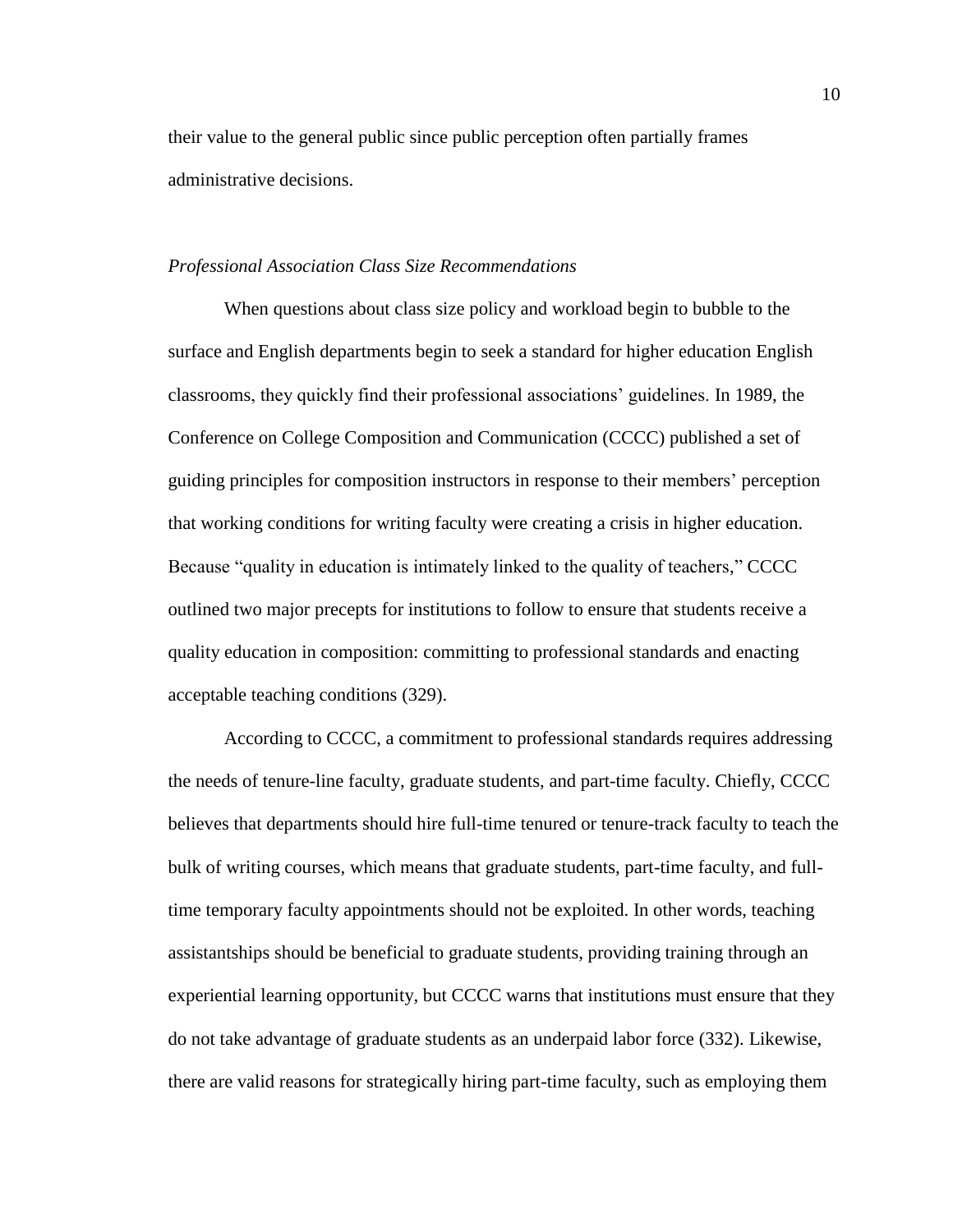to teach specialized courses or to fill-in when enrollment numbers are unexpectedly high, but CCCC suggests that institutions of higher education should never allow more than ten percent of composition courses to be taught by part-time faculty (332-4). Additionally, CCCC views full-time temporary positions as unethical and recommends that institutions avoid appointing faculty with this status except under very special circumstances (334-5). With these recommendations, CCCC attempts to secure the highest possible number of full-time positions for its members while advocating for fair hiring practices for all involved in the profession.

CCCC also outlines the teaching conditions necessary to ensure that writing students receive quality education. Specifically, well-supported faculty and instructional resources are requisite for a quality education. The CCCC executive committee lists limitations on class size and faculty workload, the existence of a writing center, instructor access to scholarship and professional development, private space for conferencing with students, and staff support services as necessary conditions enabling sound writing instruction. Regarding class size and workload, CCCC makes the following recommendations:

- A. No more than 20 students should be permitted in any writing class. Ideally, classes should be limited to 15.
- B. Remedial or developmental sections should be limited to a maximum of 15 students.
- C. No English faculty members should teach more than 60 writing students a term. In developmental writing classes, the maximum should be 45. (335)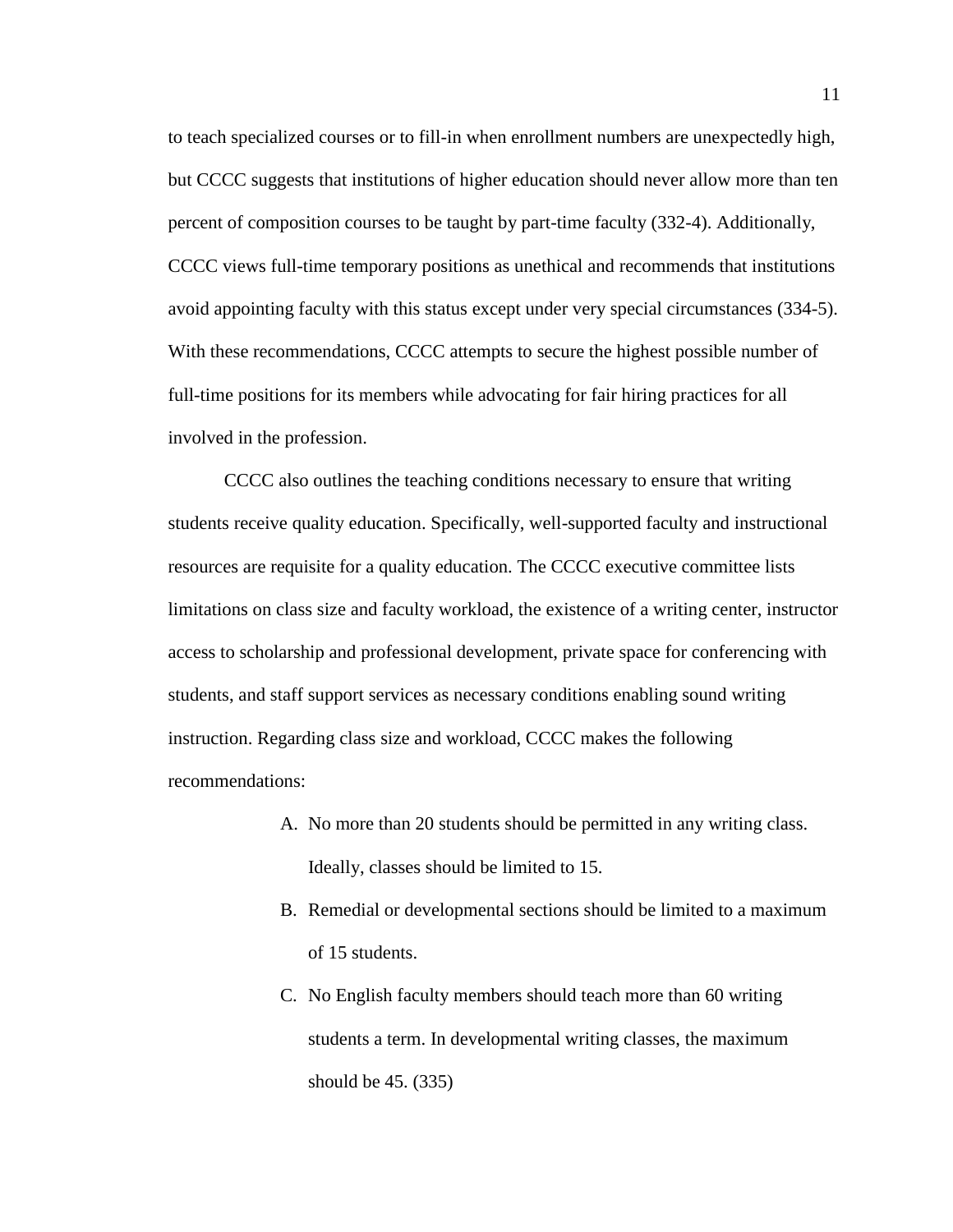Beginning with the publication of these class size recommendations in 1989, many composition instructors began accepting these figures as the gold standard. Unfortunately, CCCC does not cite any research they used to develop the class size recommendations in their 1989 policy statement, which calls their methodology into question. Without research or scholarship to substantiate the class size numbers, the recommendations weaken under scrutiny, yet the repetitious recitation of these figures amplifies their perceived importance.

CCCC is not the only professional organization to publish class size and workload recommendations. As the professional association for university and college English departments across the nation, the Association of Departments of English (ADE) works to promote English studies by providing research, resources, and information to member institutions so that English departments can advocate for adherence to best practices in the field. Three years after CCCC published their policy statement, ADE issued a 1992 policy statement, reaffirming their position on class size and workload, as a response to the negative attention being cast on the state of current students and their perceived lack of reading and writing skills ("ADE Guidelines"). ADE takes the position that faculty are not to blame for any deficiencies because they are overworked and overloaded. ADE calls for administrative decision-makers to strive to improve students' reading and writing skills by heeding the association's recommendations as they relate to the number of students in composition classes, the number of students in literature courses, the number of faculty instruction hours, the variety of courses that faculty teach, faculty workloads, administrative assignments, and their policies on contingent faculty appointments. By the numbers, this policy recommends that each section of a writing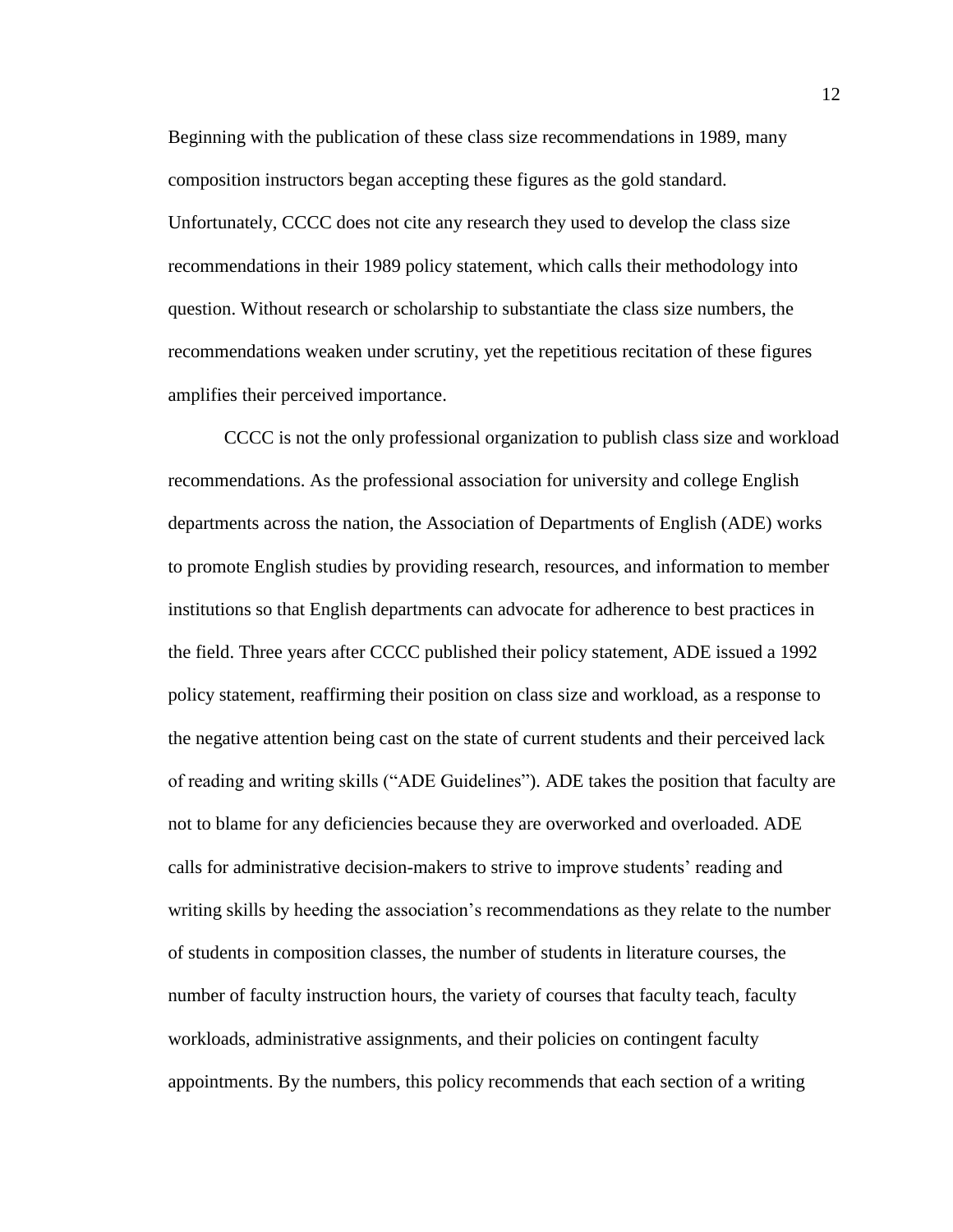course should have fewer than fifteen students to be most effective, with an upper limit of twenty; teachers should not have more than sixty composition students in a single semester; literature courses should not have more than thirty-five students; writingintensive literature courses should not have more than twenty-five students; and undergraduate instructors should not spend more than twelve hours a week engaged in classroom instruction ("ADE Guidelines" n.p.). ADE's policy statement affirms the positions taken by several other professional associations, including those of CCCC, but the policy statement does not cite any research used to provide support for the recommended class sizes. The particular numbers in ADE's list of recommendations is not independently verified; their strength comes from mirroring those suggested by CCCC.

Another professional body has made pertinent recommendations on class size: the Association of Writers & Writing Professionals (AWP). As the professional association of creative writing instructors and professionals, AWP has published a list of the common hallmarks representing successful, effective, and innovative undergraduate creative writing programs. As other professional organizations have done, AWP makes several recommendations on structure and focus for institutions to employ in order to achieve their desired student learning outcomes; generally, AWP endorses the adoption of a rigorous curriculum taught by accomplished faculty who receive strong administrative support in combination with robust student support and learning resources (AWP Board of Trustees n.p.). AWP places a primary focus on supporting students with the enforcement of small workshop-style classes. Creative writing faculty should advocate for the smallest of class sizes: "introductory creative writing courses have class size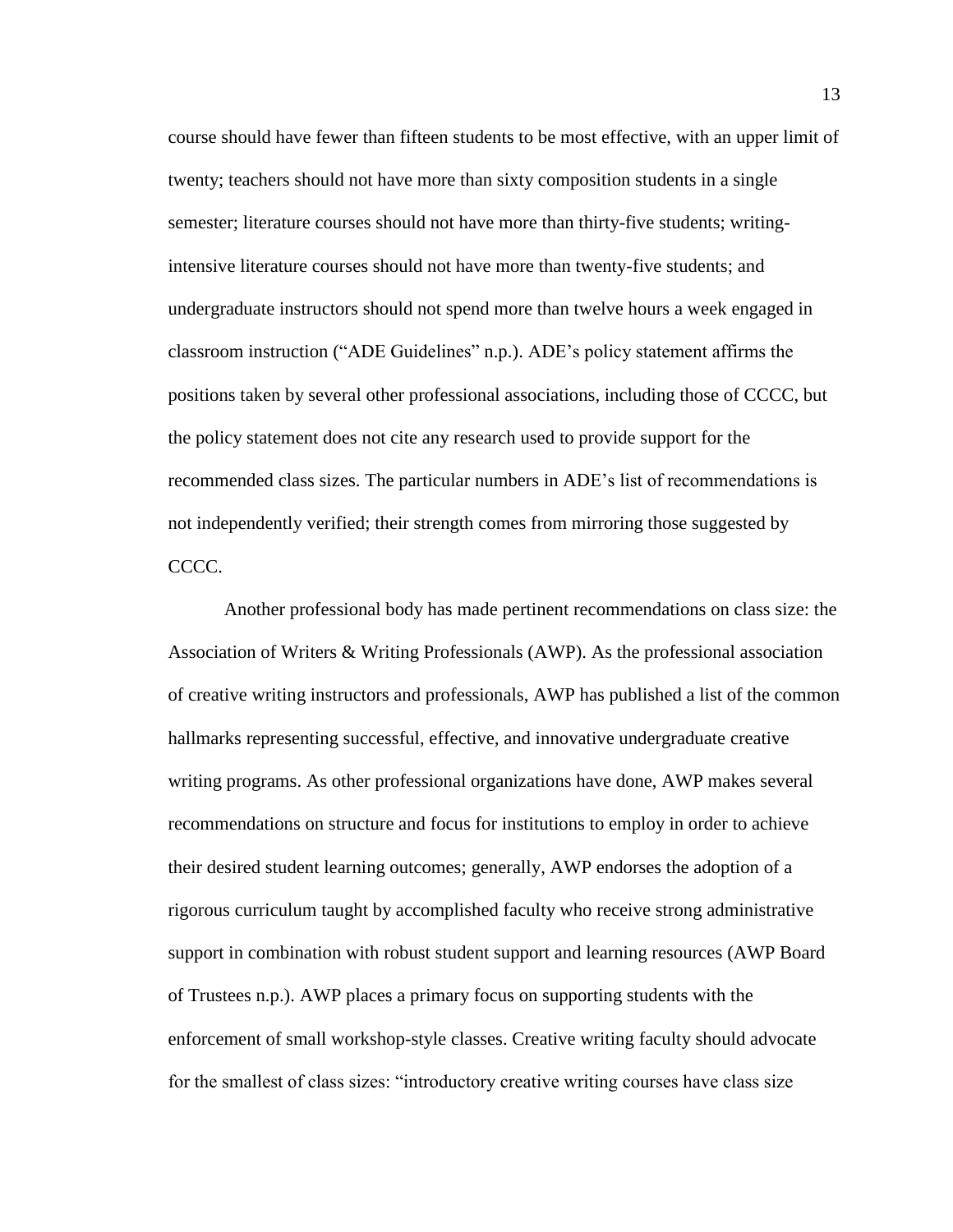restrictions equal to or less than an institution's restriction for composition classes (but no greater than 20 students)" and "intermediate and advanced courses have class size restrictions of 12-18 students, with a maximum of 15 students in advanced workshop classes" (AWP Board of Trustees n.p.). Additionally, AWP Board of Trustees states that the optimum class size for a workshop-style course is twelve students (n.p). Unlike CCCC and ADE, AWP does substantiate its numbers, stating that its recommendations are based on a periodic survey of creative writing instructors that the association has conducted since 1972 (AWP Board of Trustees n.p.). While a survey instrument may provide some guidelines for best practices, the results and subsequent recommendations may be somewhat subjective.

Whether or not the professional association policies on class size should be accepted as holy writ, it is clear that KSU's enrollment caps are significantly higher than the published recommendations. The enrollment caps for English courses at KSU are as high as 26 students per composition class, as high as 22 students per creative writing class, and as high as 35 students per class for literature courses, in which writing is also taught. KSU's large class sizes are not an anomaly; reporting on the growing gap between professional association recommendations on composition class size and the actual enrollments found at many colleges, Scott Jaschik's 2009 article "Composition, Overcrowded" profiled fifteen California community colleges whose English faculty are participating in a study on writing class size. The Two-Year College English Association conducted a 2009 survey to collect data on the actual size of composition classes, and these fifteen anonymous community colleges tested the survey instrument before it was distributed nationally ("Composition, Overcrowded"). Jaschik reported that none of the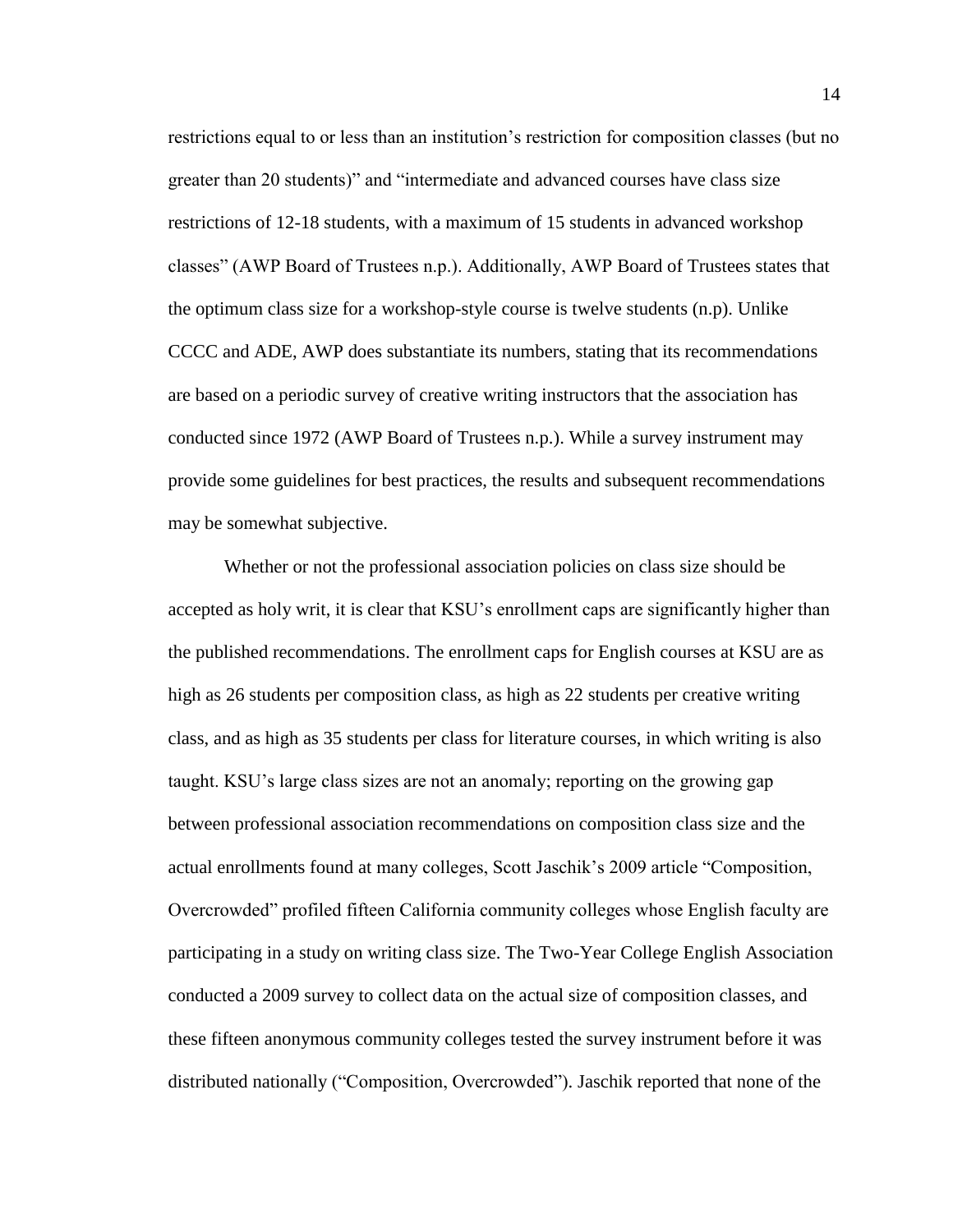fifteen colleges in this pilot group were following the class size guidelines recommended by the CCCC.

At KSU, there was a general consensus among the faculty members serving on the committee that the caps for classes taught in the English department were too high and that reducing the class sizes would be beneficial for faculty and students. Because the class size recommendations published by CCCC, ADE, and AWP supported KSU English faculty's consensus, some faculty members seemed confounded by the university's choice to ignore the professional associations. So why are institutions not following the recommendations of professional associations? Are their recommendations unknown to institutional administrators? Or, are their arguments not compelling to institutional administrators?

#### *Effects of Increasing Class Sizes for Students*

Perhaps English class sizes are growing because the advantage of increasing class sizes (cost-savings) outweighs the possible negative effects of increasing class sizes. Obviously increasing class sizes increases faculty workload, but how does increasing class size affect student learning?

Reviewing and synthesizing the research on higher education class sizes over a span of more than thirty years, Joe Cuseo identifies eight factors that he defines as detrimental to improving student learning and student retention in his 2007 article "The Empirical Case Against Large Class Size: Adverse Effects on the Teaching, Learning, and Retention of First-Year Students." Drawing heavily from the research of Alexander Astin, Richard Light, and Wibert McKeachie, Cuseo finds that large class sizes: 1.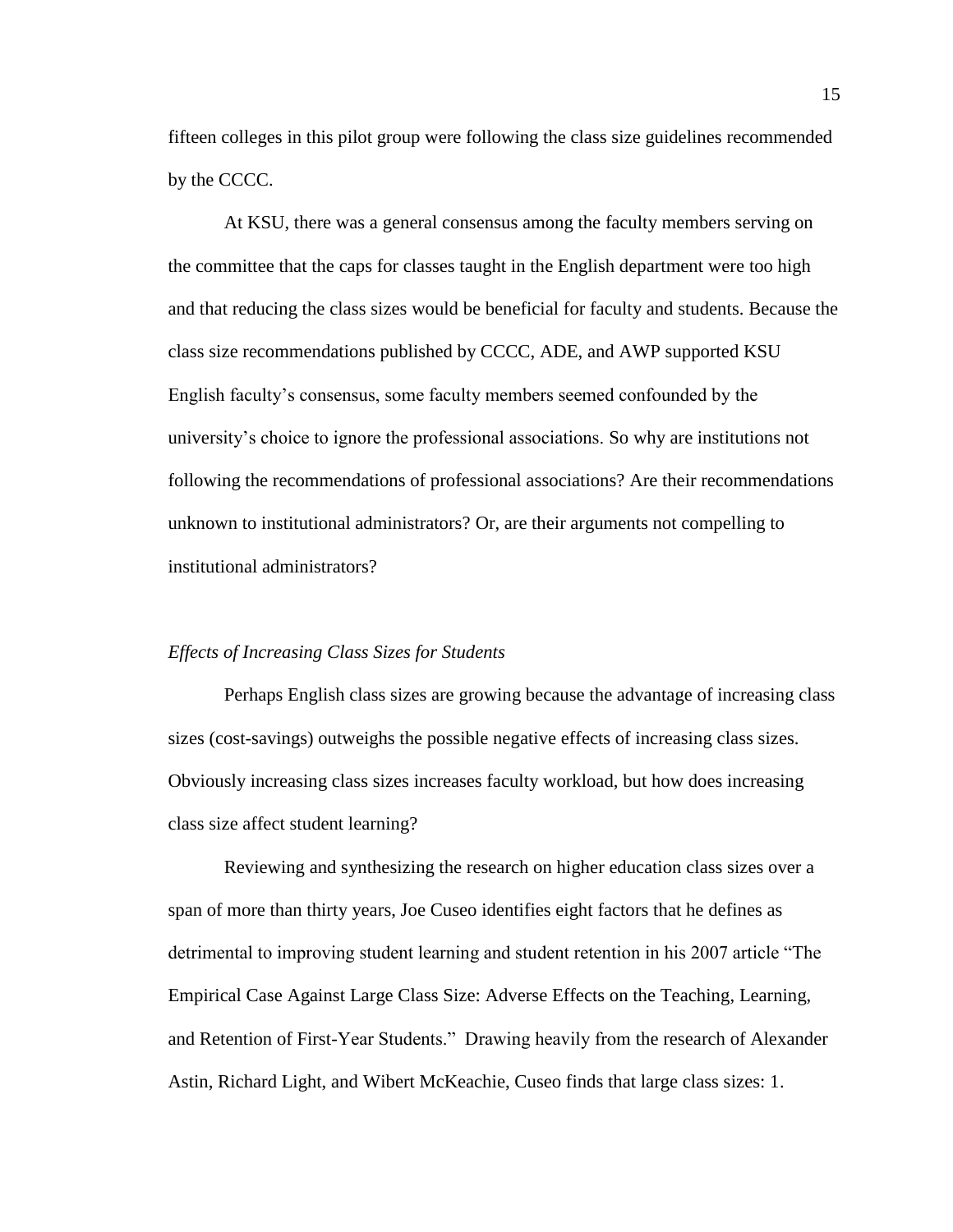promote lecture over discussion, 2. reduce the amount of active student participation, 3. lower the likelihood of frequent, substantive feedback from faculty on student work, 4. decrease students' display of critical thinking within classroom discourse, 5. limit the depth of student learning objectives and their assessment through writing, 6. lower perceived and achieved academic performance, 7. reduce students' satisfaction with their higher education experience, and 8. elicit lower evaluations of instructor effectiveness (1- 10). While some studies do not find empirical evidence that small classes are better than large classes, Cuseo claims that none argue that large class sizes are actually better for student learning outcomes than small classes and that the vast amount of research he has compiled defends his notion that large class sizes are a detriment to student learning (10). Interestingly, Cuseo also attempts to pinpoint the optimal class size for first-year, general education courses, and his best estimate is fifteen students (11). At this size, he contends, a learning community can be established, engaging students in a more personally meaningful way. Fifteen (or fewer) students is also the ideal number established by CCCC and ADE. The matching figures are not coincidental, nor are they independently established since Cuseo cites the CCCC recommendations as part of the backing for his argument. On the surface, the repeated presence of the number fifteen seems to provide some validation for establishing that particular size as the ideal, but upon closer review, the number seems somewhat arbitrary.

Of course, Cuseo only provides one point of view. Other scholars, such as Sid Gilbert, do not interpret the effects of large classes as detrimental to student learning. In "Quality Education: Does Class Size Matter?" Gilbert questions the view that smaller class sizes are innately better for achieving desired student learning outcomes, regardless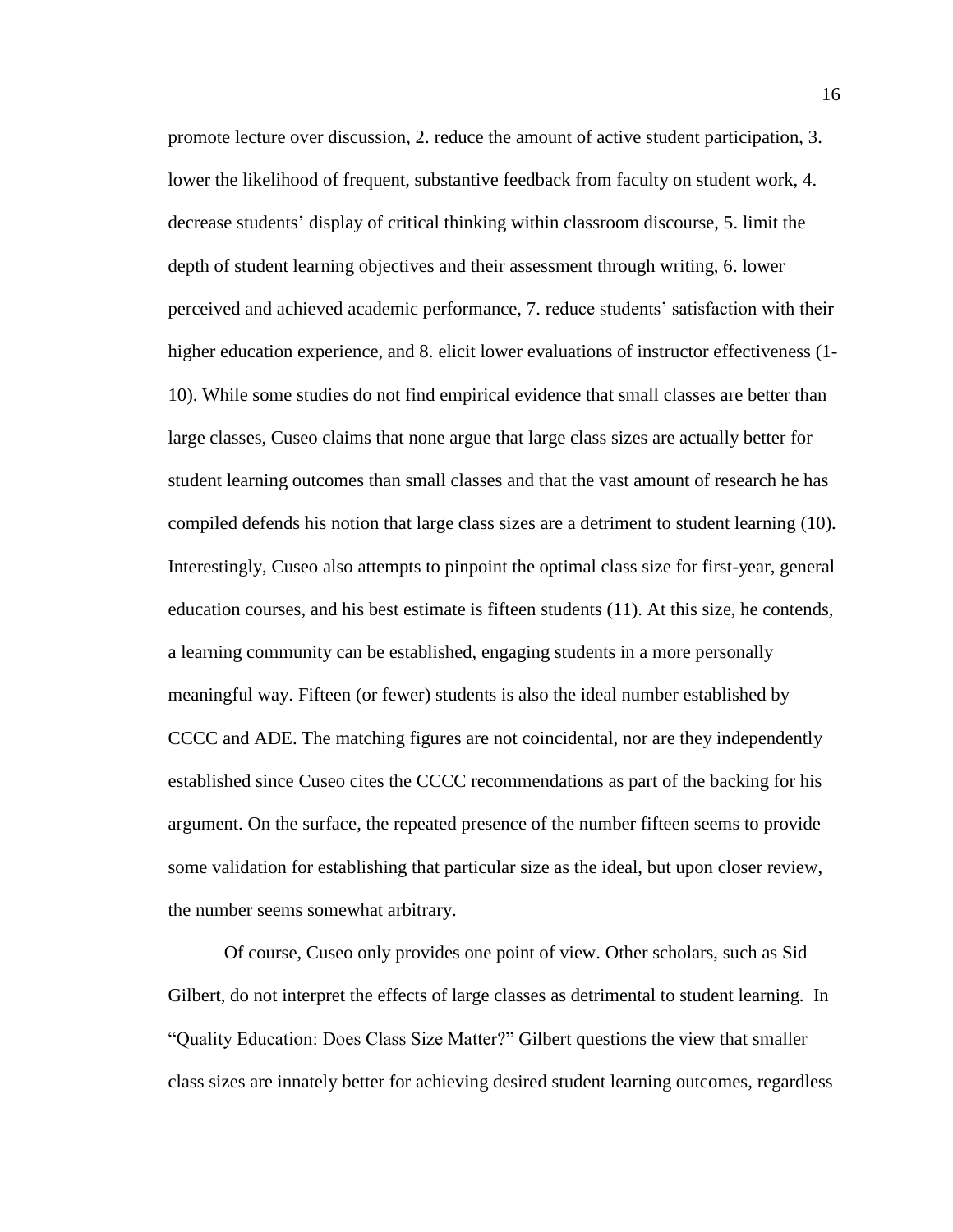of instructor or student behavior. In a brief review of the literature on class size, Gilbert acknowledges that early research did reveal that smaller classes appeared to be more motivational than larger classes and statistically better for promoting critical inquiry. Also, not insignificant is the fact that many students and faculty seem to prefer small classes. More recent studies, however, "indicate that student attitudes toward large classes are influenced more by course content, organization and instructor ability than by size" (Gilbert 2). Moreover, Gilbert finds that some students do prefer a large class because of the low-pressure atmosphere and the opportunity to work independently and anonymously (3). While many students may prefer small classes, small classes do not guarantee that students will achieve desired learning outcomes. Essentially, Gilbert argues that "what matters is not the size of the class but what goes on in the class" (5). Just as there can be ineffective professors in large classes, so, too, can there be ineffective instructors in small classes. Gilbert's argument reduces the importance of class size in determining student learning outcomes and focuses on the importance of interactive instructors and engaged students. Yet, it may be more difficult for an instructor to adequately prepare for larger classes if he must devote more time to grading and evaluating a greater number of students and, consequently, less time to preparing for class.

Of course, Cuseo and Gilbert are theorizing class size in general terms, assuming that there are universal truths about the effects of class size on student learning across all disciplines. Although there is not specific scholarship on the effects of large literature courses, scholars in composition studies have united to successfully argue the positive effects of lowering the size of writing classes. One of CCCC's guiding principles for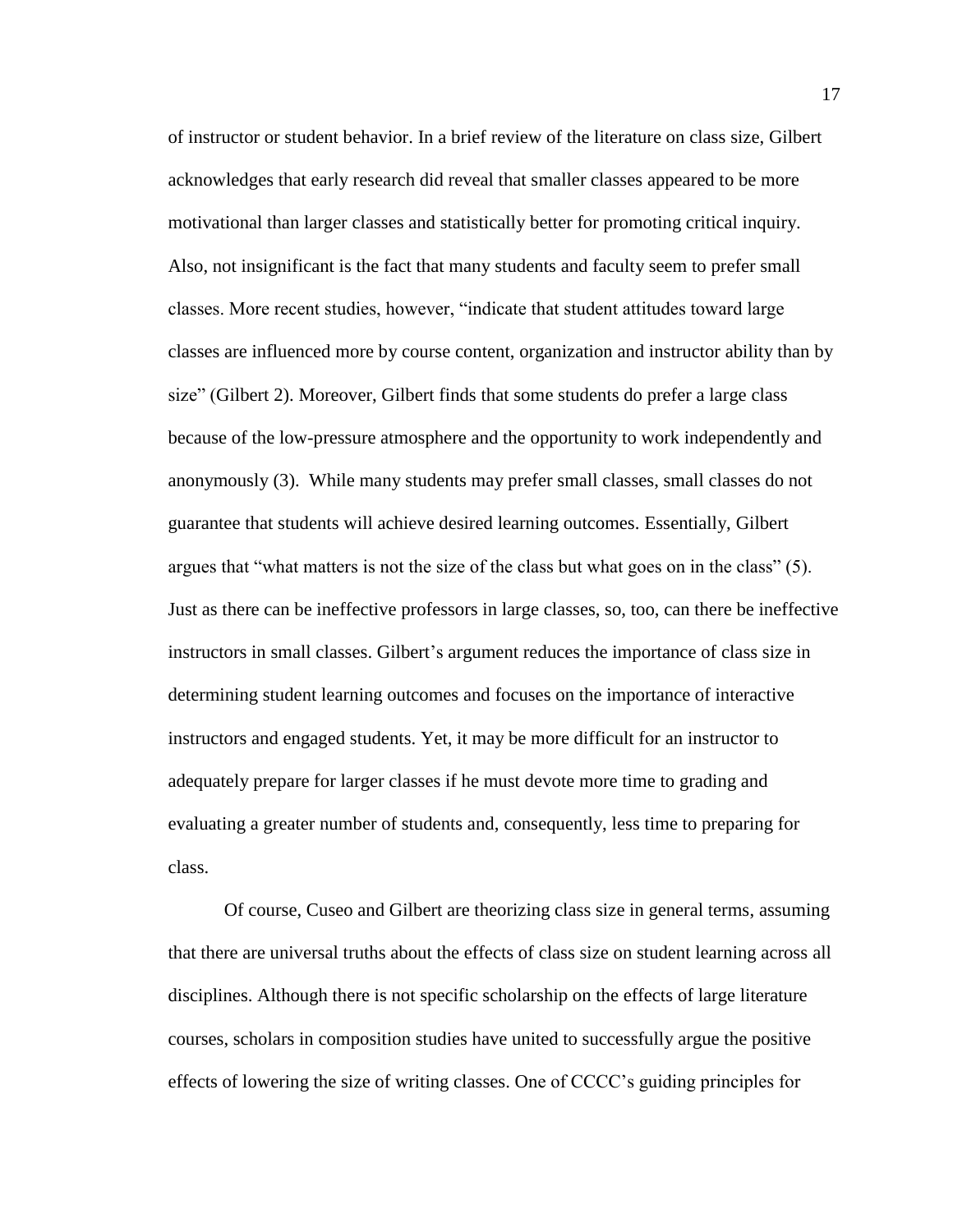teaching postsecondary writing states that "sound writing instruction depends upon frequent, timely, and context-specific feedback from an experienced postsecondary instructor" ("Principles" n.p.). This principle provides a platform from which composition scholars can argue that only smaller classes allow instructors to provide the feedback students require to achieve learning outcomes

In their article "Student Writing: Strategies to Reverse Ongoing Decline," Michael J. Carter and Heather Harper examine some of the reasons that student writing appears to be declining and changes that could be made to mitigate or reverse that decline. The authors admit that college students' writing skills have been declining for decades due to changes within the academy and society. While changes in society (such as new technologies and media competing for students' attention) cannot be combatted easily by choices made by college administrators, the changes in the academy can and should be addressed (Carter and Harper 291). Specifically, Carter and Harper suggest that expanding composition class sizes are responsible for the "decrease in instructor interaction per student, student engagement, and course requirements – all of which have a direct impact on writing ability" (289). Carter and Harper argue that class size is an area of change that can be affected by university policy change, and reversing the trend of growing class size could improve students' writing by allowing instructors the time to provide substantial feedback to written assignments and revise their courses to emphasize more reading and writing. Carter and Harper successfully argue that college instructors and college administrators are often held responsible for the state of the nation's writing abilities, yet they actually have very little control over it. Because class size is one area that can be controlled, it ought to be. Here, though, the situation becomes complicated. If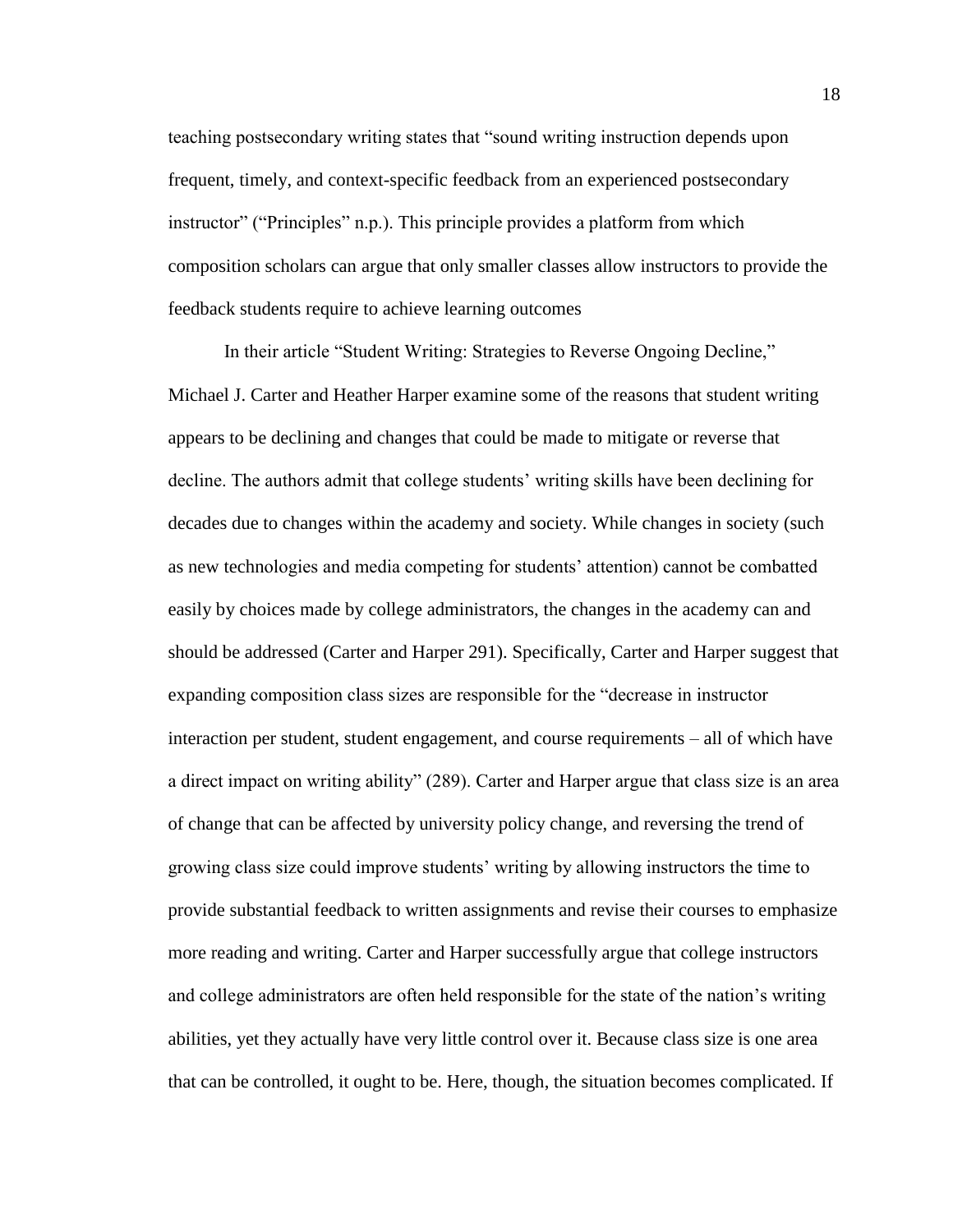writing instructors campaign for lowering class size based on the promise that it will improve students' writing, then instructors must be prepared to quantify and measure learning outcomes to prove their success.

#### *Assessing Learning Outcomes*

While it may be true that writing instructors are more effective when they teach smaller classes, the burden remains on composition scholars to prove it by quantifying learning outcomes that are often subjective. Increasingly, public universities are being asked to prove their worth in terms of metrics. As state governments attempt to run universities like businesses, measurable outcomes are requisite for policy change.

Beginning in the 1990s, the American Association of University Professors (AAUP) recognized a shift in policy occurring in which state politicians and legislative bodies started going beyond their historical boundaries for intervention and supervision by intervening on college campuses. Due to their observations, the AAUP's governing council to investigate faculty workload issues, Committee C on College and University Teaching, Research, and Publication, published a report on the political bodies intervening in public higher education. Committee C discovered that the new model of intervention and supervision being adopted at the state-level was akin to micromanagement, and managerial-style supervision required institutions of higher education to report on quantifiable measurements of academic productivity and output (48). Committee C, however, contends "that what higher education offers cannot appropriately be described as a product, and is not readily or usefully judged in terms of market-based models of consumer satisfaction or output" (48). Further to this point: regular assessment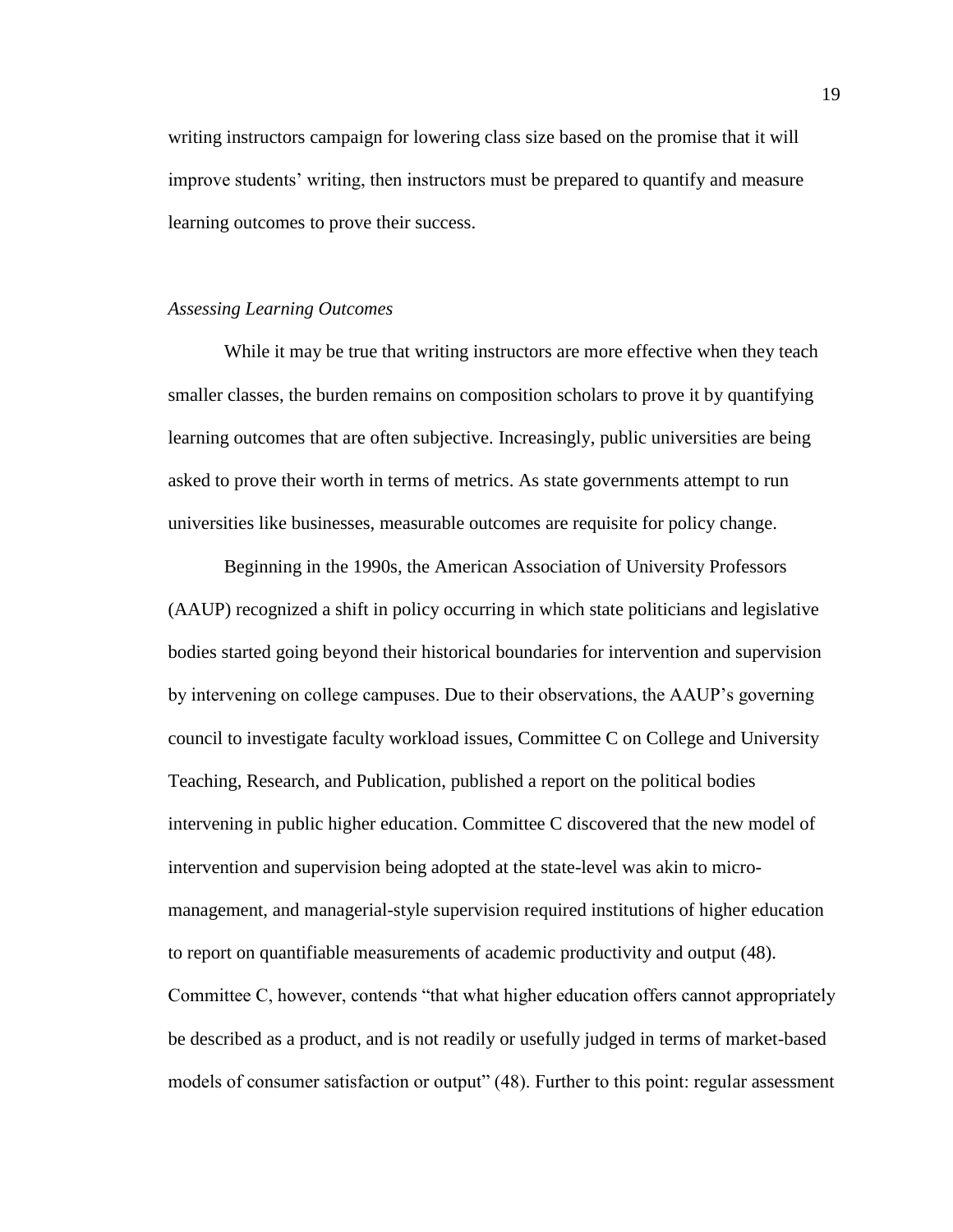of the product of higher education may be simple if there was an innate and quantifiable output, yet the process proves costly – requiring even more bureaucratic dollars and resources – precisely because the construct is not a natural one. Additionally, the AAUP finds that politicians are interested in detailing rules and regulations for faculty workload and hours because politicians believe that units of faculty time are measurable. The focus on management and measurement belie the government's concern for student learning outcomes. Whereas students need more resources to be successful in college and after college, the AAUP argues that intervention from political bodies does not address the needs of students.

While quantifying learning may not be a natural construct, scholars at one University System of Georgia college were able to construct a research experiment on class size and quantify their measurements. Economics professors J. J. Arias and Douglas M. Walker at Georgia College and State University designed a class-size experiment on four sections (two classes with 25-student caps, two classes with 89-student caps) of the general education course, Economics and Society, during the 2000-2001 academic year. Their research method attempted to control for as many factors as possible, holding the professor, pedagogy, curriculum, and class times consistent in order to isolate class size as the only variable (Arias and Walker 314). Using four multiple-choice examinations as measurement instruments, Arias and Walker's statistical analysis revealed that the average test scores in the classes with fewer than twenty-five students were seven percentage points higher than the students' scores in the larger classes (317). While these results may suggest that smaller class sizes positively impact academic performance, Arias and Walker do recognize some weaknesses in broadly interpreting their data. This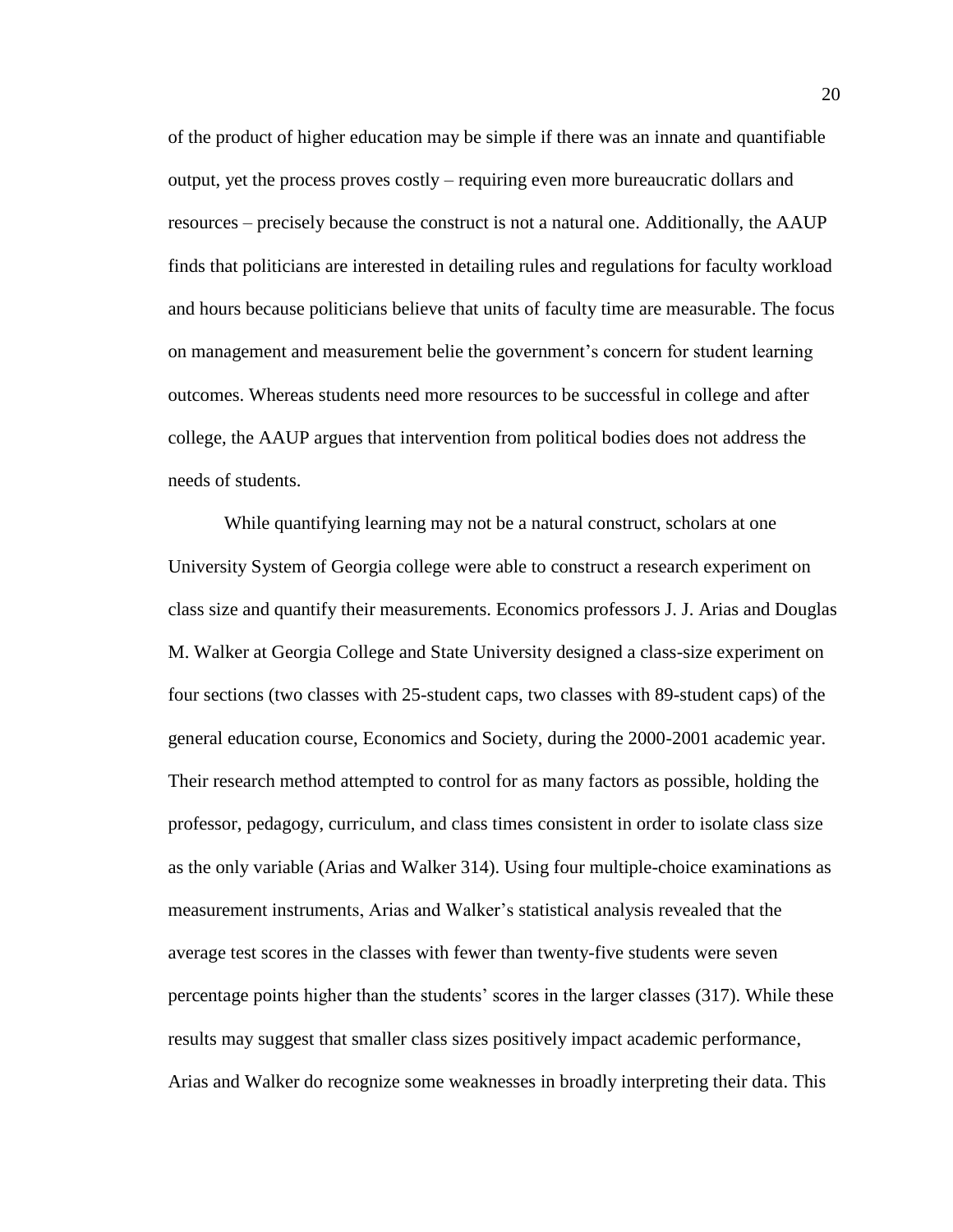experiment was designed for an introductory Economics course, but they encourage other professors to perform similar experiments. If other faculty at different institutions and in different fields performed their own research using highly-similar methods and measurements, perhaps the field of higher education could compare more studies, generalize the results, and form a consensus on the effects of class size based on empirical research. Perhaps composition and literature scholars could replicate parts of Arias and Walker's research design. Although multiple-choice tests are not generally the preferred assessment tool in English courses, it is plausible that they could be redesigned to measure the particular learning outcomes associated with English courses while providing the quantifiable measurements helpful to achieving policy change.

#### *Effects of Class Size on Students' Instructor Reviews*

As English departments explore ways to develop metrics, many turn to the data they have already collected from students: course reviews. There is a substantial amount of literature exploring the complex relationship among student perceptions of faculty instruction, student evaluations of courses and instructors, and class sizes.

Because end-of-course student evaluations are ubiquitous and often used to make career-altering decisions about faculty tenure and promotions, John A. Centra set out to test the reliability of instructor and course evaluations in mirroring student learning outcomes. Cautiously hoping for a moderately high relationship between positive evaluations and educational achievement, Centra designed a study in which college freshman were randomly assigned to instructors in general education courses for two semesters and published his findings in his article "Student Ratings of Instruction and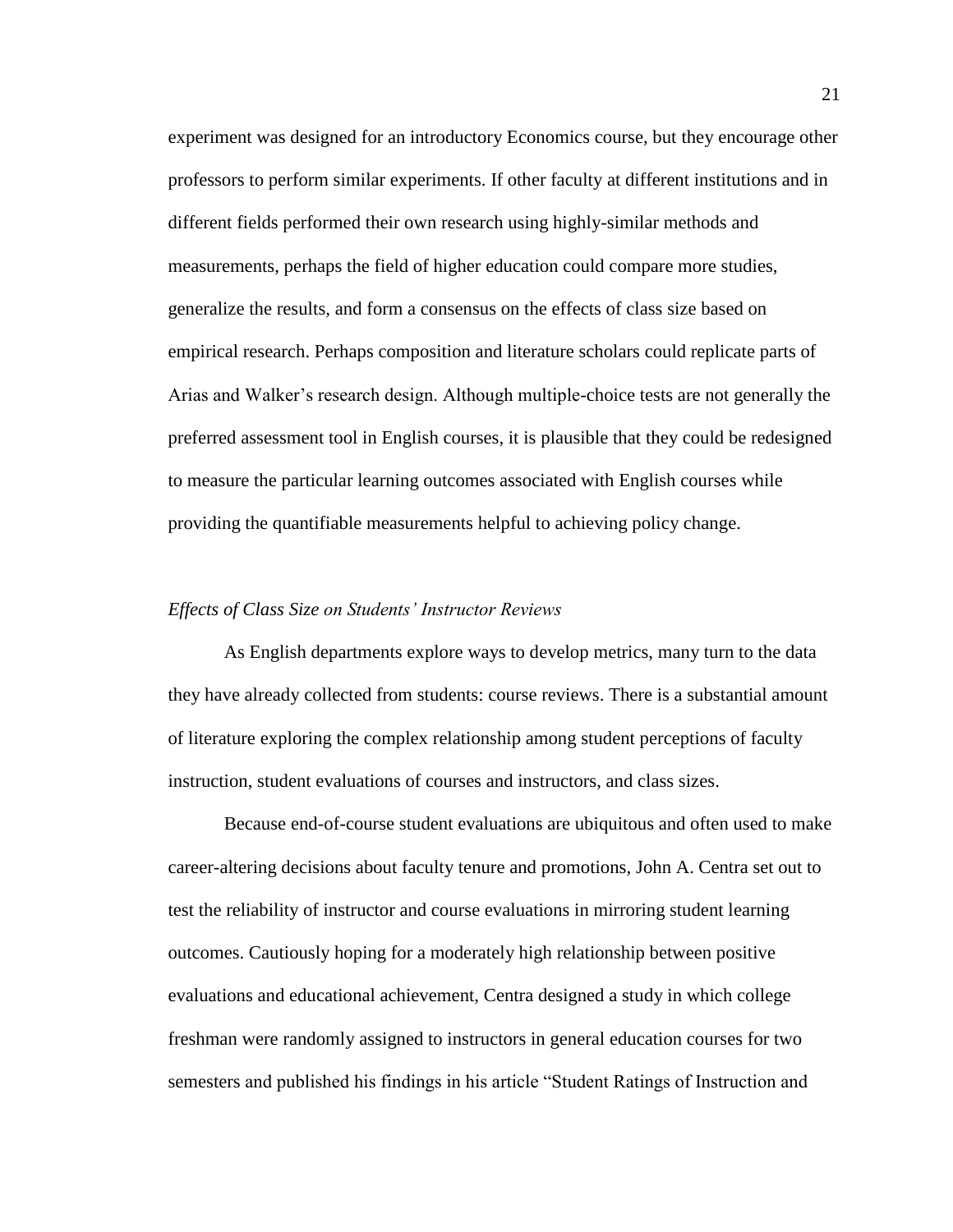Their Relationship to Student Learning." At the end of the courses, students were administered a final examination and a course evaluation. The course evaluation measured the overall rating of the instructor's teaching effectiveness along with other factors such as the value of the class to the student, the quality of the lectures, perceived faculty-student interactions, successfulness of the course organization and objectives, course difficulty, quality of assignments, and amount of effort put forth by the student (19). Recognizing the limitations of a few small sample groups, Centra found that some factors highly correlated with the results of the examination while others showed lower levels of correlation. The overall teacher effectiveness rating proved to be the best indicator of a positive relationship between student evaluations and student learning. Other variables related moderately well, such as the successfulness of meeting course objectives, while others were not indicative. Student effort, perceived difficulty of the course, and the quality of assignments and readings were weakly correlative (21). In summation, Centra determines that course evaluations may be helpful on the macro-level in assessing the degree to which students achieved a course's prescribed learning objectives, but they should be considered amongst other pieces of evidence to fully measure an instructor's ability to teach effectively.

Centra's finding that students' course evaluations positively correlate to students' course learning outcomes contributes to our understanding of course evaluations as reliable metrics. Since course evaluations can be linked to learning outcomes, if course evaluations can also be correlated with class size, then class size and learning outcomes can be measured using course evaluations. In "Where Class Size Really Matters: Class Size and Student Ratings of Instructor Effectiveness," Kelly Bedard and Peter Kuhn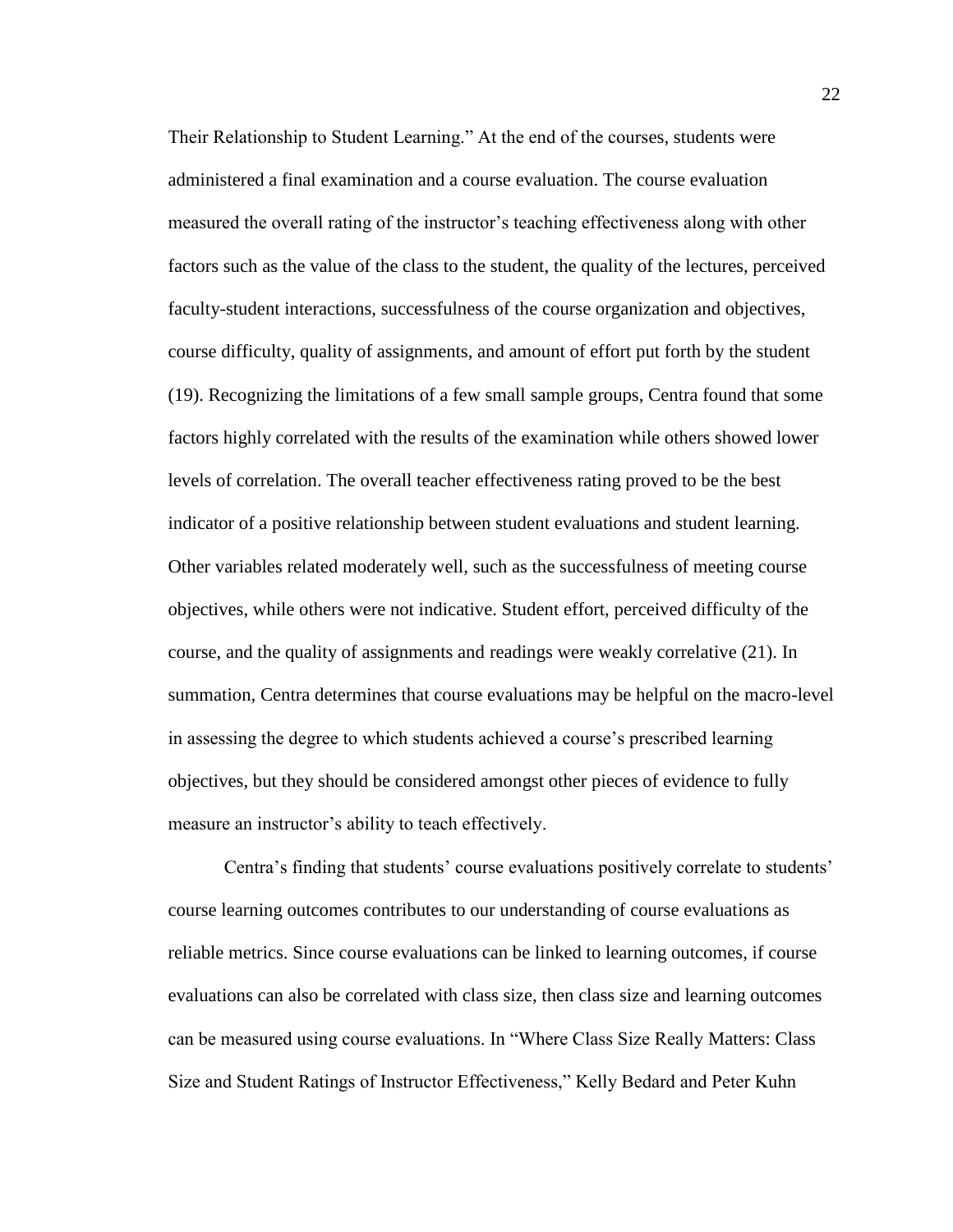investigate the correlation between class size and student evaluations of instructors' teaching effectiveness. While many people assume that smaller classes are better, as evidenced by the number of parents paying premium rates for private schools with smaller faculty-student ratios, the review of the literature reveals mixed results in validating this assumption in higher education courses. One reason, Bedard and Kuhn point out, for contradictory research results is the wide variety of performance measurements used to quantify student learning. Across all course levels, disciplines and schools, it is difficult to streamline testing instruments so that results can be compared. Using student evaluations, however, may remedy the issue of disparate testing mechanisms since they can be applied universally (Bedard and Kuhn 254). Bedard and Kuhn acknowledge that there is some disagreement about accepting student evaluations as reliable representations of student learning, but Centra's work helps to alleviate concerns about reliability.

The data collected for Bedard and Kuhn's study came from student evaluations of all economics courses offered at the University of California, Santa Barbara, during a seven-year period. The resulting findings indicate that there is a "large negative impact of class size on student evaluations of instructor effectiveness using a representative sample that encompasses economics courses at all levels," which means that students consistently rate an instructor teaching the smallest-sized class higher than an instructor teaching the largest-sized class, even if that instructor is the same person (Bedard and Kuhn 262). The highest instructor ratings occurred in classes with fewer than twenty students, and the evaluation rating dropped more steeply with each additional student until the class reached eighty students, at which point the ratings seem to be relatively flat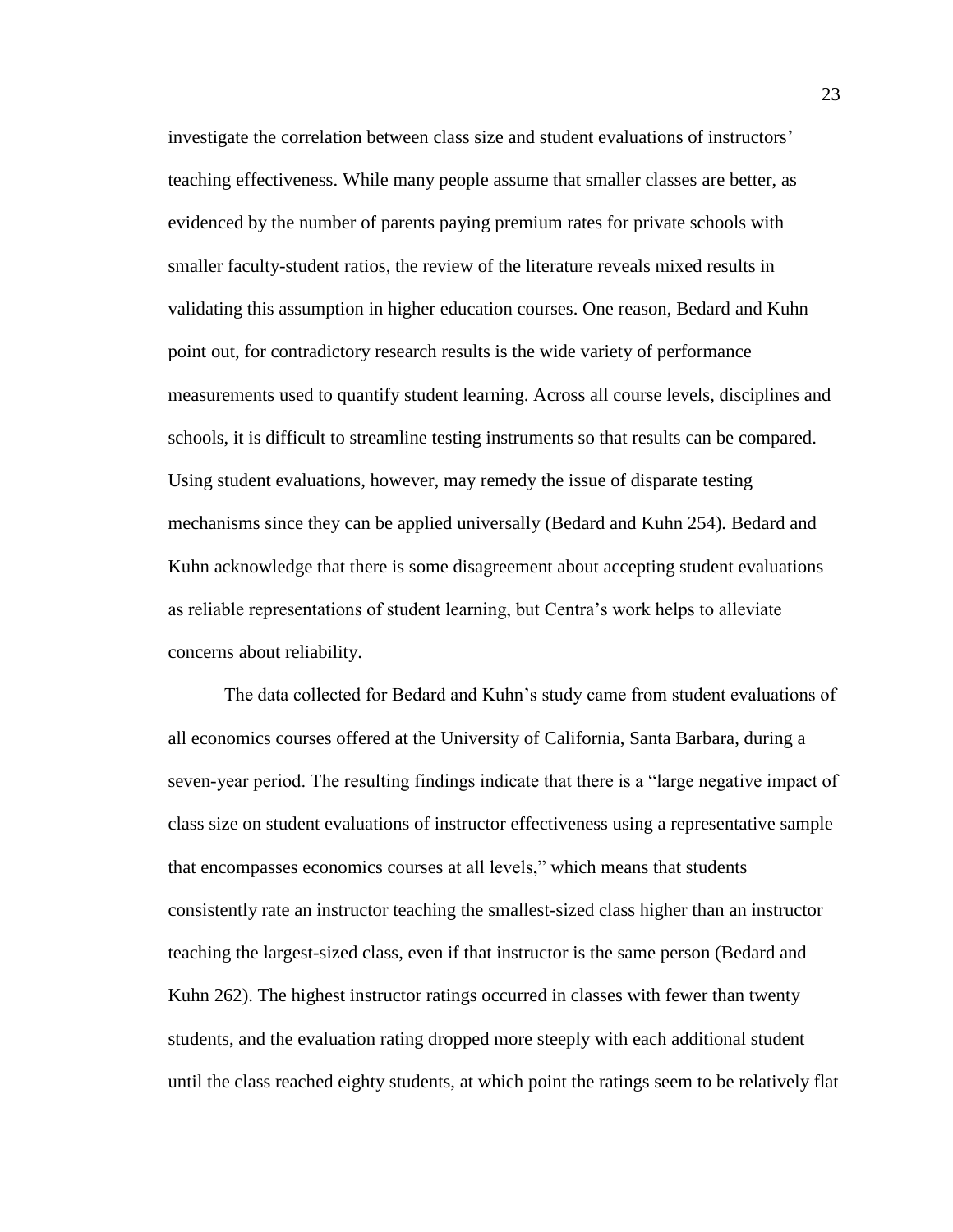until another steep decline occurs in courses with over 150 students (Bedard and Kuhn 256). Bedard and Kuhn warn administrators that they must consider the sizes of the classes that faculty teach when assessing their evaluations, especially if class size – not teaching effectiveness – is a causational factor in student ratings.

Bedard and Kuhn's findings were reinforced by the work of Lauren Chapman and Larry Ludlow, who investigated similar research questions. In their 2010 article, "Can Downsizing College Class Sizes Augment Student Outcomes? An Investigation of the Effects of Class Size on Student Learning," Chapman and Ludlow discuss the empirical research they collected examining the possible links between class size and students' reported perceptions of their learning. Chapman and Ludlow took data from student evaluations submitted for all courses taught by one instructor at a single university from 1984 to 2007. Upon analysis, the data revealed that "for every student added to a class there is a one-point decrease in the percent of students who report that they 'strongly agree' that they attained the skills associated with learning in that class" (Chapman and Ludlow 112). Another key finding of this study is that while student variables – such as interest, expectations, investment of time, and attendance – and instructor variables – such as availability and overall rating – positively affect perceived student learning, those factors cannot "completely negate the negative effects of larger classes" (Chapman and Ludlow 118). Imposing larger class sizes is, therefore, deleterious to learning outcomes, despite the best efforts of students and instructors. While Chapman and Ludlow recognize the limitations of this study since it only examined one instructor in one department in one university, they do encourage institutions to study their own data to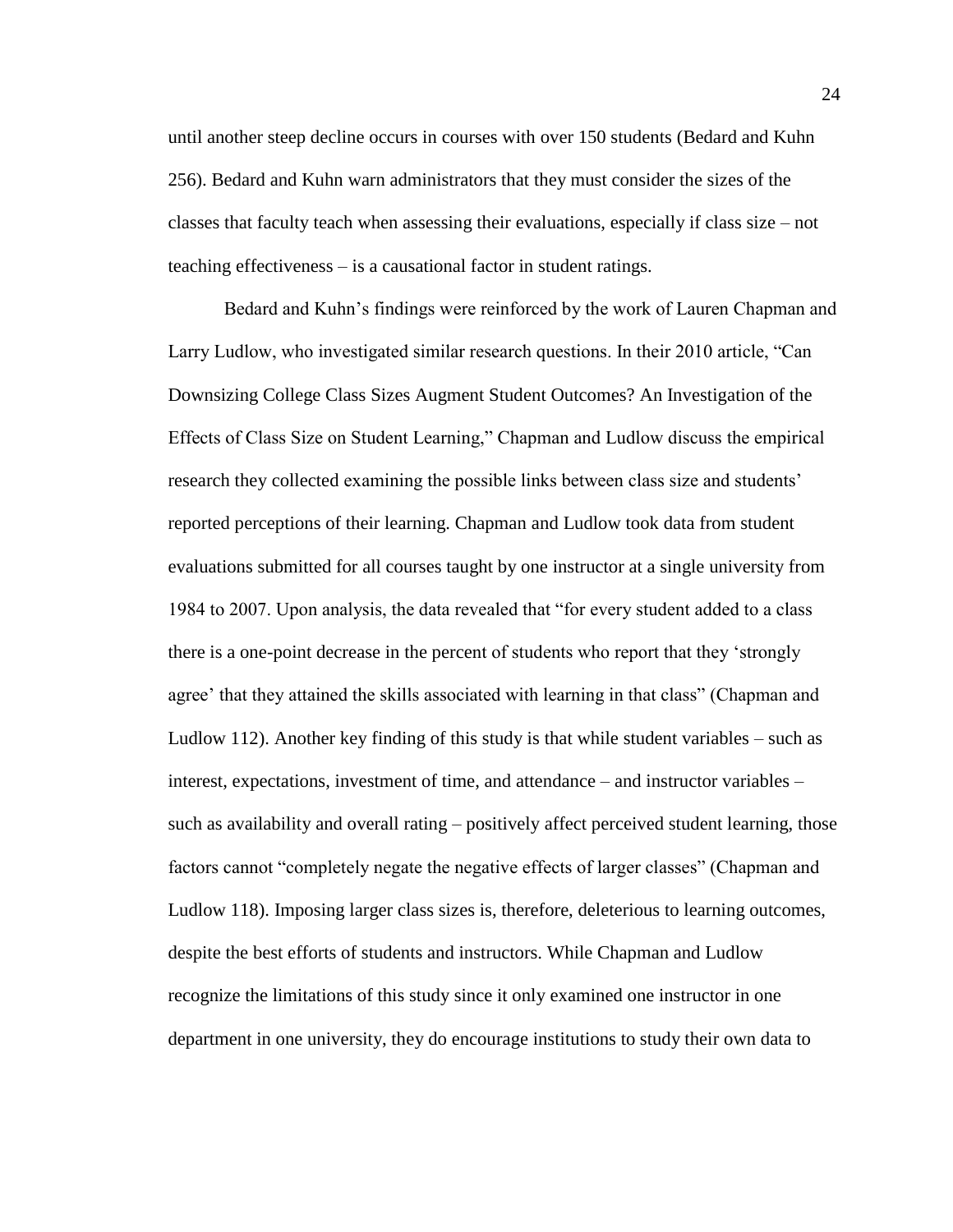determine if the cost-cutting measure of raising class sizes has affected perceived student learning.

#### *Strategies for Reducing Class Sizes*

Considering the aforementioned studies and professional organization recommendations, how do English faculty craft a compelling argument for reducing class sizes? What additional information will strengthen an English faculty member's rhetorical strategies for building a case to reduce class sizes? Several scholars offer helpful guides for creating an institutional campaign for smaller class sizes, especially for composition classes.

Along with compiling an extensive list of the enrollment sizes for writing classes as reported by numerous institutions across the country, Richard Haswell writes a brief plan for the argumentation techniques required to lower (or retain low) class sizes in his online article "Class Sizes for Regular, Basic, and Honors Writing Courses." Haswell's argument is simple: the warrants are policy, research, and practice. He advocates using the national professional organizations' recommendations, which agree that the best policy on writing class size is to limit classes to twenty students. Additionally, Haswell suggests reminding administrators of the *U.S. News and World Report* preference for smaller class sizes. Research is the second warrant outlined by Haswell, but the backing for this warrant is relatively thin. Haswell points to a few articles, but empirical research does not appear to be the strength of this argument. Finally, Haswell addresses practice as one of the most compelling arguments for smaller writing class sizes. Haswell uses the term 'practice' to mean the common practice of other schools and suggests that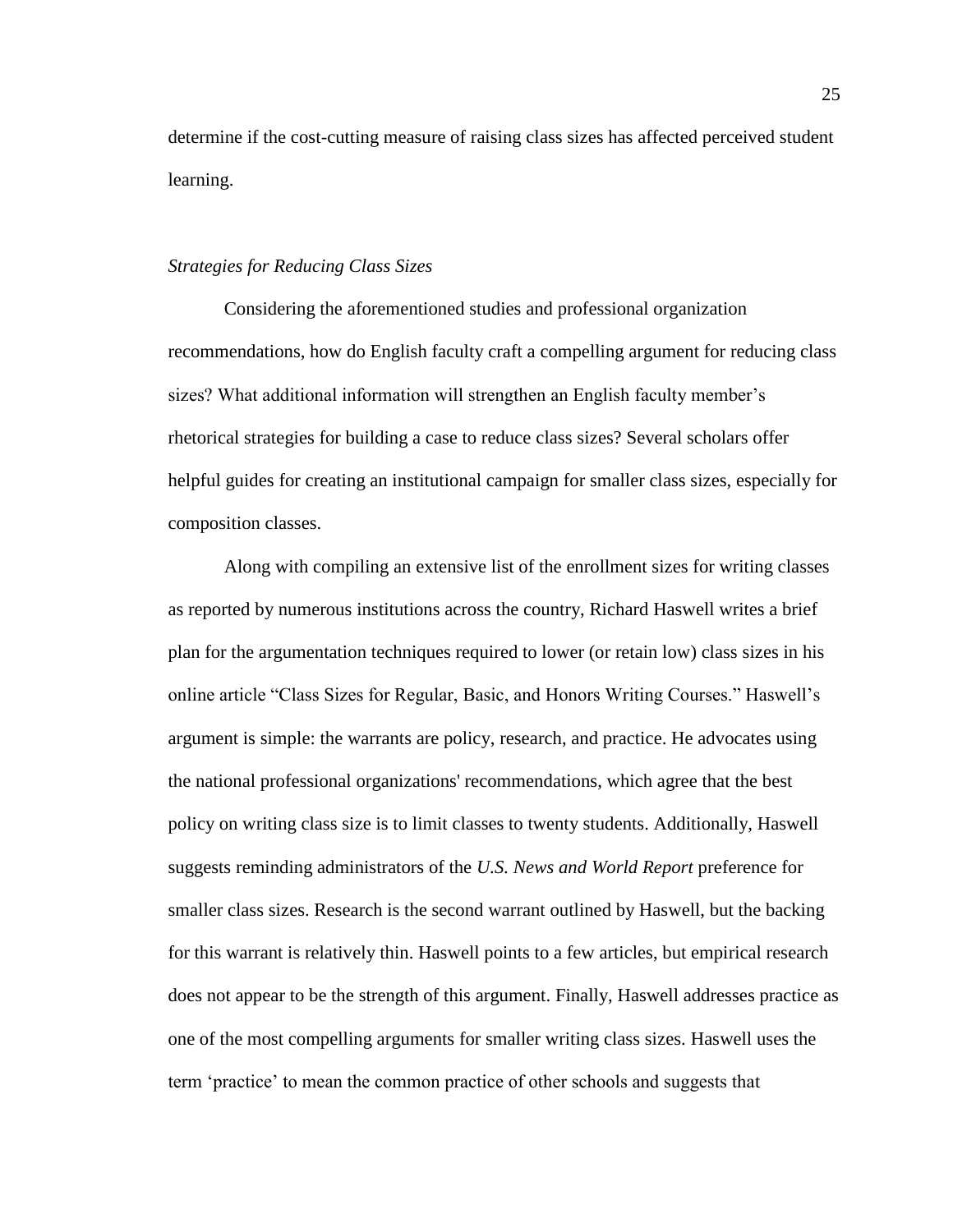administrators who are persuaded by viewing how the competition operates can view hundreds of other schools' class sizes to see how their writing class sizes compare. Although Haswell presents a solid argument, it is dismissive of some audience members' needs and does not anticipate the objections that administrators or policy-makers are likely to voice, such as budgetary restrictions and uncertain return-on-investment.

Haswell's other well-known work on class size is titled "Average Time-on-Course of a Writing Teacher." In this article, he estimates the actual time spent by an instructor to conduct a first-year composition class over the course of the semester. His calculations are based on the assumption that twenty-five students are in each class, who must each submit four significantly revised essays, meet once for a required individual conference, and submit a year-end portfolio. Haswell also assumes that the professor will substantially respond to student writing and focus on analysis and argumentation in the assessment of work. While meeting those basic assumptions, Haswell believes his estimate to be very conservative; at a minimum, he calculates that each course requires 231 hours per semester. He breaks that time down into the hours required to read, comment, and grade each paper (4,000 minutes); evaluate in-class work and the portfolio (1,375 minutes); meet for individual conferences (375 minutes); prepare for class (90 hours); and teach the class (45 hours). This detailed accounting of an instructor's time clearly demonstrates how adding just one or two more students exponentially increases the amount of time a writing instructor must commit to each class. If each week of the semester allows forty work hours, then full-time faculty theoretically have 600 total hours of work time available per semester. If a faculty member taught only three sections of first-year composition, each requiring at least 231 hours per semester and had no other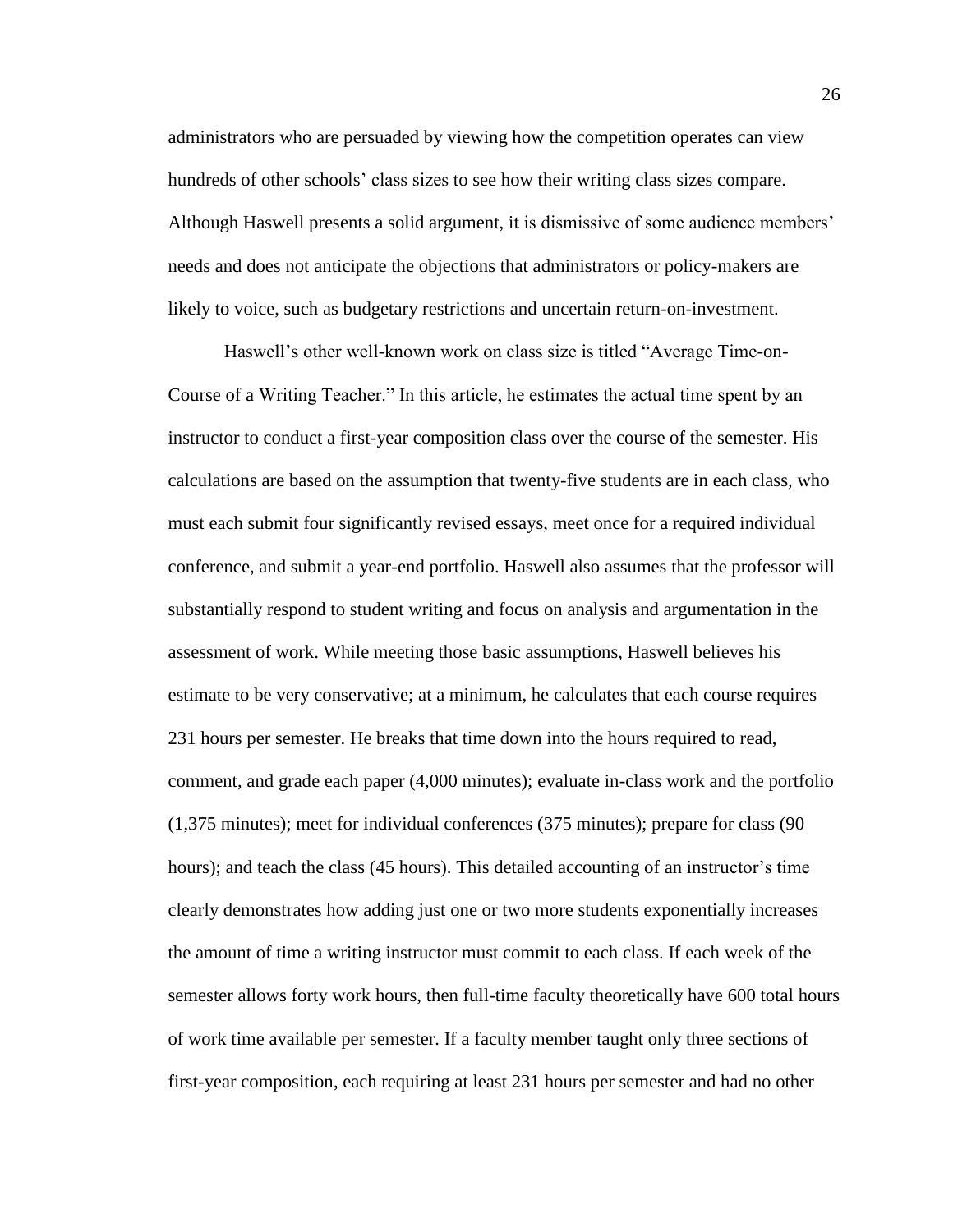job responsibilities, she would already be working overtime. At this rate, a composition instructor with a 5/5 teaching load, would need to work over 70 hours a week to meet the requirements of his teaching duties.

Writing instructors desperate to illustrate their plight to policy-makers might be tempted to exploit Haswell's enumeration of a composition instructor's time as a visual representation, drawing a direct relationship between class size and faculty workload. Yet, this tactic could also be dangerous. While composition instructors intimately understand that the work required to be a successful writing teacher cannot be quantified in units of hours and minutes, those nuances might be woefully misunderstood by policymakers. Teaching requires more than time. And reducing the value of an instructor to the number of minutes it takes to complete a task could undermine her worth rather than strengthen her case.

If faculty wish to pursue a discussion about workload along with a discussion about class size, they might also consider utilizing John Ziker's research on faculty time. In "The Long, Lonely Job of Homo Academicus," Ziker discusses the preliminary findings of his TAWKS project (Time Allocation Workload Knowledge Study), which suggest that faculty spend long hours working alone. Surveying faculty volunteers at Boise State University, Ziker's research requires his participants to recall what they have done each day, counting the time they spend working and in what capacity they are working. Although he has just completed the first phase of the research and is not yet drawing comprehensive conclusions, Ziker's early results indicate that professors spend an average of 61 hours working each week, including the weekends. During the traditional workweek (Monday-Friday), faculty spent seventeen percent of their time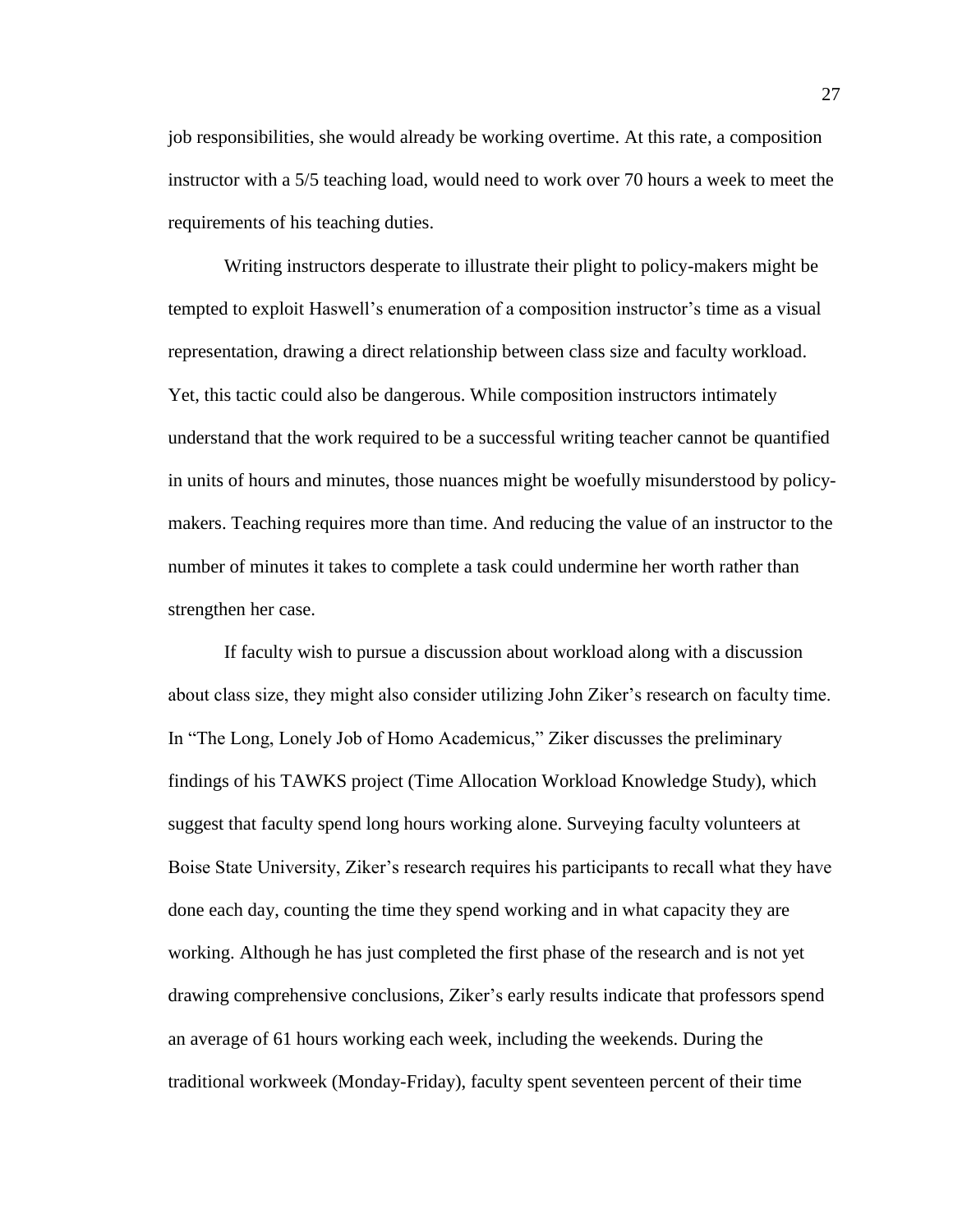attending meetings and thirteen percent of their time responding to email, so thirty percent of their time is spent on work that is not specifically assigned as part of their teaching duties. Comparatively, faculty spent a total of thirty-five percent of their time on more traditional teaching-based activities such as in-class instruction, preparing for class, and course administration and grading. During the workweek, a small percentage of time – less than five percent – could be devoted to research or scholarship. Additionally, the faculty participating in the study reported that they do roughly sixty percent of their work on campus and forty percent at home or at another off-campus location; because of the number of hours that faculty work, however, they still spent nearly a forty-hour week at the university (Ziker n.p.). Finally, Ziker reports that most of the time faculty are working alone: fifty-seven percent of the time they are alone, they work with colleagues seventeen percent of the time, and only fifteen percent of their time is spent working with students. As Ziker's initial findings attest, faculty work is often invisible, happening mostly outside of the classroom and creating the false appearance that faculty have a light workload. Like Haswell's work, Ziker's findings could be leveraged to visually demonstrate faculty time and workload.

Summing up the research on faculty workload and class sizes, Alice Horning's article, "The Definitive Article on Class Size," collects much of the previously published scholarship regarding class size and composition courses and unites it in one source. Horning provides a general line of argument for other writing program administrators to use when fighting for decreased composition class sizes. Her main argument revolves around three premises: 1. smaller class sizes are good for students, 2. smaller class sizes are good for faculty, and 3. smaller class sizes are good for institutions. Further, she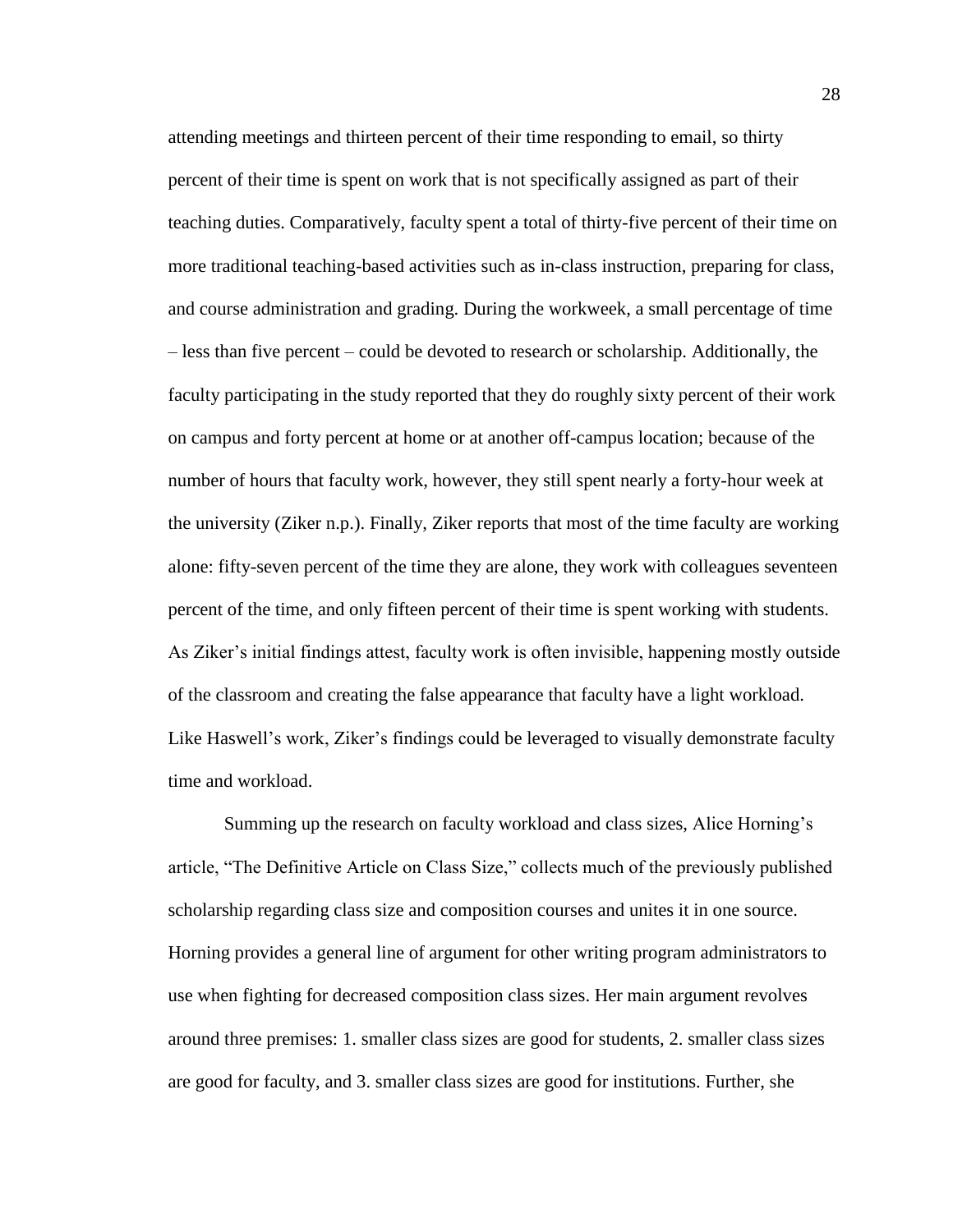argues that although all subject areas could make claims to support the need for smaller classes, writing classes – particularly first-year composition courses – ought to take priority because the critical reading, analysis, and writing skills acquired in that class underpin virtually all other college courses (Horning 12). To support her points, Horning provides evidence in multiple forms by synopsizing empirical research, enumerating the hourly cost of teaching, restating the recommendations made by professional associations, and addressing the cost-factors often weighed by administrative decisionmakers. Horning approaches the issue with a rhetorical lens, assessing the problem from her audience's perspective and addressing its particular needs within the constraints of the context. Although it may be widely agreed upon that smaller class sizes are always better, administrators must consider cost-effectiveness when making decisions. Horning urges institutions to view the bigger picture when considering class size, so she lists the cost-benefits of smaller class sizes such as gaining higher national rankings and retaining more students to entice universities to look at the long-term effects of smaller classes (23). Horning's approach to the class size problem is more thorough than any other scholar's previous treatment of the topic, but one area that she does not explore is the role of the student in the class size discussion.

#### *Model Programs*

In order to involve the thoughts and perceptions of real students affected by class size issues, we must turn to a couple of model programs that have experimented with lowering class sizes. Institutions like the University of Central Florida and Arizona State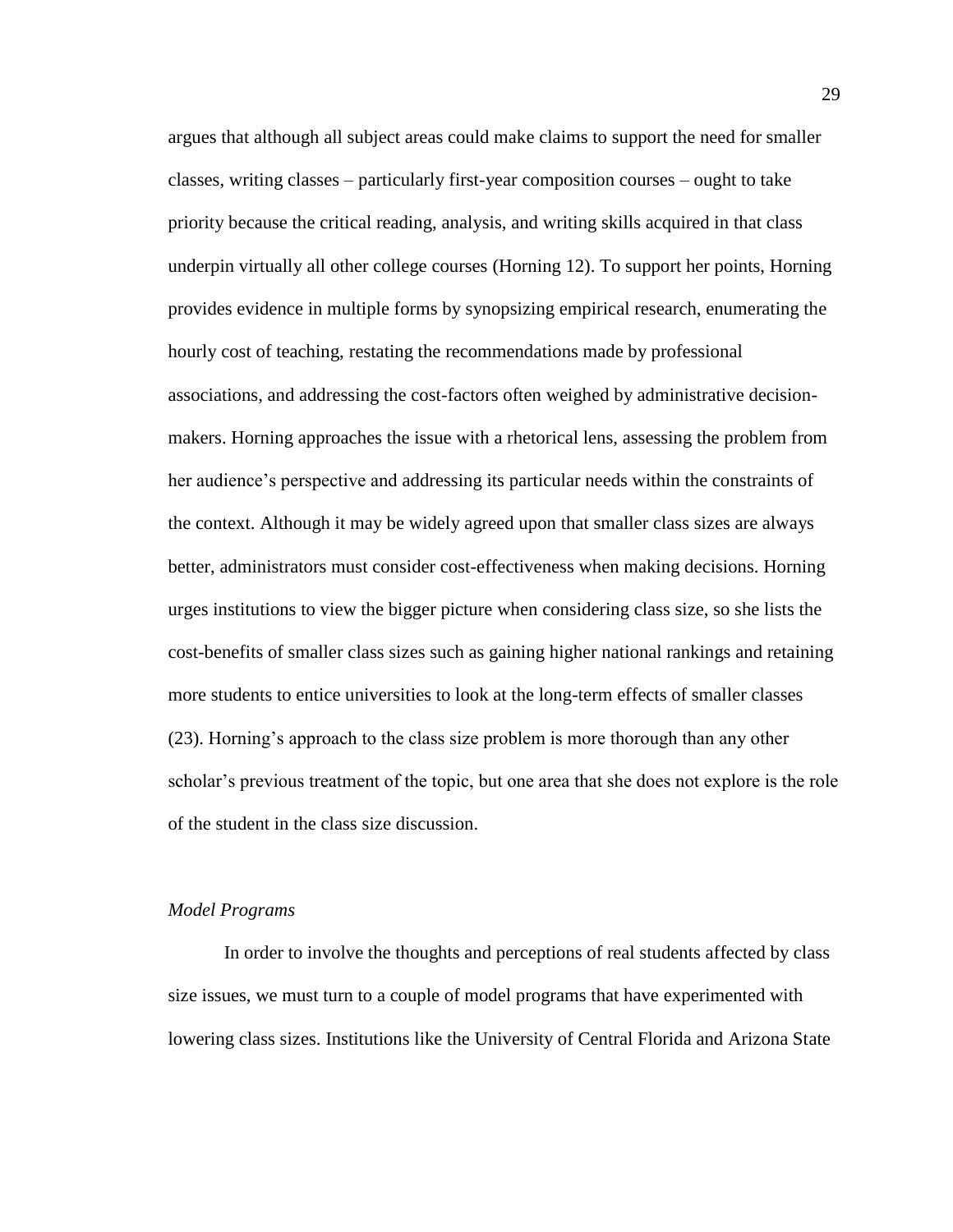University have created pilot programs that serve as test sites for collecting data that can be used to help build similar or improved programs at other colleges.

Greg Glau's presentation on the Project 85 initiative at Arizona State University (ASU) chronicles the Department of English's implementation of a presidential challenge to increase student success and retention and, by doing so, increase the university's ranking to the 85th percentile in *U.S. News and World Report*. Although the president's impetus might have been national rankings and recognition, the Department of English was pleased to add more than twenty full-time, benefitted, instructor positions, hiring several adjunct faculty who had previously been working under part-time, semester-tosemester contracts. To measure the outcomes of lowering first-year composition classes from 26 students to 19 students, the department assessed pass rates, drop-withdrawfailure rates, student evaluations of instructors, and continuation rates (moving from ENG 101 in the fall to ENG 102 in the following spring semester). Following the implementation of Project 85, the results show that the first year of reduced class sizes produced 1. a higher pass rate in ENG 101 and ENG 102 than in the previous five academic years and 2. a lower rate of students dropping, withdrawing, or failing than in the previous five academic years. Additionally, student evaluations of 100-level instructors improved over the previous six semesters, and the continuation rate was higher than the previous five years (Glau n.p.). Overall, the initiative succeeded in improving student success and retention in first-year writing.

In 2009, the University of Central Florida (UCF) began a similarly successful program. The university started the process by performing an internal analysis on class size and determined that lowering class sizes for first-year courses would not make a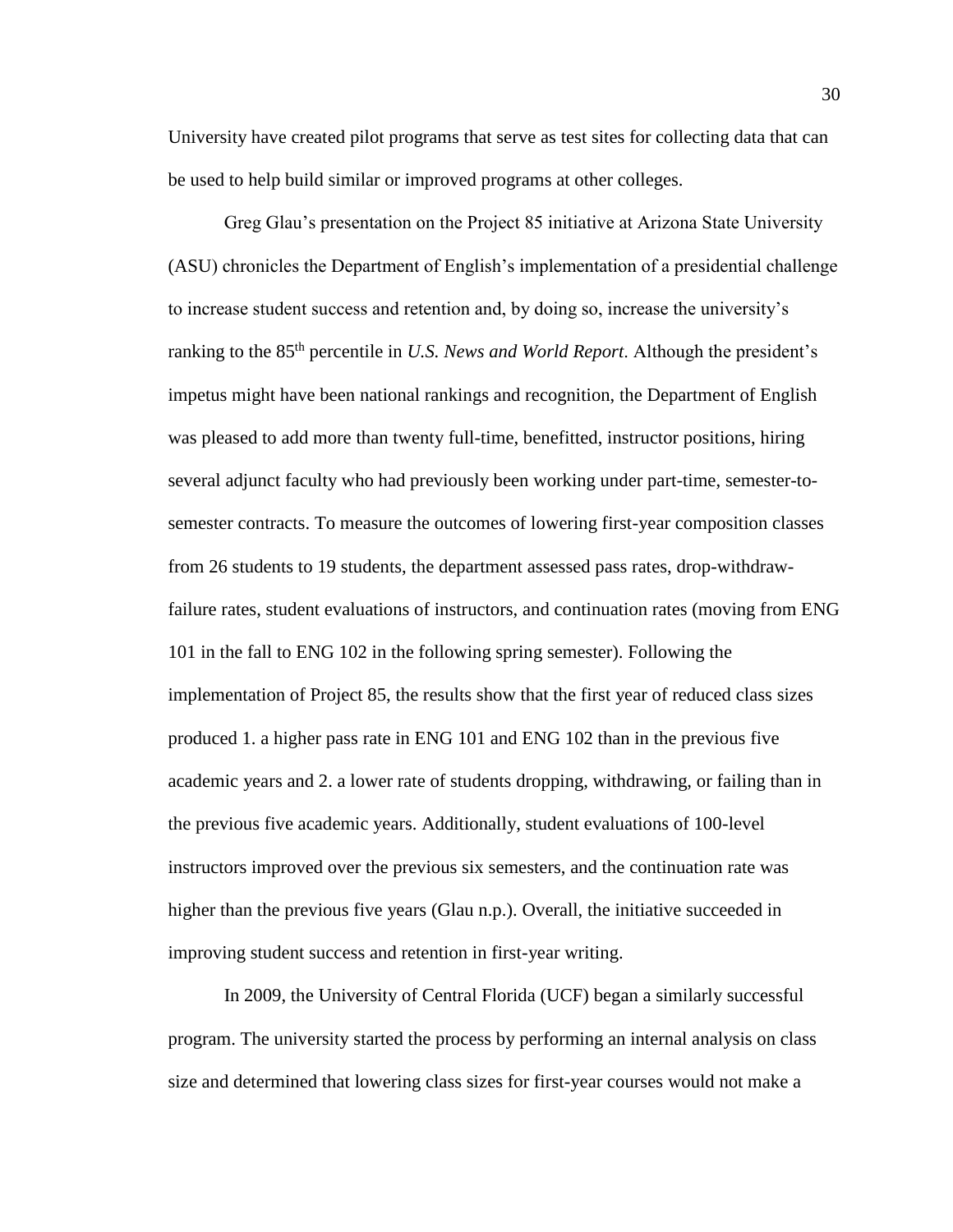difference for retention and progression, except in the case of freshman algebra and firstyear composition. With special funding coming from an increased undergraduate tuition rate, the university began a pilot program to lower class sizes in first-year composition and algebra. The previous enrollment cap for first-year composition had been twentyseven students; the program lowered some classes to twenty-five students and others to nineteen. The English department received funding to hire six full-time, teaching-focused faculty members to close the gap and fully-staff the program. The new first-year composition program is rhetorically-focused and designed to enhance the transfer of writing skills across the curriculum. The program has demonstrated quantifiable success; a qualified panel of readers has assessed samples of student portfolios, compared them to previous student work, and found that "the new curriculum consistently outperformed the old curriculum and that the nineteen-student classes using the new curriculum performed best on measures of higher-order thinking" ("Increasing Student Success" n.p.). The program at UCF has been successful not only because of decreased class sizes but also because of the support of administration and the investment in hiring high-quality educators. The model pilot programs provide hope that it is possible to convince administrators at public universities to experiment with decreasing class size to improve learning outcomes and increase retention.

#### *Summary of Literature Review*

The current body of literature broadly addresses class size issues across multiple disciplines. Generally, the research shows that smaller classes may be more beneficial to students, but the findings are not as conclusive as many scholars would prefer. The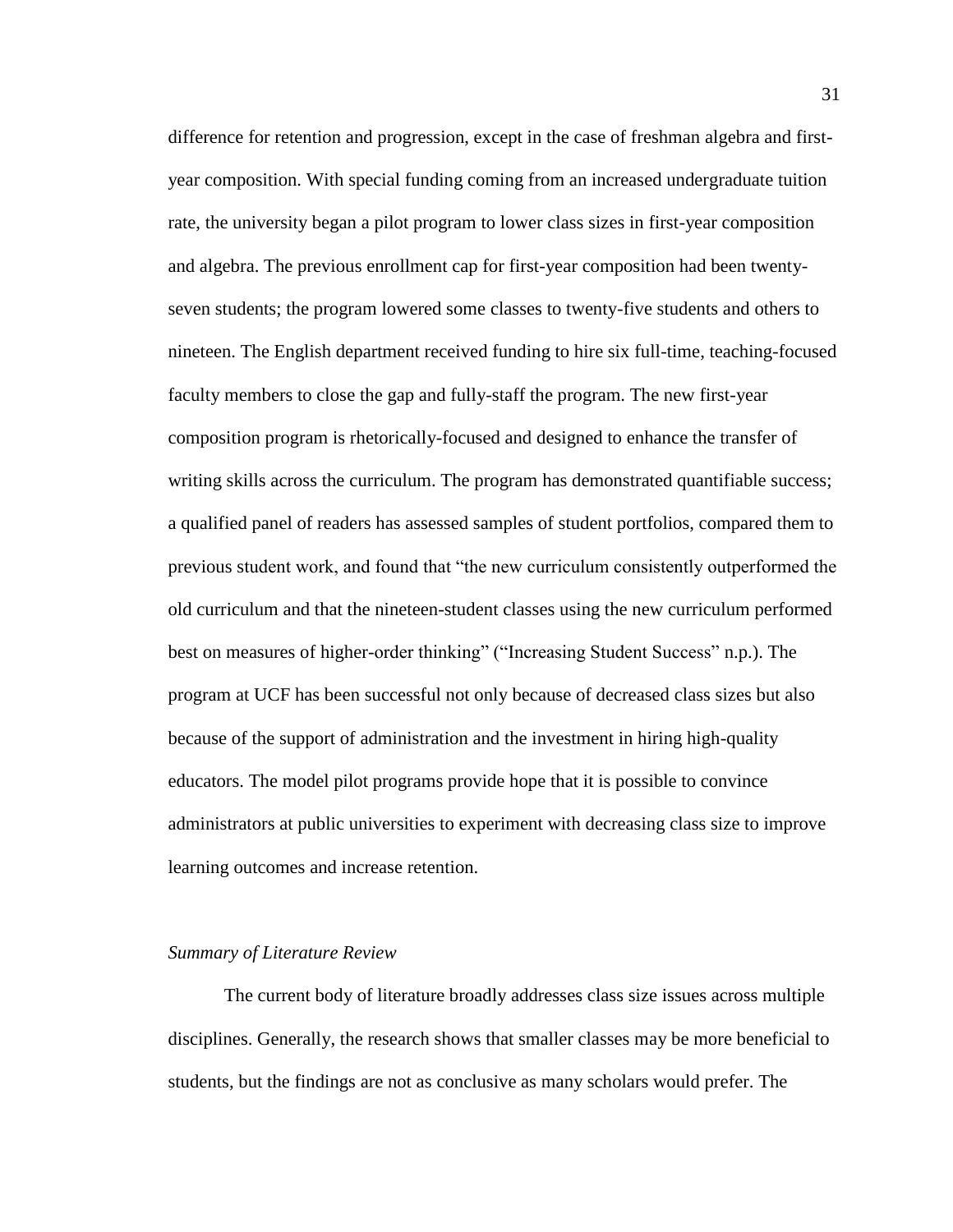literature review reveals several underdeveloped areas of research and underscores the need for:

- 1. large-scale, conclusive studies on the ideal class sizes for composition courses, literature courses, and other English department courses;
- 2. definitive methodologies for measuring learning in humanities courses;
- 3. recommendations for engaging state and institutional administrators; and
- 4. strategies for involving students in the class size discussion.

While class size discussions are occurring nationally across different fields at many institutions, addressing the issues will happen at the local level. Individual departments must conduct their own research and experiments to determine the best approaches for examining class size. As the literature suggests, there is not a straightforward guide to understanding all of the effects of class size or a template to follow for reducing class sizes. Absent of research that prescribes the exact, ideal number of students necessary for an optimal learning environment in each type of English course, those who desire to lead a class size investigation at their universities must piece together their own blueprint for building an argument. In the next chapter, I will explore how one institution (Kennesaw State University) attempted to explore the topic through committee work.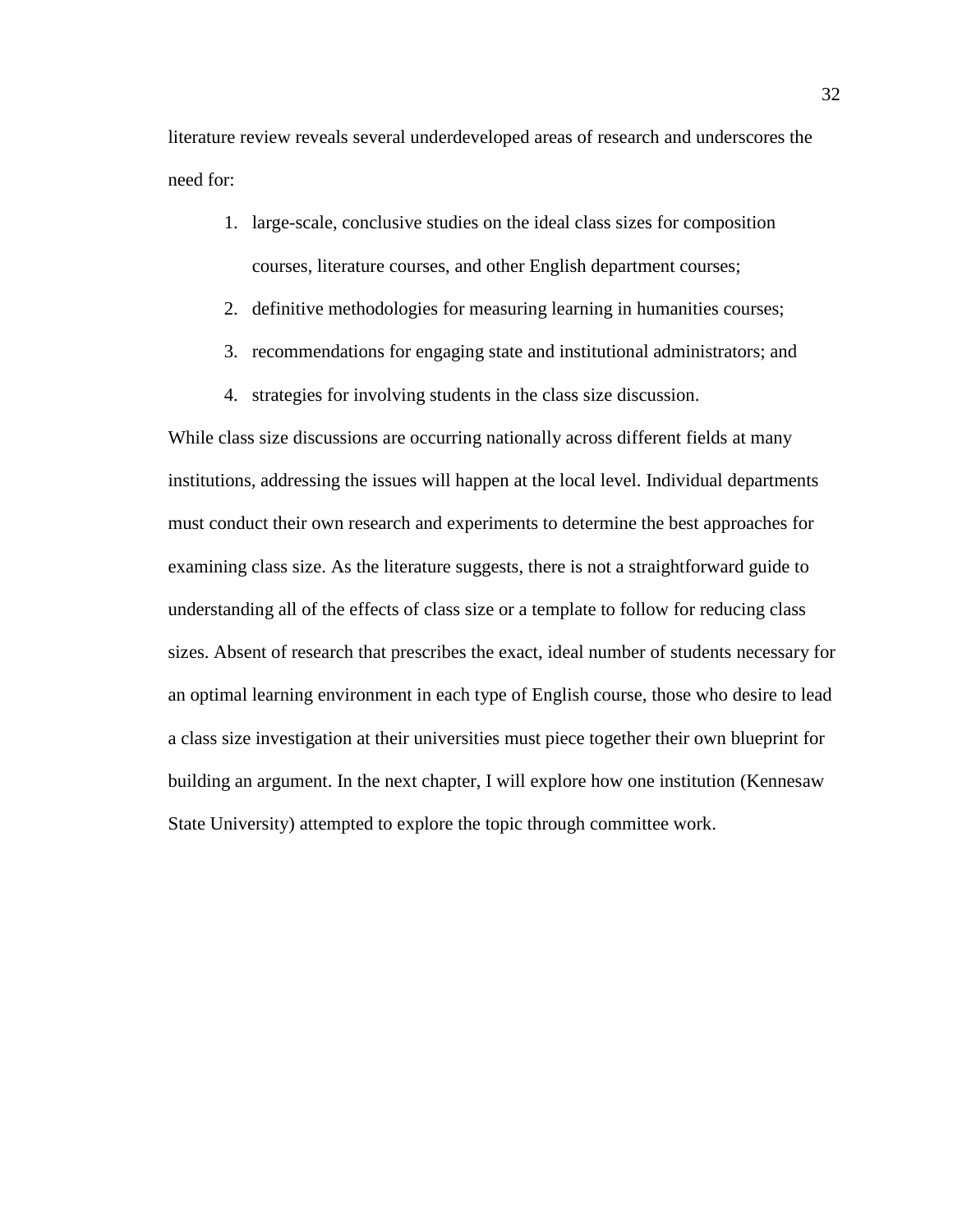## **Chapter 2: Case Study**

### **Background**

While full-time student enrollment has increased at colleges and universities across the country in the last decade, growth at Kennesaw State University (KSU) has far outpaced the national average. In the eight years between fall 2007 and fall 2015, KSU's enrollment increased sixty-five percent. Some of this enrollment growth can be attributed to the state of the national economy: as the unemployment rate rises, the educational enrollment rate rises, as well, with people returning to school to receive additional education or training in fields that are still hiring. And while the economic downturn certainly affected the enrollment numbers at KSU, the recession is not the only factor to consider when examining the university's growth. During fall 2013, the Board of Regents of the University System of Georgia (USG) announced that it would consolidate Kennesaw State University and Southern Polytechnic State University (SPSU), resulting in one merged institution named Kennesaw State University by fall 2015.

Before the consolidation was announced, KSU was already the fastest-growing USG institution and was actively facing issues like increased class sizes and space constraints. While faculty and administrators were still trying to find solutions to address the problems created by rising enrollment numbers, a new set of questions emerged as the reality of the impending merger loomed. Bringing together the two institutions, with a combined enrollment of 33,000 students, presented many challenges. KSU's and SPSU's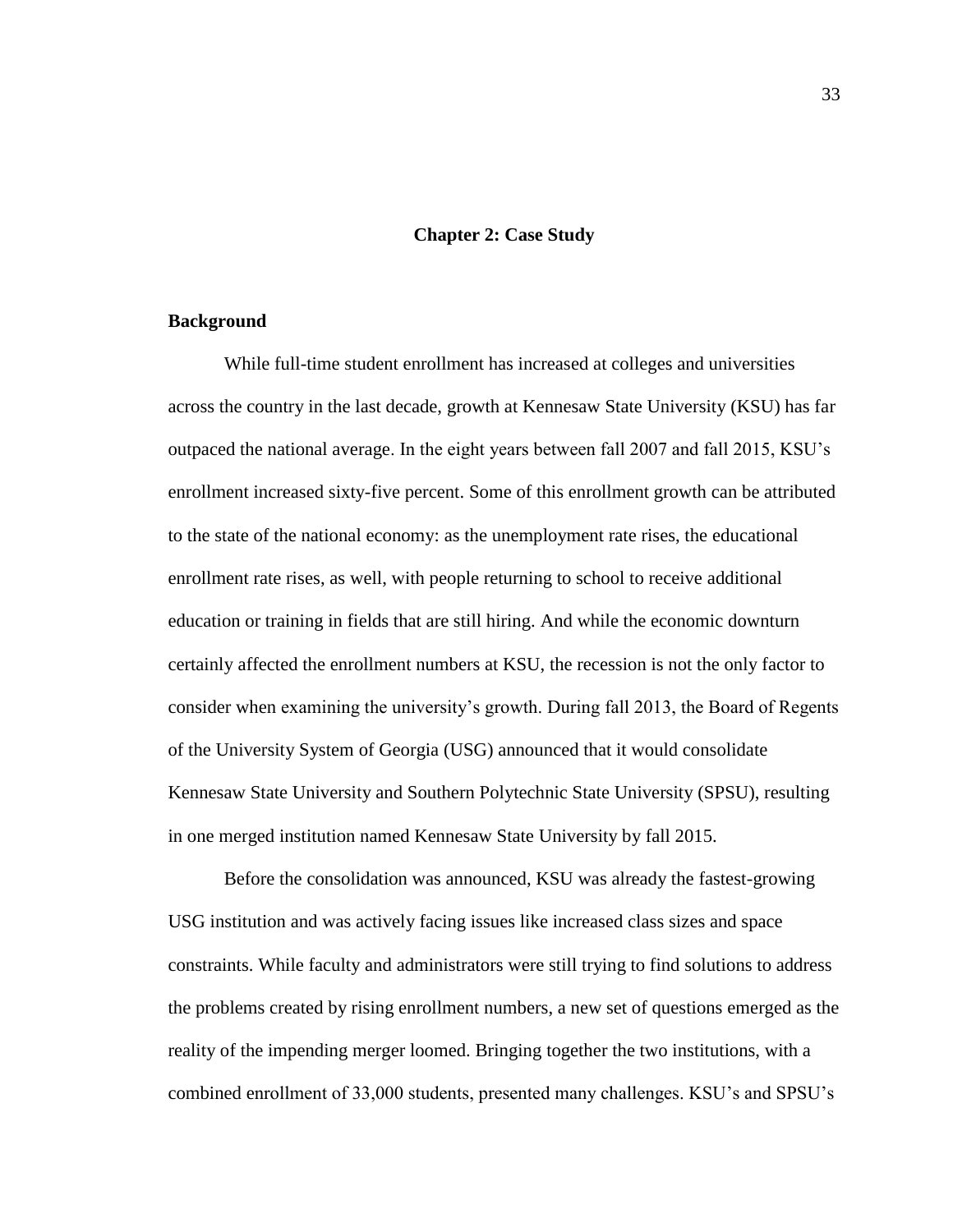Presidents formed committees known as operational working groups (OWGs) in every unit to address the foreseeable political and logistical issues created by the consolidation. Ultimately, two universities with two different cultural identities had to be joined.

When the consolidation was announced, many programs existed on only one campus, but both institutions housed English departments. At KSU, the Department of English is the largest department on campus, which is unsurprising considering that the university was historically a junior college specializing in providing general education courses. Today, the department's 70+ full-time faculty members and 50+ part-time faculty members are responsible for teaching nearly every undergraduate student on campus in three general education courses (two composition courses and one literature course) along with teaching course requirements for undergraduate English majors and minors and graduate students. At SPSU, which was historically a technical institute, the Department of English, Technical Communication, and Media Arts (ETCMA) had a much smaller faculty but was responsible for teaching the majority of the required, liberal arts general education courses for the entire student body. Additionally, there were several majors offered through ETCMA, but those majors had relatively low enrollment numbers. ETCMA rebranded itself as the Department of Digital Writing and Media Arts (DWMA) in spring 2014, which helped differentiate it from the existing English department at KSU. During this time (as a result of consolidation), it was unclear if administrators would allow these departments to remain independent or if faculty and programs would need to merge.

The months preceding final consolidation were filled with uncertainty. In the transitional climate of fall 2014, the chair of KSU's English department formed a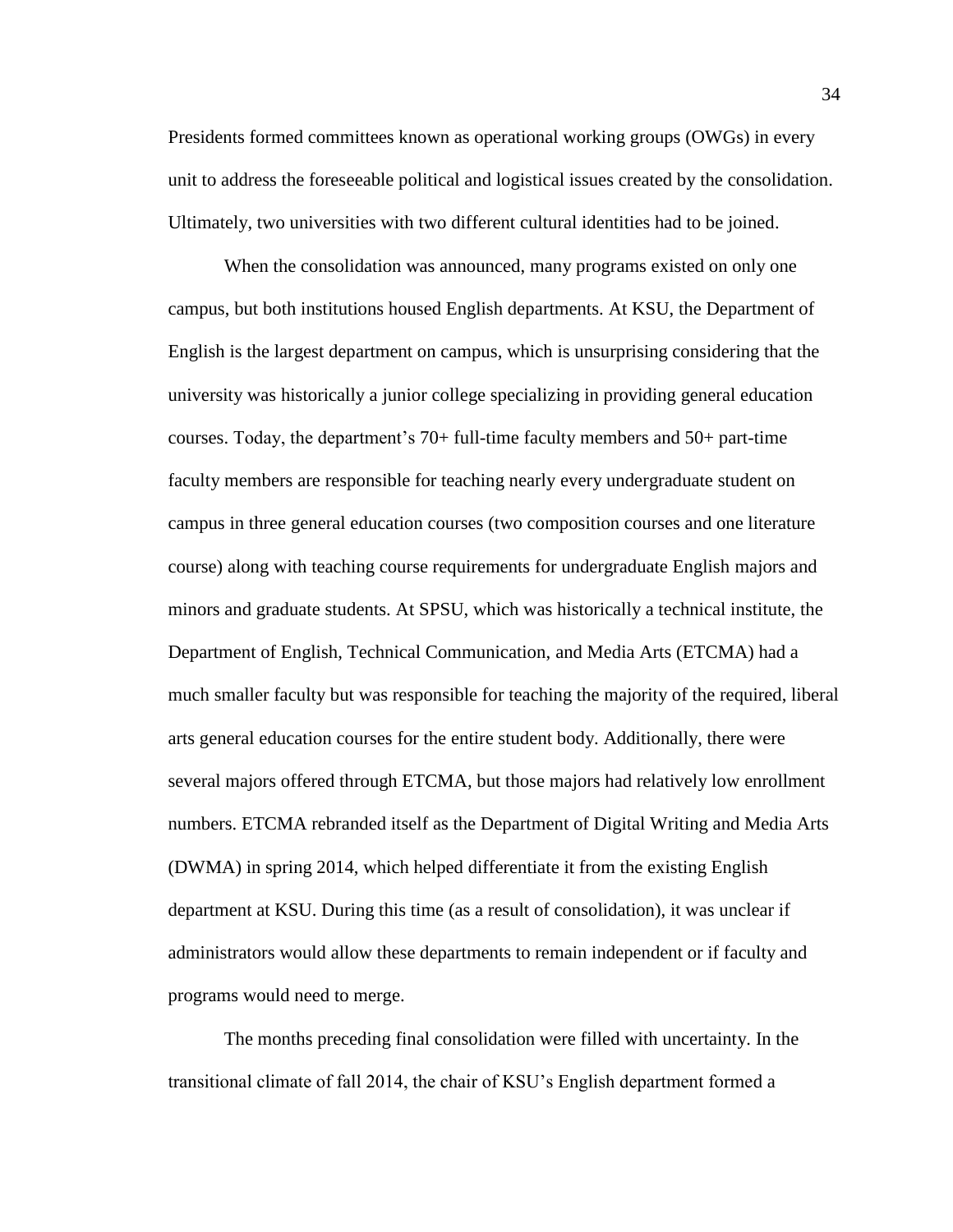committee to investigate whether English class sizes at KSU were too large. The ad hoc committee of twelve would work throughout the academic year, meeting monthly to formulate a report in response to their charge. As a graduate student, I served as an intern to this committee. My main tasks were to provide research support, serve as the secretary of the committee, and aid the committee chair with organizing materials and designing documents.

## **Stakeholders**

The outcome of the committee's work would directly impact two groups: English faculty and students taking classes in the English department. Although English faculty and students are the primary stakeholders in this case, the work of the committee was rhetorically crafted for a third party: the Dean of the College of Humanities and Social Sciences. Ultimately, the conclusions of the committee were drafted for his consideration, despite his indirect relationship to the subject. While there are three distinct groups of stakeholders in this situation, only faculty participated in the committee work. The committee consisted of twelve faculty members representing different English disciplines such as literature, linguistics, theory, professional writing and rhetoric, and creative writing. Of the twelve voting members, eight are tenure-track professors and four are full-time lecturers; part-time faculty were not involved with the committee's work.

# **Goals**

The English Class Size Committee was tasked with determining whether the English classes at KSU were an appropriate or inappropriate size, making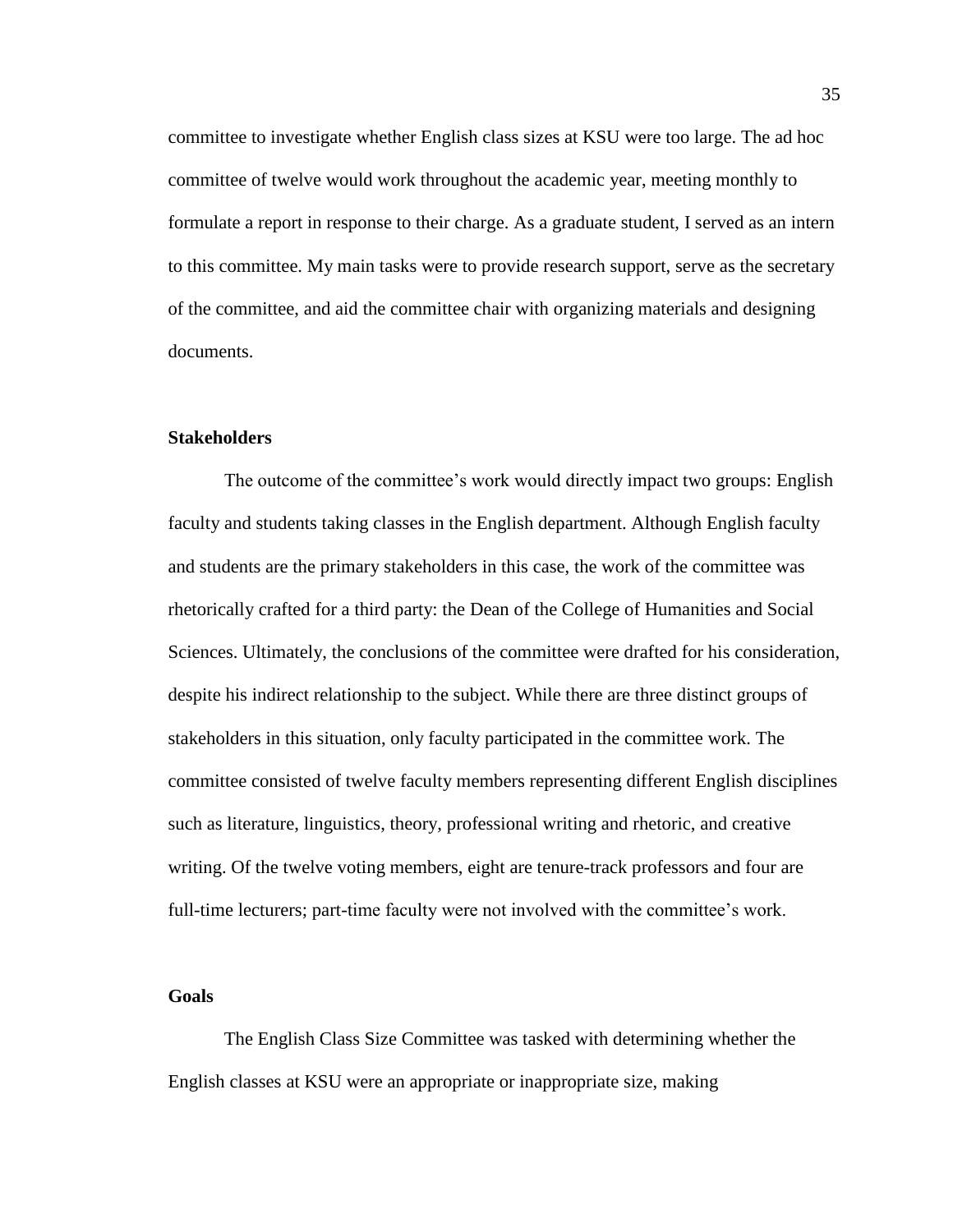recommendations on class enrollment caps based on research, and presenting its findings to the department's faculty. Assuming the recommendations gained the support of the full faculty and the chair of the department, the recommendation report would be sent to the Dean of the College for consideration. Finally, the committee's ultimate goal was to convince the Dean to act by creating policies to adjust English class enrollment caps based on the committee's findings.

## **Methodology and Strategy**

The committee's method for determining whether KSU's current English class sizes were too large was threefold: 1. consider the class size guidelines proposed by national professional associations, 2. survey the department's faculty for input, and 3. research class size at peer institutions. Structurally, the committee's primary strategy was framed by the arguments of Richard Haswell and Alice Horning, who suggest concentrating on policy, research, and practice when advocating for smaller class sizes. Along with Haswell's and Horning's strategies, the committee built their argument by focusing on student retention and progression. Believing that administrators would want to see quantifiable measurements, committee members focused on collecting data, using numbers to strengthen and legitimize their work. Additionally, the committee members made the strategic decision to advocate for lower class sizes on behalf of faculty and students; they did not want it to appear as though they were selfishly fighting for smaller classes simply to reduce their own workloads. From the outset, the English Class Size Committee designed their research and methodology to support a strategic argument and a rhetorical report.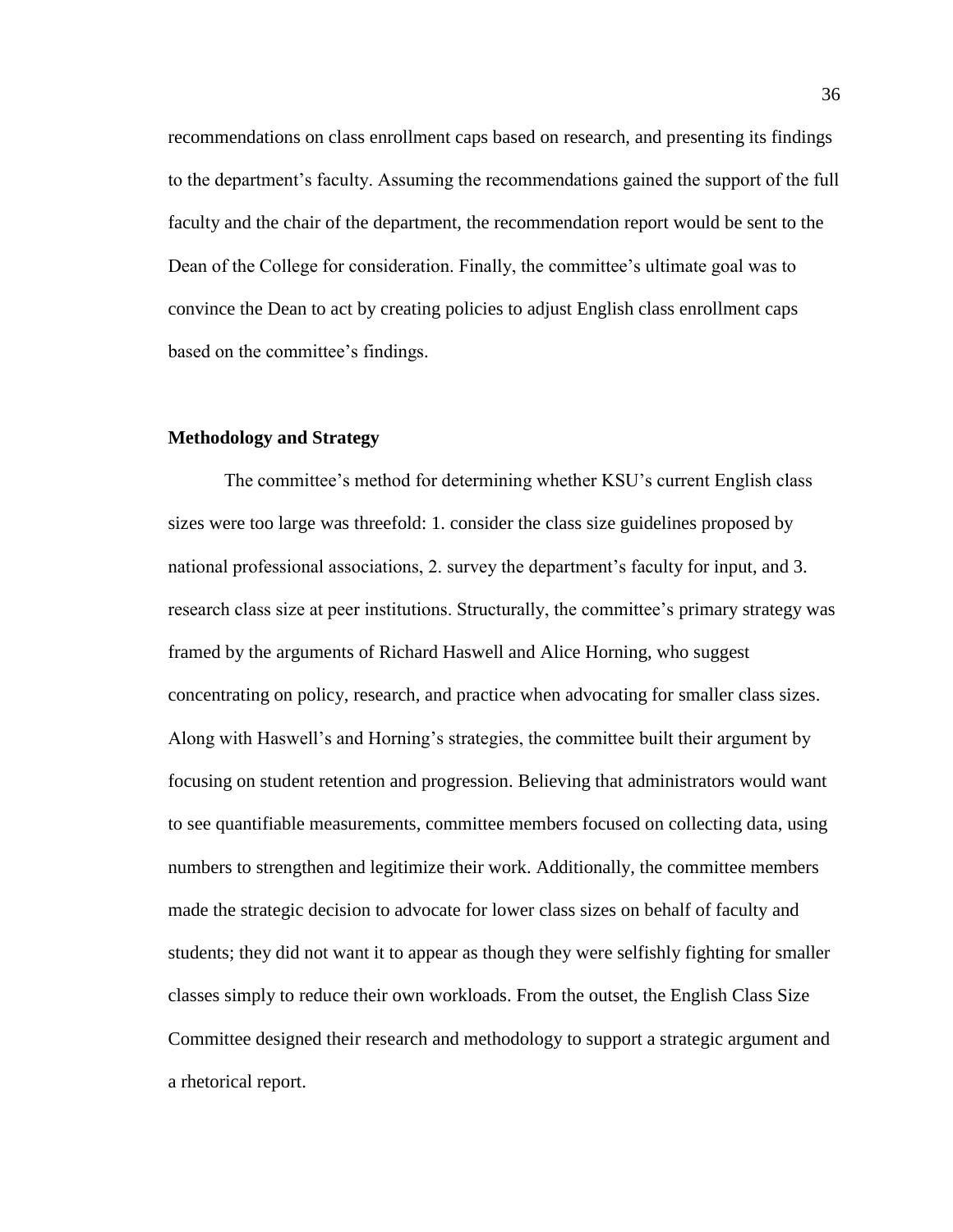The focus on quantifiable measurement shaped the design of the faculty survey, which the committee designed and distributed through Qualtrics Survey Software to all English faculty, including full-time and part-time faculty on both the Kennesaw and Marietta (former SPSU) campuses. The survey posed nine questions, and 45% of faculty responded. Although the survey was anonymous, participants were asked to identify their primary campus affiliation because of the different politics and policies pertaining to each campus. The primary purpose of the survey was to gather data on faculty opinions of the "ideal (optimal)" and "maximum acceptable" English class sizes and compare their current KSU course sizes to those numbers. The terminology the committee chose to use to categorize class sizes was "ideal (optimal)" and "maximum acceptable." These terms were suggested by the Chair of the English department and were derived from the language used by CCCC in their recommendations. Additionally, the committee hoped to gather qualitative data regarding pedagogical practices for classes of different sizes and the effects of different pedagogical practices on students. Specifically, the faculty survey contained the following questions:

Question 1: On which campus have you been teaching?

Question 2: If you routinely teach one or more of the course types [Gen Ed Writing; Gen Ed Literature; Gen Ed Literature (large-enrollment sections); Intro to English Studies and Senior Seminar; Sophomore Literature Surveys; Upper-level Literature, Linguistics, Literary Theory; Writing-Intensive Literature or Linguistics; Film; Undergraduate Creative Writing; Undergraduate Rhetoric and Applied Writing] listed below, please tell us

a. What is the *ideal (optimal)* number of students in each class?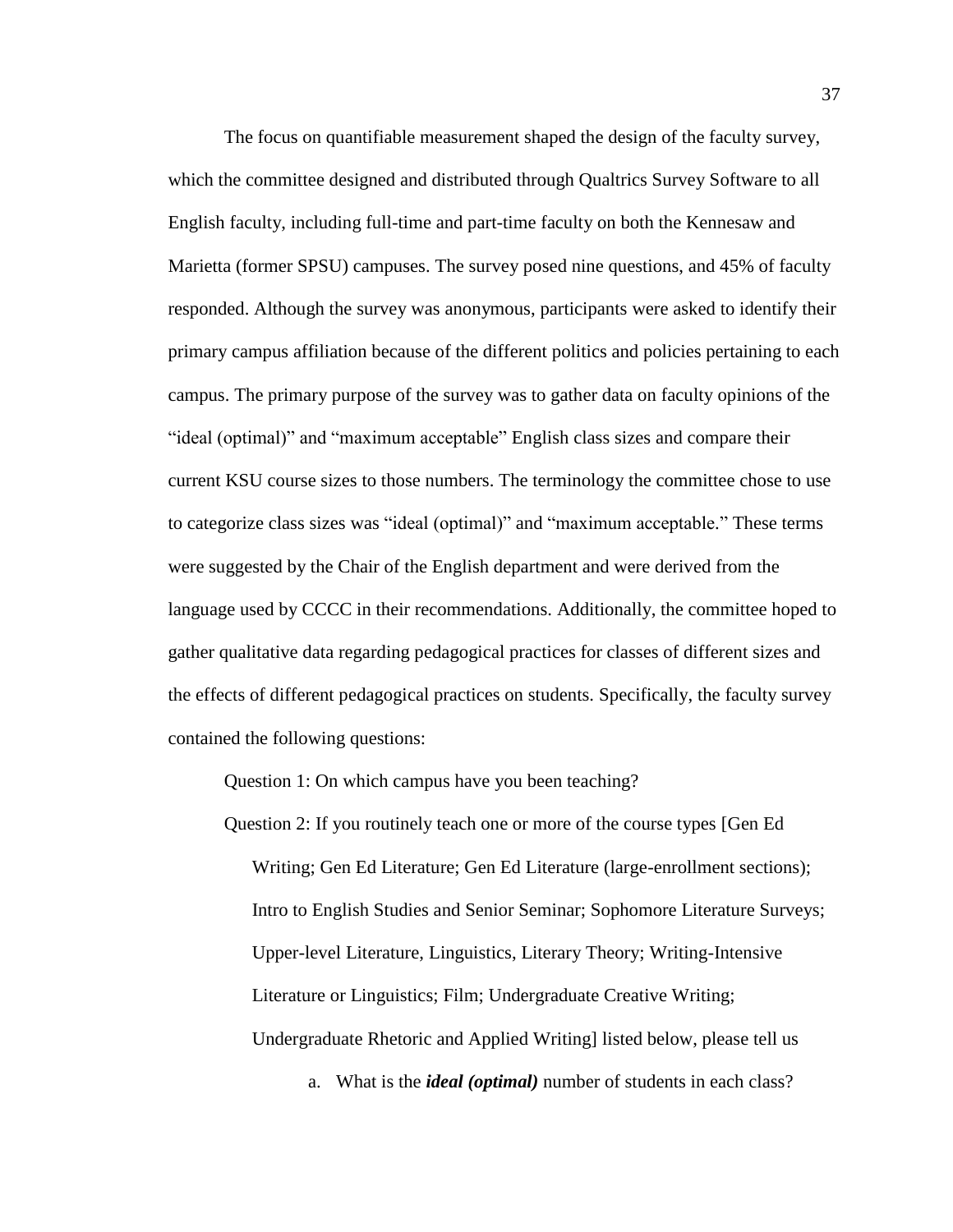- b. What is the *maximum acceptable* number of students in each class?
- Question 3: If you had *ideal (optimal)* numbers of students enrolled in your courses, would you change your pedagogical or class delivery methods? If so, what would you do differently?

Question 4: How would these changes affect students?

Question 5: If you had the *maximum acceptable* numbers of students enrolled in your courses, would you change your pedagogical or class delivery methods? If so, what would you do differently?

Question 6: How would these changes affect students?

- Question 7: If you had *more than the maximum acceptable* numbers of students enrolled in your courses, would you change your pedagogical or class delivery methods? If so, what would you do differently?
- Question 8: What effects of student learning, class attrition rates, and failure rates do you believe come from enrollment *over ideal (optimal)* numbers?

Question 9: Do you have any additional comments on class size?

The data collected through the survey was interpreted to illustrate a variety of points, but the two major pieces of information highlighted by the English Class Size Committee were that 80% of faculty believed they were teaching at least one course with more than the maximum acceptable number of students enrolled and that 88% of faculty reported they would change their pedagogical style to focus more on writing, provide more individualized instruction, improve the quality and frequency of feedback, and invite more student discussion if teaching classes of an ideal size.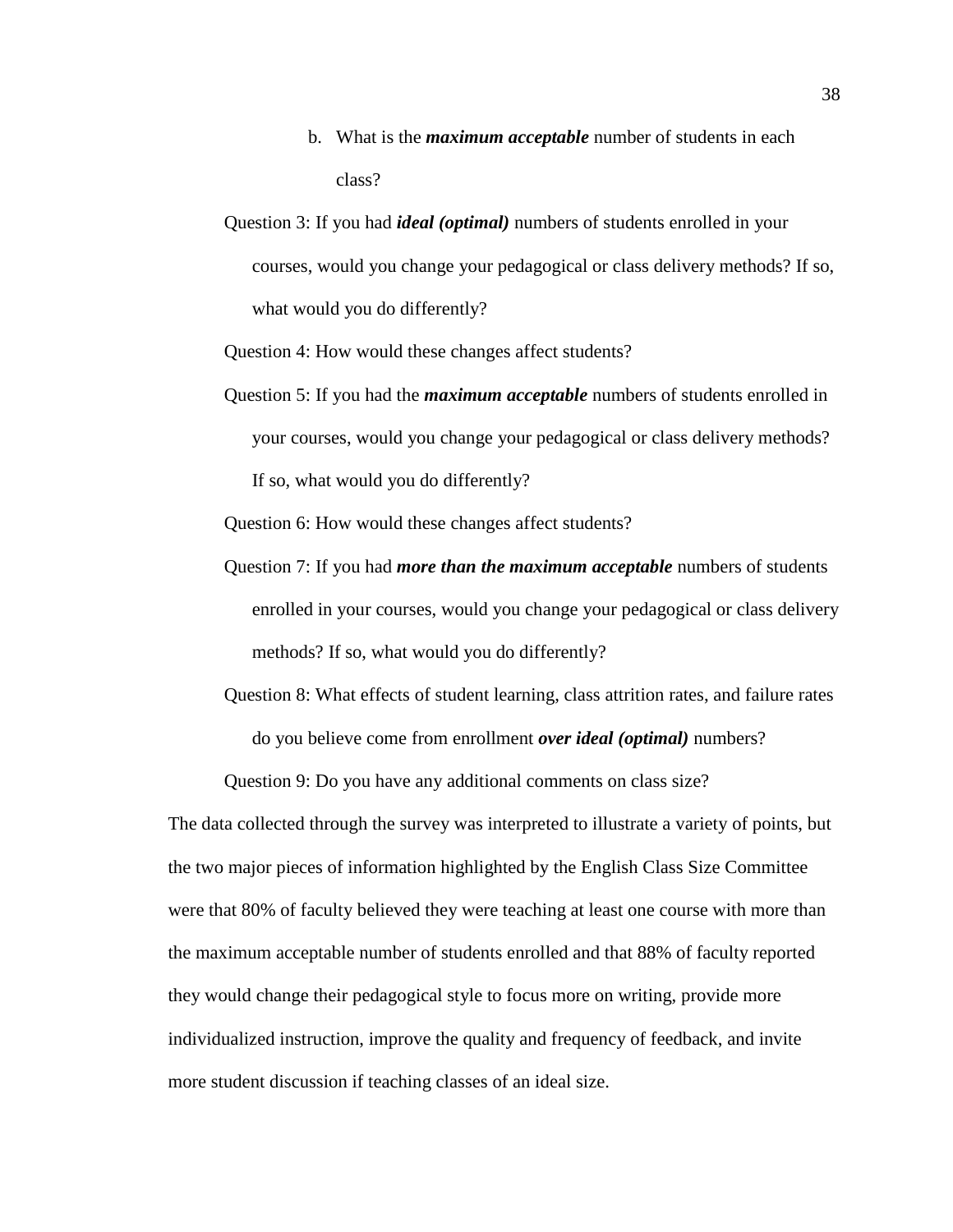While collecting the data from the KSU English Faculty Survey, the committee members also surveyed other institutions about their class sizes for comparison. The committee felt that the best comparisons could be drawn between KSU and other USG institutions as well as between KSU and the universities identified as peer and aspirational institutions according to Carnegie Classification. There was not a formal survey instrument designed for this purpose, but each committee member was assigned a group of institutions to contact to request their English class size data.

Many committee members were familiar with the class size recommendations of the professional associations representing their particular disciplines. Literature faculty knew the MLA policies, composition faculty were familiar with CCCC's standards, and creative writing faculty were aware of the AWP guidelines. Compiling and averaging the class size numbers from the separate organizations revealed that the associations generally agreed on an acceptable range for each course type, and KSU's enrollment caps and workload policies were well above the range deemed acceptable.

Comparing KSU's current English class sizes to the ideal and acceptable class sizes reported in the faculty survey, the average class sizes reported by other universities, and the class sizes recommended by professional associations, the committee determined that the collected data suggested that English class sizes at Kennesaw State University were too large. Because class sizes were comparatively large, the committee concluded that the course enrollment caps should be lowered. Broadly, the data did support the committee's recommendations, but a close examination of the research reveals a more compelling argument for class size reduction in some course types over others.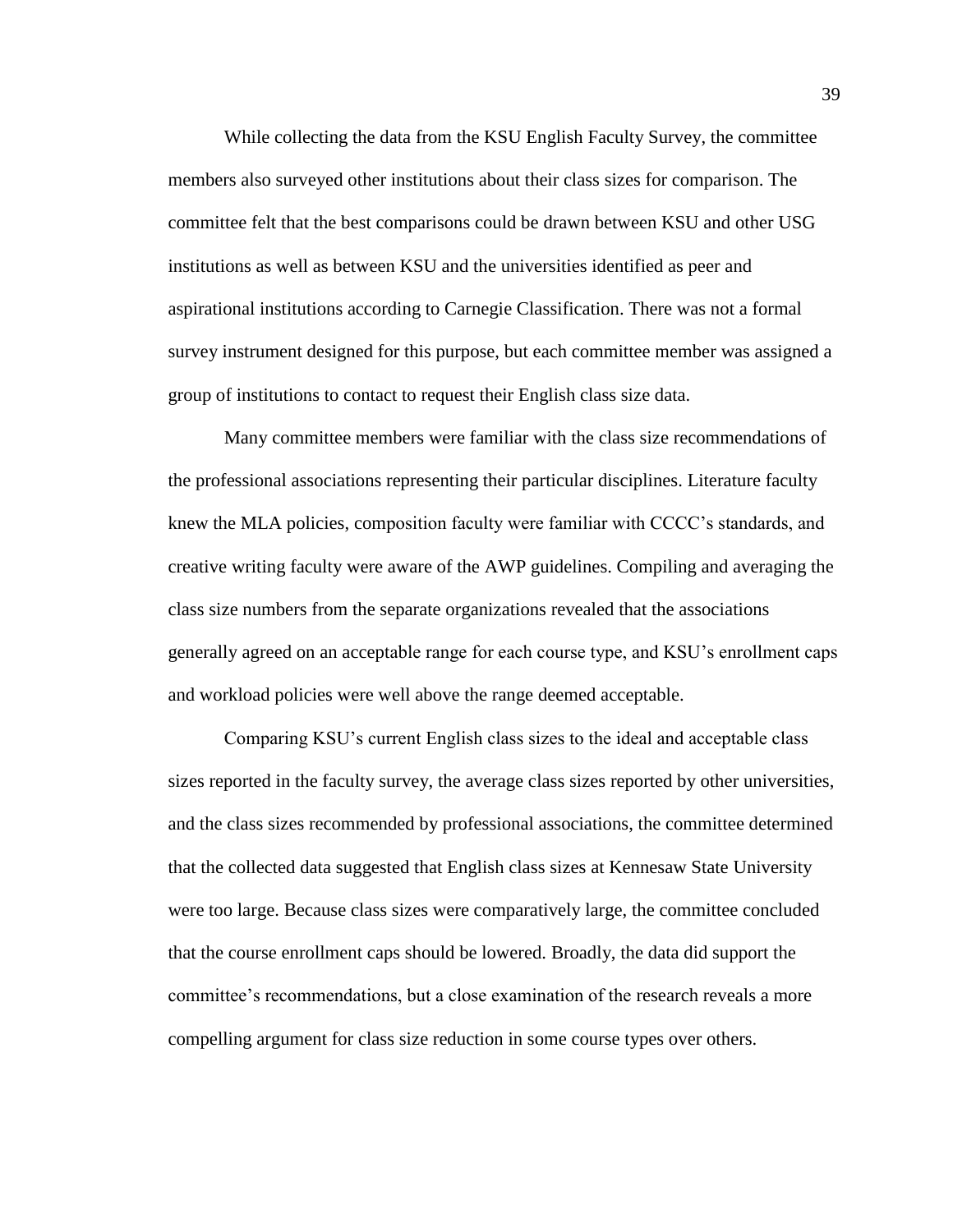Here, the committee made a strategic decision to advocate for smaller class sizes across the board. As the literature review revealed, professional association guidelines strongly recommend smaller writing classes, as does some scholarship; however, there have not been any studies published to support a case for lowering enrollment caps for literature courses. Regardless, the committee determined that they would recommend a reduction in enrollment caps across all English courses taught at KSU. Specifically, the committee recommended the following enrollment caps for each course type:

- General Education writing: 19 students;
- Lower-level creative writing: 20 students;
- Upper-level creative writing: 15 students;
- Lower-level rhetoric and professional writing: 20 students;
- Upper-level rhetoric and professional writing: 15 students;
- Writing-intensive literature and linguistics: 20 students;
- General Education literature (other than Honors sections): 25 students;
- Large-enrollment sections of General Education literature: 39 students;
- Introduction to English Studies: 16 students;
- Senior Seminar: 16 students;
- Sophomore literature surveys: 24 students;
- Upper-level literature, linguistics, and literary theory: 21 students; and
- Film: 27 students.

These recommendations were largely based on the average ideal (optimal) class sizes reported in the faculty survey, with the exception of the upper-level creative writing recommendation. Faculty reported that the ideal size for undergraduate creative writing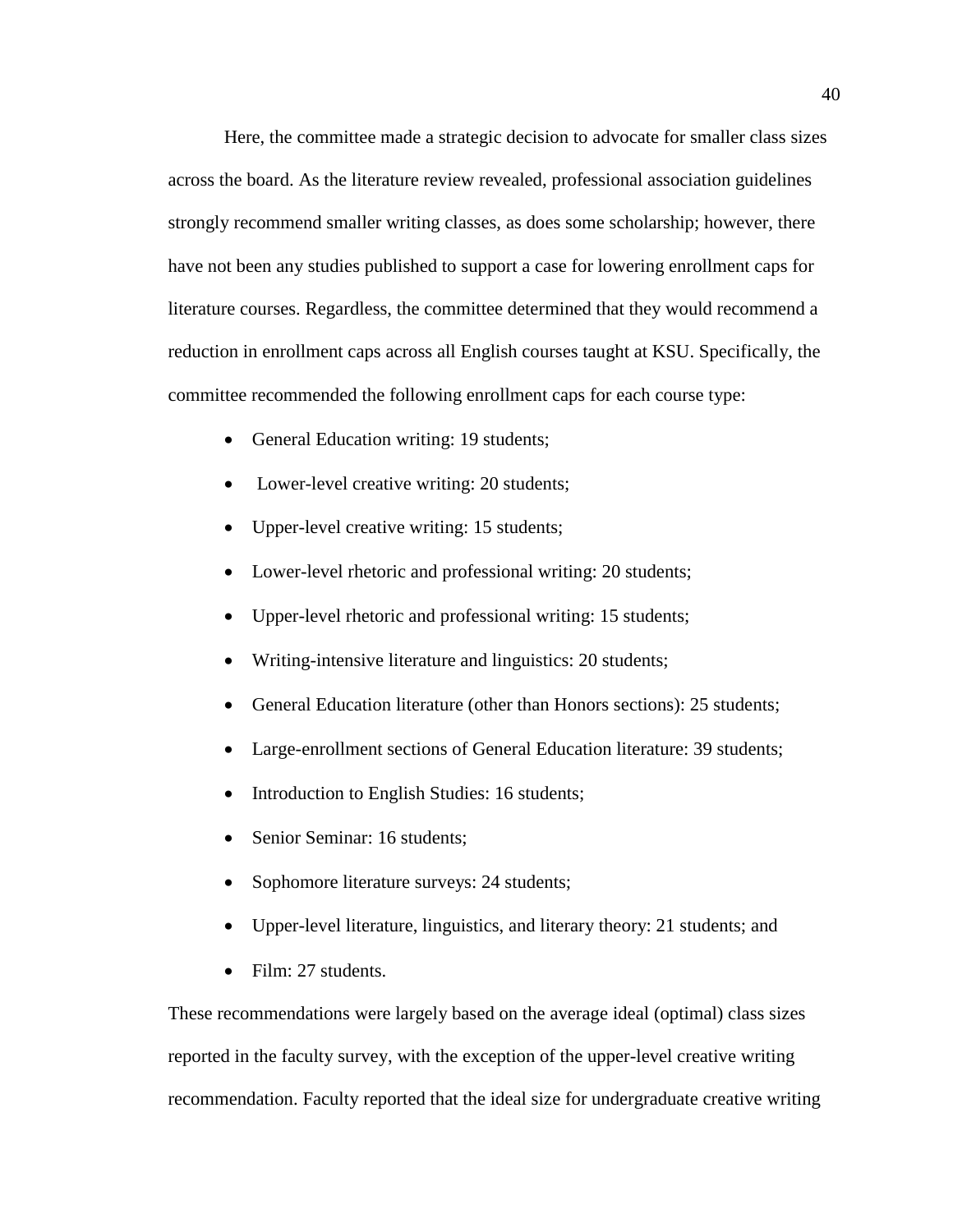classes was 17 students, but the committee lowered the recommendation to 15 based on the AWP recommendations. It is also important to note that the committee's report states that it "recommends lowering the maximum number of students enrolled in all English Department courses;" however, the actual numbers suggested would increase the enrollment cap for Senior Seminar classes by one student from the current cap and would leave the enrollment cap the same for writing-intensive literature, linguistics, and theory courses at 20 students.

With the recommendations determined, the committee members began strategizing about crafting the most rhetorically effective method of presenting their recommendations to reduce class sizes. As their deadline approached and the committee's monthly meetings turned into biweekly meetings, discussions about rhetorical strategies occurred at each gathering. With its administrative audience in mind, the committee decided that the recommendation document for the Chair and Dean would be most effective if written as an executive summary, limited to a few pages with visual elements like bulleted lists and tables; the writing style would be persuasive yet straightforward (in technical communication fashion), calling the report's administrative audience to action. The committee determined that the presentation to the full faculty would be adapted from the formal recommendation report, but no written work was composed with the faculty audience in mind.

Following two departmental meetings, the faculty and chair of the English department officially approved the recommendations of the committee, which sent the report to the Dean of the College of Humanities and Social Sciences. Currently, no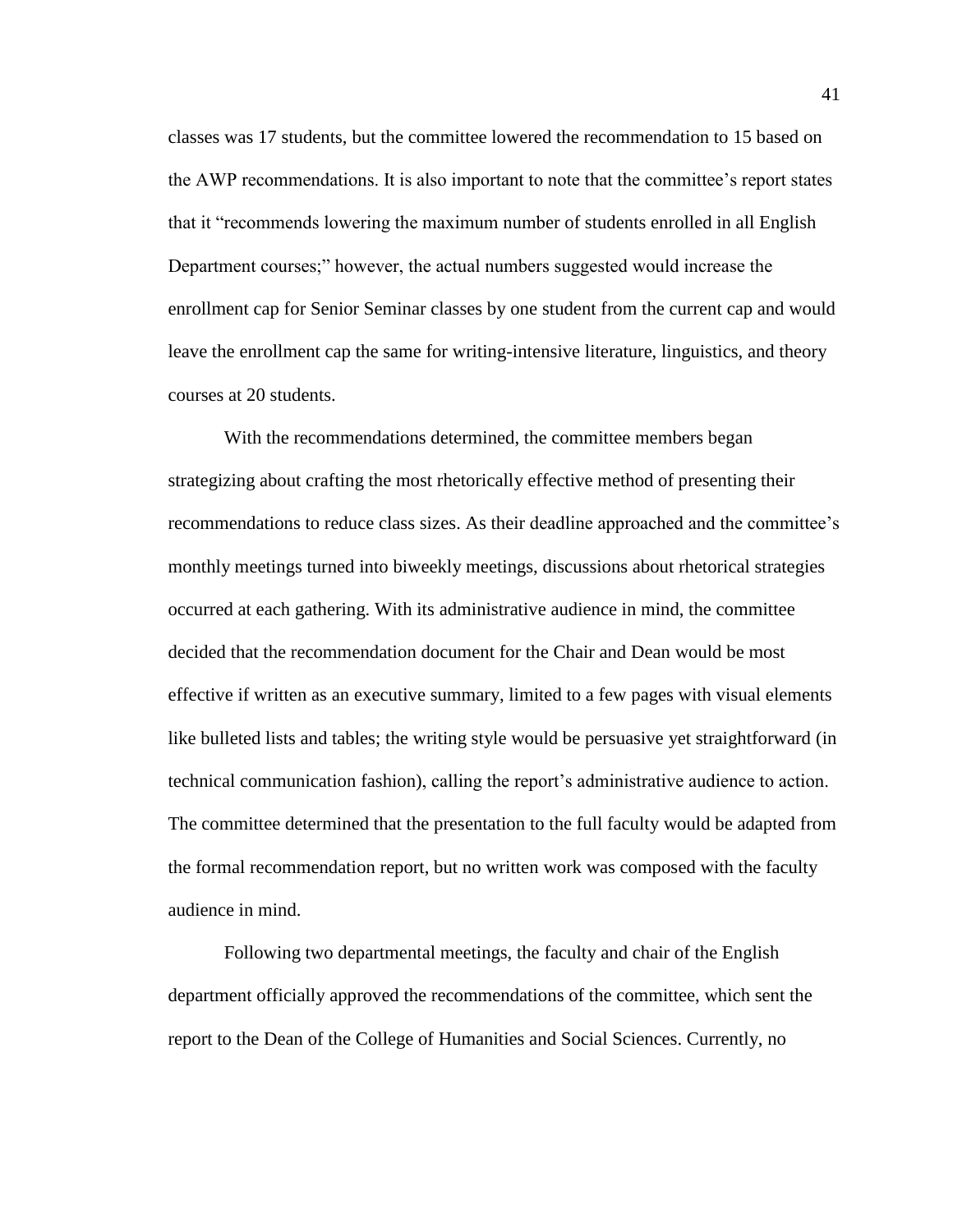changes have been made to course enrollment caps as a result of the English Class Size Committee's work.

### **Analysis and Suggestions**

By evaluating this case, I am trying to determine whether KSU's English Class Size Committee would serve as a good model for English departments at other institutions who are investigating class sizes. Specifically, I will examine whether the committee's structure and strategies successfully supported its goals and whether others undertaking a similar purpose could expect to accomplish their goals by employing the same structure and strategies.

First, did the committee achieve its goals? The KSU English Class Size Committee had multiple goals, which it achieved with varying levels of success. The committee met its first objective by determining that English class sizes at KSU were unacceptably large compared to the professional association guidelines, the class sizes at peer and aspirational institutions, and the average acceptable class size reported by KSU faculty. The committee successfully agreed on strategies for recommending an acrossthe-board reduction in class sizes and gained consensus from the full faculty and chair of the department. The committee, however, has fallen short of its ultimate goal: convincing administrators to enact changes to lower English class sizes. Why did the committee's work stall at this point? Of course, factors outside of the committee's control, such as budgetary issues or consolidation-related matters, may have affected the outcome, but perhaps there were also flaws in the committee's structure or strategies that prevented it from fully realizing its goals.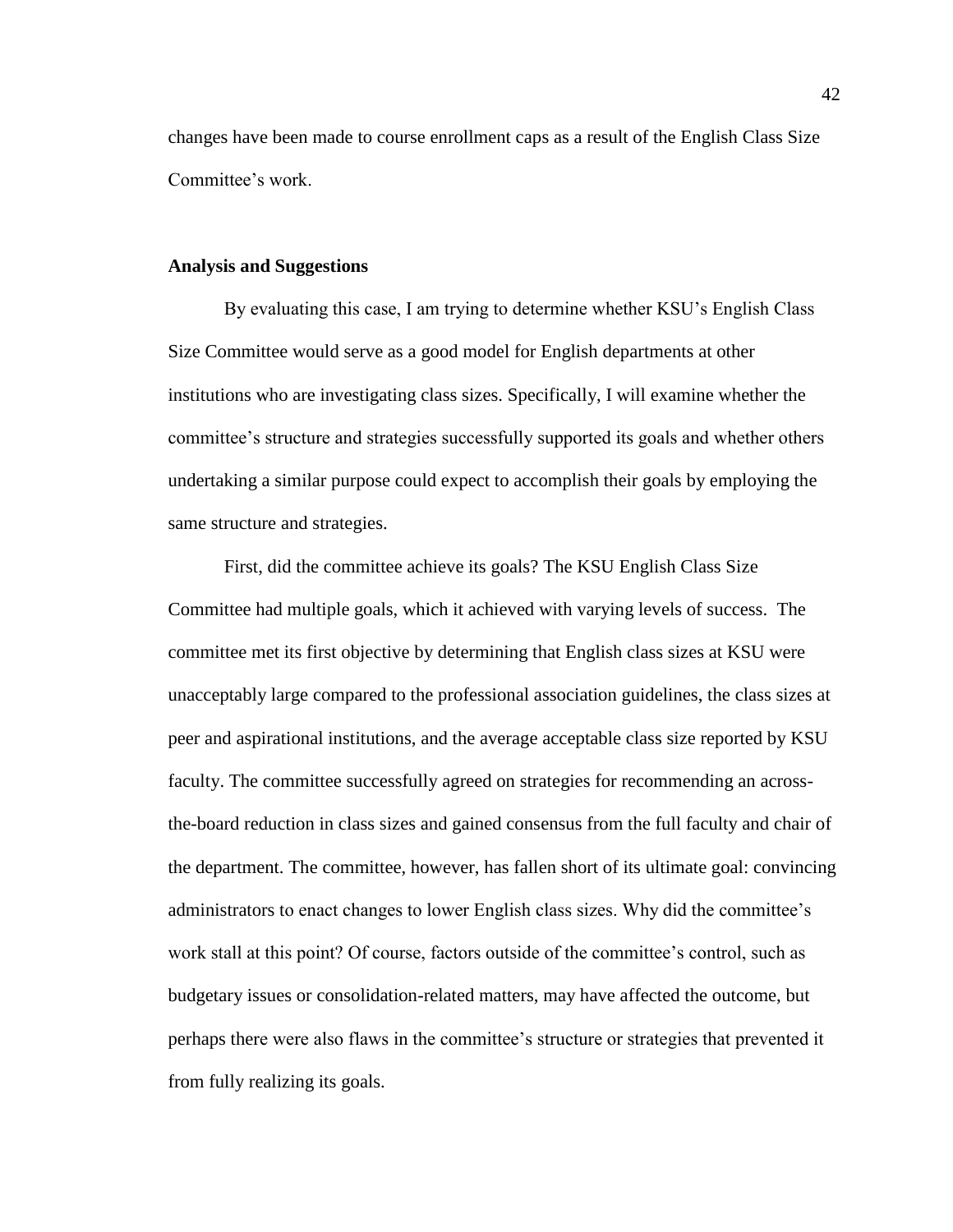Upon a close examination of the case, I see a major incongruence between the stakeholders in this situation and the committee's makeup. Whereas there are three groups of stakeholders – faculty, students, administrators – who are affected by English class sizes, only one group enjoys representation on the committee. The faculty committee members spent a considerable amount of time trying to author their recommendations not only from their own perspective but also from their students' perspective. Similarly, the faculty tried to imagine the administrators' perspective as an audience of the recommendation report. Although, according to Walter Ong, an author's audience will always be fictitious to some degree, excluding committee membership for two of the three stakeholder groups ensured that the real arguments and counterarguments of students and administrators were left imagined – or unimagined – by the faculty.

Because the committee consisted of only faculty, the members all had similar perspectives. Although they did not agree on every detail of the reasoning or argument, they all wanted smaller English classes. No one proposed keeping the status quo, and no one wanted larger courses. Unfortunately, the committee members' common perspective may have prevented some critical questioning about the research problem and the purpose of the committee. From the committee's perspective, discovering that KSU's English classes were demonstrably larger than they ought to be naturally led to the conclusion that course enrollment caps should be lowered to be more in line with comparable institutions. Because the data collected by committee members supported the hypothesis that class sizes were larger than the ideal number, the committee immediately assumed that they should advocate for lowering the class size numbers. This conclusion was accepted without discussions about the consequences of successfully reducing class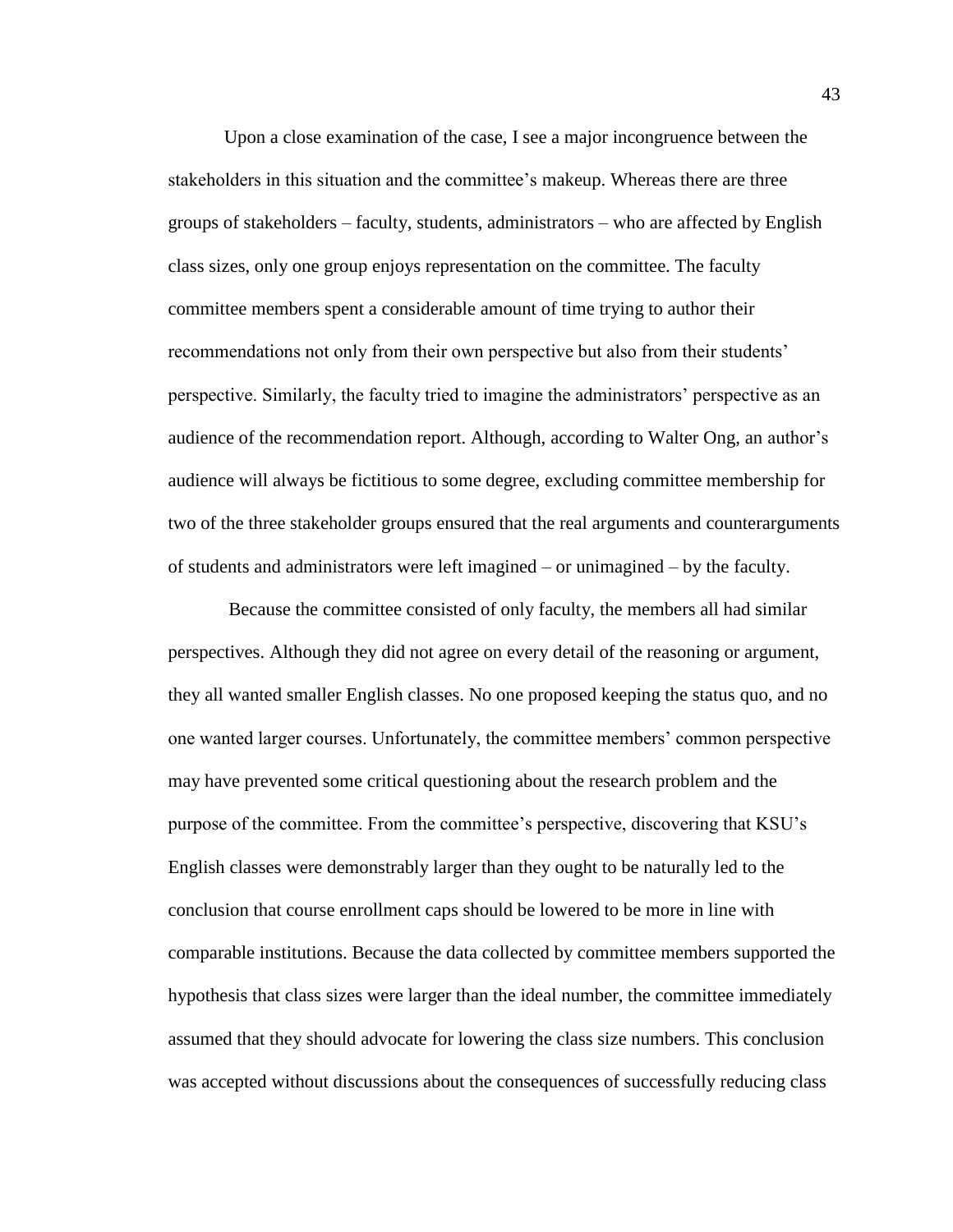sizes. Perhaps if the committee's membership had been more diverse, a dissenting voice might have forced the committee to answer some difficult questions, such as: Could reducing English class sizes reduce access to education for some students? Could reducing English class sizes require students to extend the length of time it takes to graduate, creating more financial burden? Could reducing English class sizes require contingent faculty to teach additional classes? Would it lighten the workload for some while adding a heavier teaching load for others? Although these questions may be part of a larger philosophical discussion concerning the costs and benefits of higher education, the committee's argument would have been strengthened and honed if it had been forced to address these issues.

The premise of forming the committee was to perform an investigation to determine whether English class sizes were too large, but the committee never stated what problem the possibly-too-large classes were causing. Without a specified research problem, the committee's work had little exigency and, thus, could not gather the power to influence people outside of the English department. Unfortunately, it seemed as though the department did have a problem caused by the high number of students enrolled in each English classes that they did not want to directly state: the problem that faculty workloads were becoming too heavy to bear. Although the issue of workload was everpresent in committee discussions, it received very little attention in the final recommendation report. The committee seemed hesitant to focus on that problem for fear of seeming self-serving, but acknowledging that there was a problem severe enough to necessitate committee action would provide a greater sense of urgency.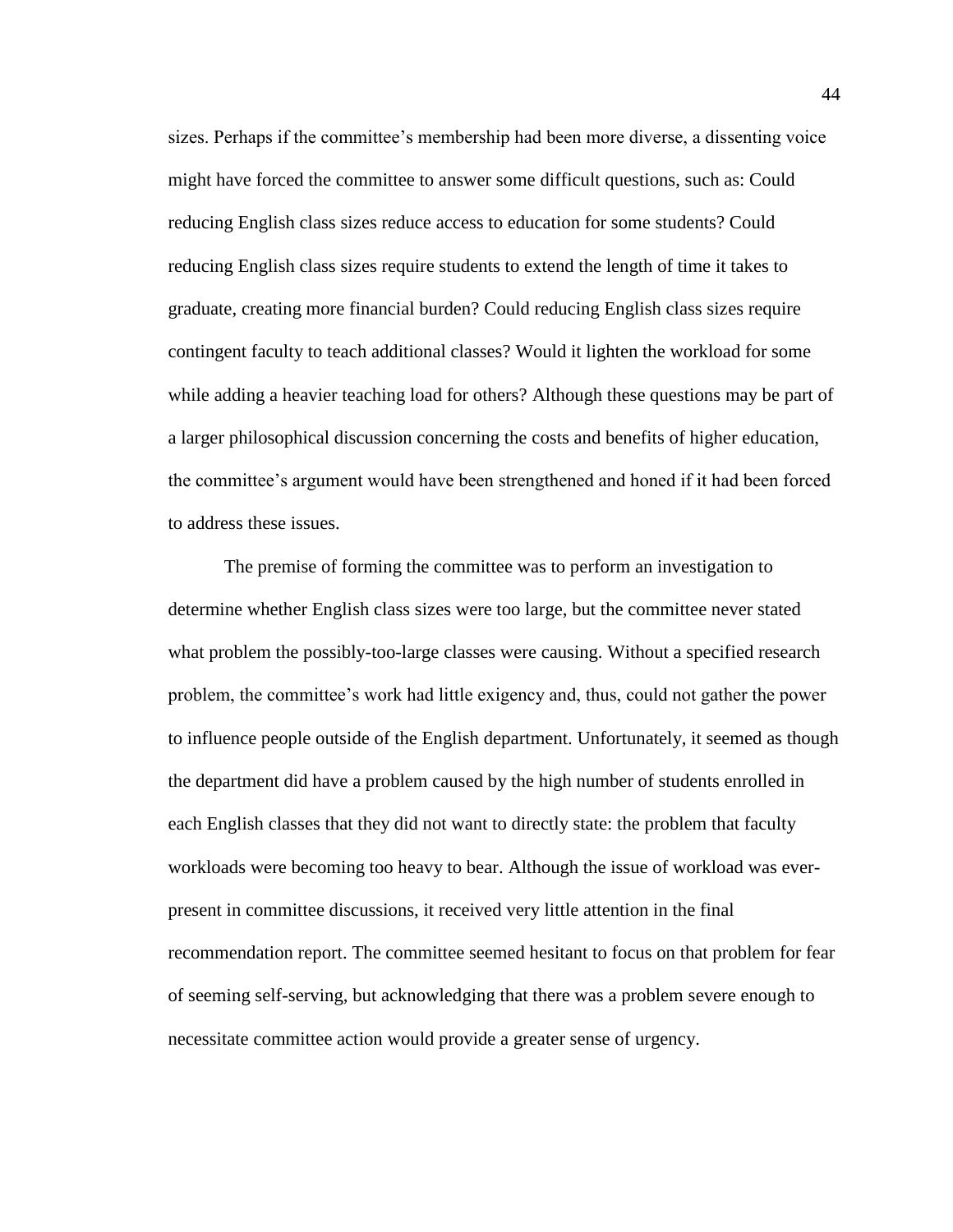Additionally, because the research problem was not clearly defined, it was difficult for the committee to design research. While interning for the committee, I was responsible for collecting and interpreting the data from the survey, which was a considerable undertaking. I spent weeks sifting through the data, finding trends in faculty attitudes about their class sizes and workloads to determine that faculty felt that they were teaching too many students. While the survey provided an opportunity for all faculty to participate in the process and voice their opinions, the results did not prove anything. With a clearer objective, the committee's time could have been better spent on designing research that would result in the type of quantifiable measurements that they believed would strengthen their case.

## **Conclusion**

While the committee produced good work that could be modeled at other institutions, three major factors would have improved their success: 1. inviting students and administrators to be active participants in discussions on class size, 2. identifying an institution-specific research problem caused by class size that would provide exigency for the committee's research and work, and 3. designing a research methodology and instrument that directly investigates the research problem. The current conversation about class size at KSU represents an imbalanced, hierarchical system in which students have no voice and no decision-making powers, some faculty may have a voice but still have no decision-making powers, and administrators have all the decision-making powers yet do not often join the conversation. Unfortunately, the imbalanced structure of this conversation does not demonstrate a system of shared governance, which is valued by the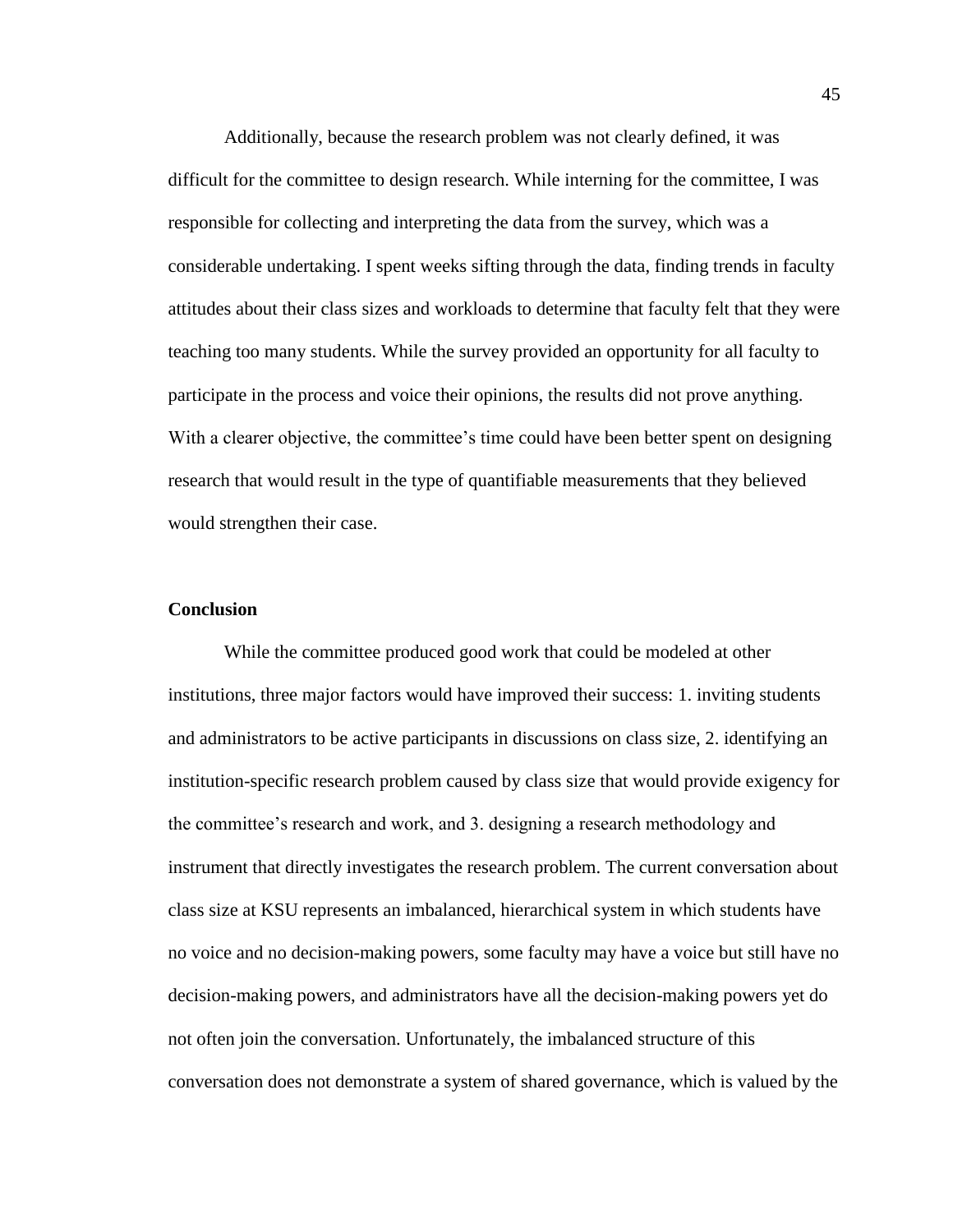Southern Association of Colleges and Schools (SACS), KSU's accrediting agency. According to the SACS Commission on Colleges, shared governance is integral to the tradition of higher education in the U.S., so the accrediting agency recognizes its importance in establishing and maintaining educational programs (54). By advocating for shared governance, SACS urges institutions under its purview to open their decisionmaking processes to include all who are willing to participate.

Large class sizes simultaneously solve problems in education, like addressing budgeting and staffing shortages, and create problems in education, like inflicting heavier workloads for faculty and disengaging students. If, however, invested stakeholders from each constituency group could meet to deliberately evaluate class sizes, then creative, mutually beneficial solutions might arise.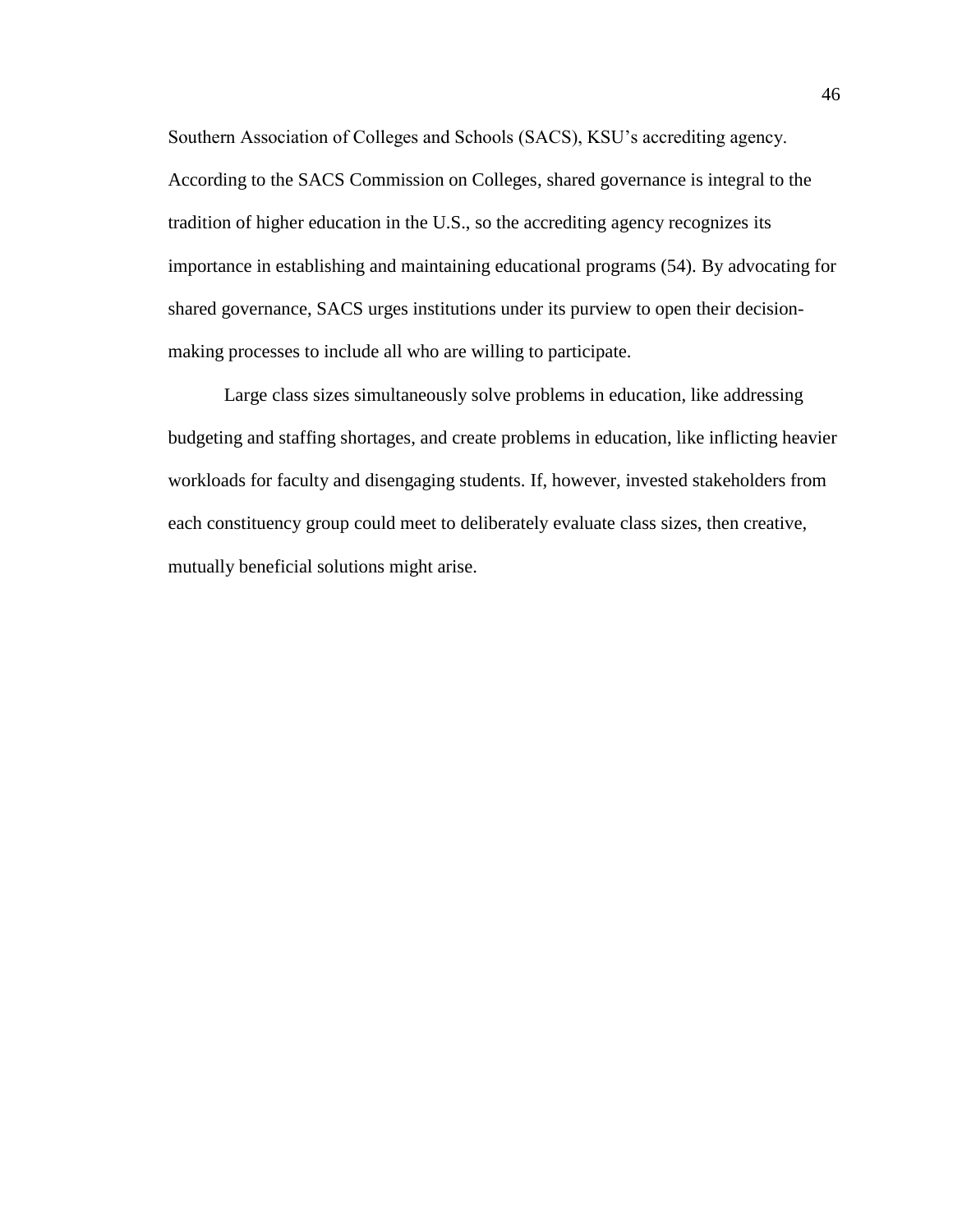### **Chapter 3: Developing a Heuristic**

#### **Organizing the Investigation**

If English departments ought to form committees to investigate class sizes at their institutions, how should they embark on organizing and structuring these committees? An English class size committee's work is rhetorical in nature. Once a problem is stated, the committee must systematically work its way through the five canons of rhetoric to meet its charge: from inventing solutions through research and discussion to delivering final recommendations that will appeal to various audiences. Because this work is rhetorical, it must be composed methodically, not unlike a piece of persuasive writing. Using a heuristic specifically designed to guide the process of structuring the committee and inform the committee's decision-making helps provide the organization necessary to construct a successful argument. In this chapter, I develop a heuristic based on the lessons presented by the case study of KSU's English Class Size Committee that could be used by other English departments who are facing similar questions about class sizes.

The heuristic I have designed is a set of ten questions that are meant to prompt discussion among stakeholders, challenge underlying assumptions about class sizes, promote an investigation of class size that will help contribute to the existing research and scholarship on the topic, and help stakeholders arrive at an acceptable and actionable consensus in response to concerns about class sizes. Like other heuristics that prompt rhetoricians to address the who, what, when, where, and why of any given rhetorical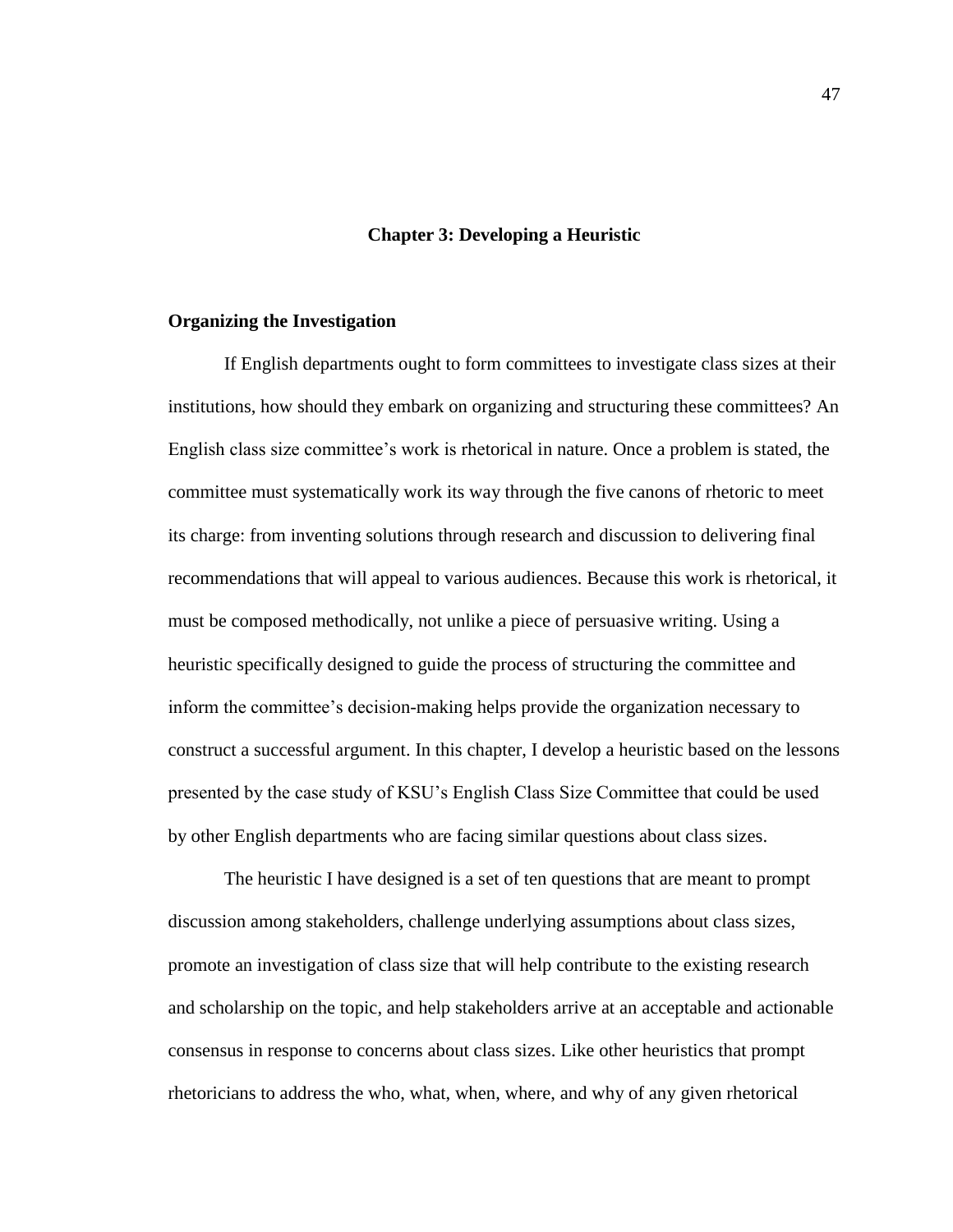situation (or, in Kenneth Burke's terms, the agent, act, scene, agency, and purpose of the situation), this heuristic requires that committee members answer those questions along with some other logistical questions both before forming a committee and while engaging in committee work.

## **The Heuristic**

Before forming a committee, responsible parties should ask themselves the first five questions in the heuristic to help structure the committee in a way that will support its stated goals. The first subset of questions prompts those considering the formation of a committee to narrow their focus:

*Question 1: What is our purpose?* 

- *Why are we forming a committee?*
- *Does this committee have more than one purpose? If so, should we organize subcommittees, task forces, or an additional ad hoc committee? Question 2: What is the specific problem we are trying to solve?*

*Can this problem be framed as a research problem?*

*Question 3: Who is affected by the problem?*

- *Who are the stakeholders in this situation (e.g.: faculty, students, administrators)?*
- *Which stakeholders should be consulted?*
- *Which stakeholders should be voting members of the committee?*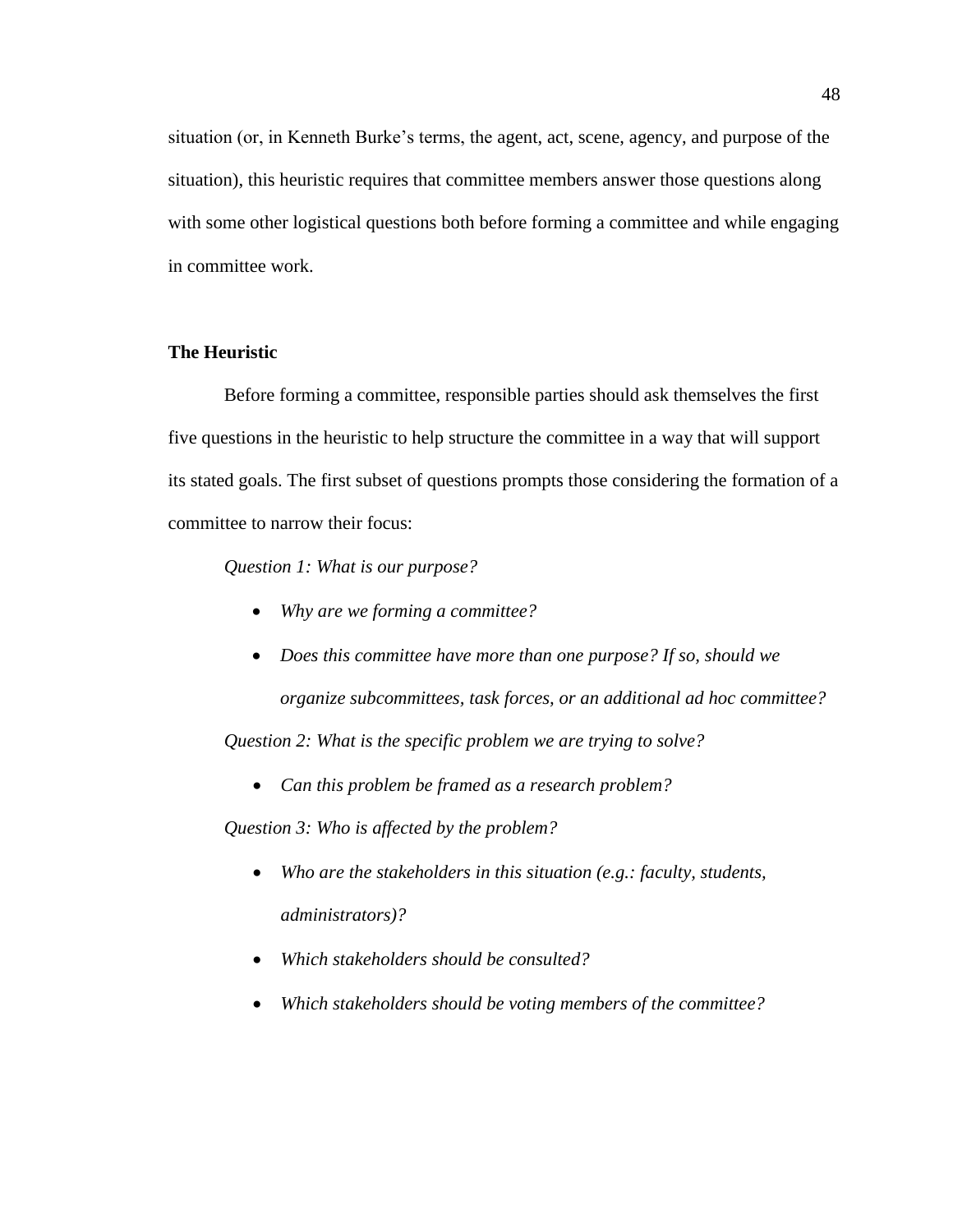*Can we create strategic partnerships with any other on-campus departments or groups (e.g.: General Education Council, Office of the Dean of Students, Student Retention Services)?*

*Question 4: What institutional factors provide context for this work?*

- *How does place affect the situation? What are the institution's priorities (e.g.: teaching, graduation rates), and how might our department's work support those priorities?*
- *What factors contributed to setting the current course enrollment caps? Question 5: What is the timeframe for completing this work?*
	- *Do we have specific deadlines to meet?*
	- *How much time will members need to devote to this committee?*

After committee members are chosen, the committee should consider the following five questions as they plan research, interpret data, and present the findings. This second subset of questions is designed to expand the conversations and ideas surrounding the narrowly defined committee purpose, provoking dialogue among stakeholders.

*Question 6: How will we conduct our research to investigate the problem?*

- *What type of preliminary research should we conduct prior to formalizing the research plan?*
- *What human resources or funding are available to the committee?*
- *Do we have a hypothesis to test?*
- *What type of study is best utilized to examine our research problem?*

*Question 7: How might our research fit into the larger body of scholarship?*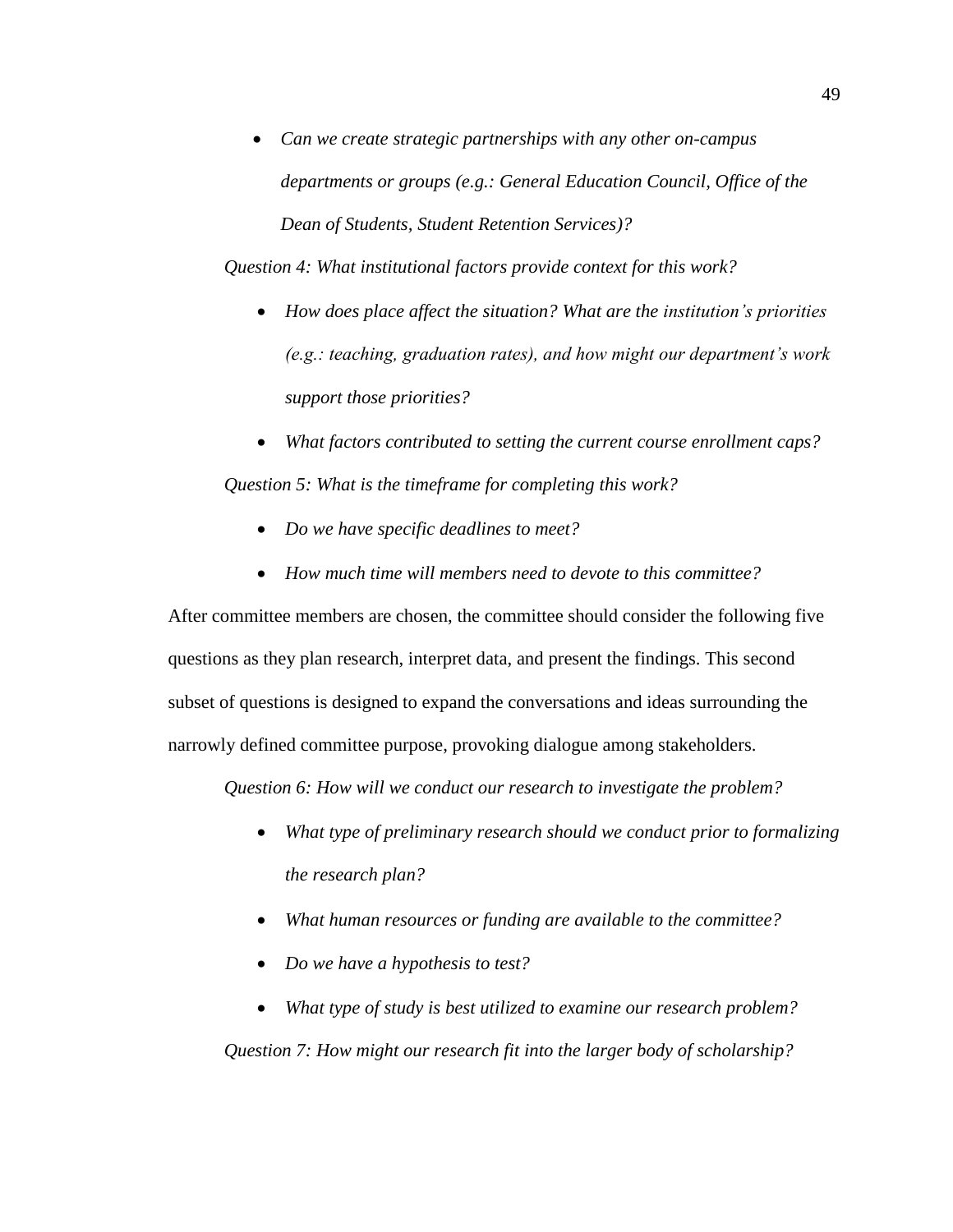- *Do other institutions or scholars have any on-going research that we might join?*
- *Are there any existing research designs that we could adopt or adapt? Question 8: What does the data of our study reveal?*
	- *How do we interpret the collected data?*
	- *Does the data support the hypothesis or negate it? How strong is the evidence?*
	- *What specific pieces of research are informing our recommendations?*
	- *What are the possible consequences of following the recommendations of the committee? What are the possible consequences of not following the recommendations?*

*Question 9: How do we do communicate our findings?*

- *Who is the audience for the findings?*
- *What are the most effective delivery methods for that audience in terms of style, media, and mode?*

*Question 10: If the findings urge action, what are the next steps?*

*How do we organize follow-up action?*

Although the questions in the heuristic may seem simplistic or obvious, they should help provide a straightforward guide that will ensure measured action, deliberate decisionmaking, and mindful discussion.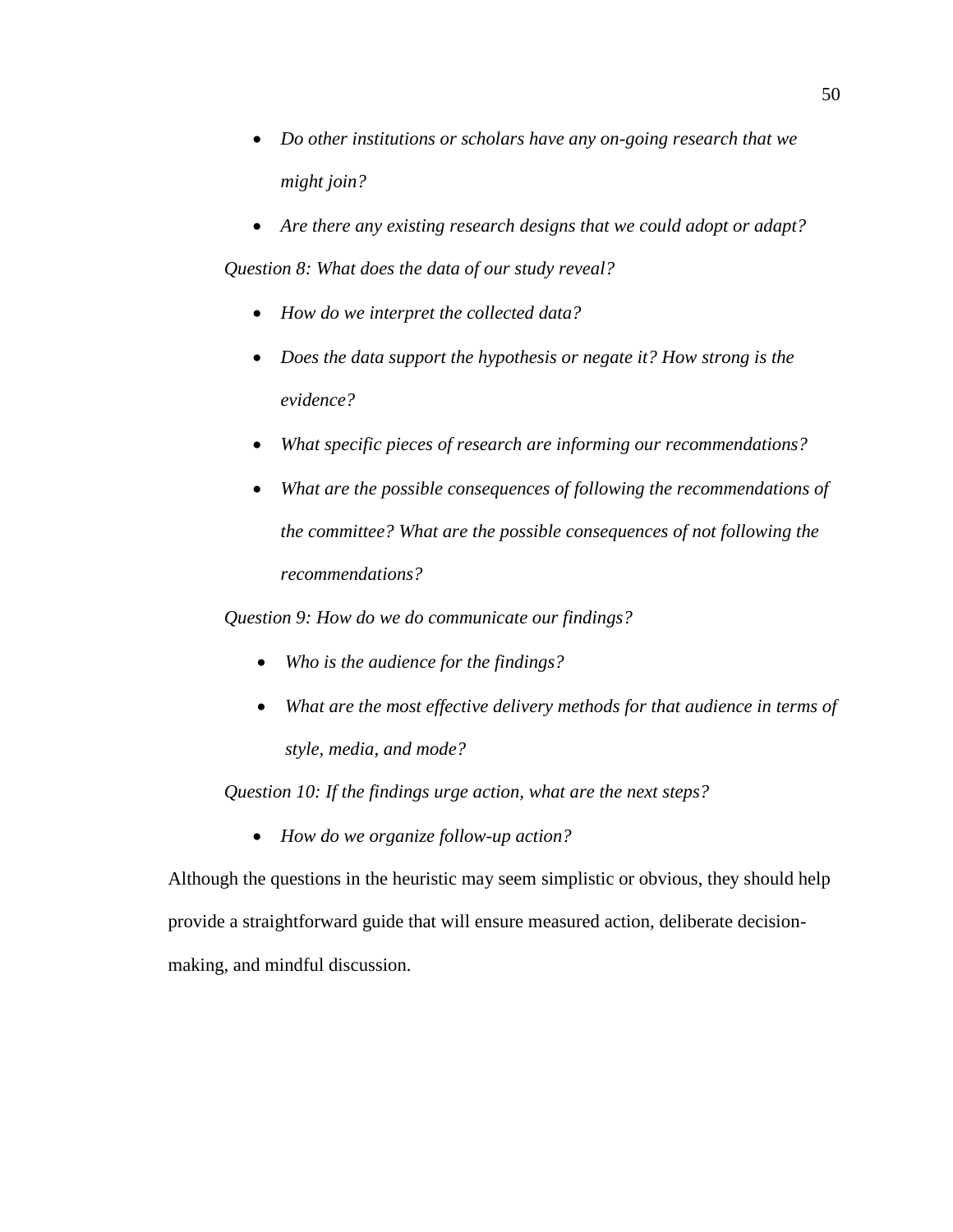#### **Applying the Heuristic to the Case Study**

By applying the heuristic to KSU's English Class Size Committee, it becomes clear how systematically addressing each question might provide better structural organization and better results for a committee undertaking the investigation of an issue like class size. In this section, I will apply the heuristic to the case study to demonstrate how this tool could be used to produce committee work that would be more focused and better informed, thus creating a more appealing rhetorical argument.

### *Question 1:* What is our purpose?

*Case Study Response:* The committee chose to determine whether the English class sizes at KSU were too large, make recommendations on class enrollment caps based on research, present findings to the department's faculty, and convince the Dean of the College to act by creating policies to reduce English class enrollment caps.

*Analysis:* The initial question in the heuristic asks those considering the formation of a committee to begin with stating the goal of the potential committee. It is clear from the laundry list of goals that KSU's English Class Size Committee tried to achieve that their mission was too broad. Starting with just this initial question in the heuristic, the path forward for the committee might have been very different if it had been forced to narrowly define its mission prior at the outset. One major problem the committee faced was that the goals set forth at its formation predetermined the outcome of its research. While the committee was formally charged with determining whether class sizes were too large, the stated goal of convincing the Dean to lower class sizes presupposes that class sizes are too large. If this conclusion has been predetermined, then how valid is the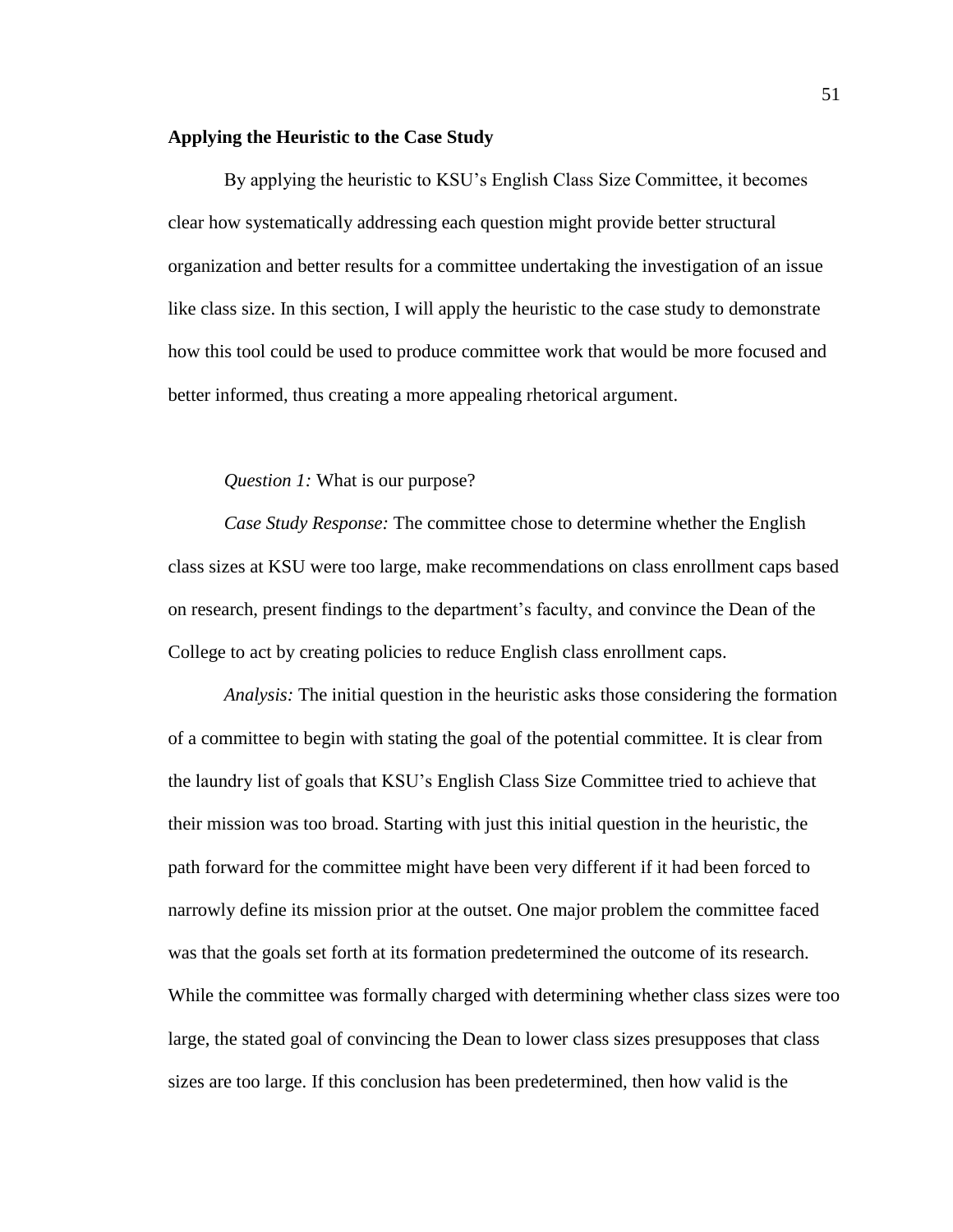committee's research? This presupposition calls into question the objectivity of the committee members, undermining their credibility and ethos.

As this question elucidates, there is more than one purpose for the committee, so perhaps there should have been more than one committee. If the work had been divided into two committees, one committee could have been charged with investigating the class size issue through research, and a second committee  $-$  if necessary, based on the findings of the first committee – could have been charged as a task force.

*Question 2:* What is the specific problem we are trying to solve?

*Case Study Response:* Not specified.

*Analysis:* As discussed earlier in Chapter 2, the lack of a stated research problem created a situation in which the committee could not prove what the exigency was for reducing class sizes. Yes, KSU's English course enrollment caps might be too high in comparison to the standards recommended by professional organizations, but what problem is that causing? Are the relatively large class sizes negatively affecting student learning outcomes? Are they negatively affecting faculty productivity? Without stating a research problem, it is difficult to formulate a research plan. This question is designed to further narrow the focus of the committee and to help pinpoint the necessity of the committee's work.

*Question 3:* Who is affected by the problem?

*Case Study Response:* The committee spoke for themselves as faculty, and they imagined the problems that large class sizes might create for students. Additionally, they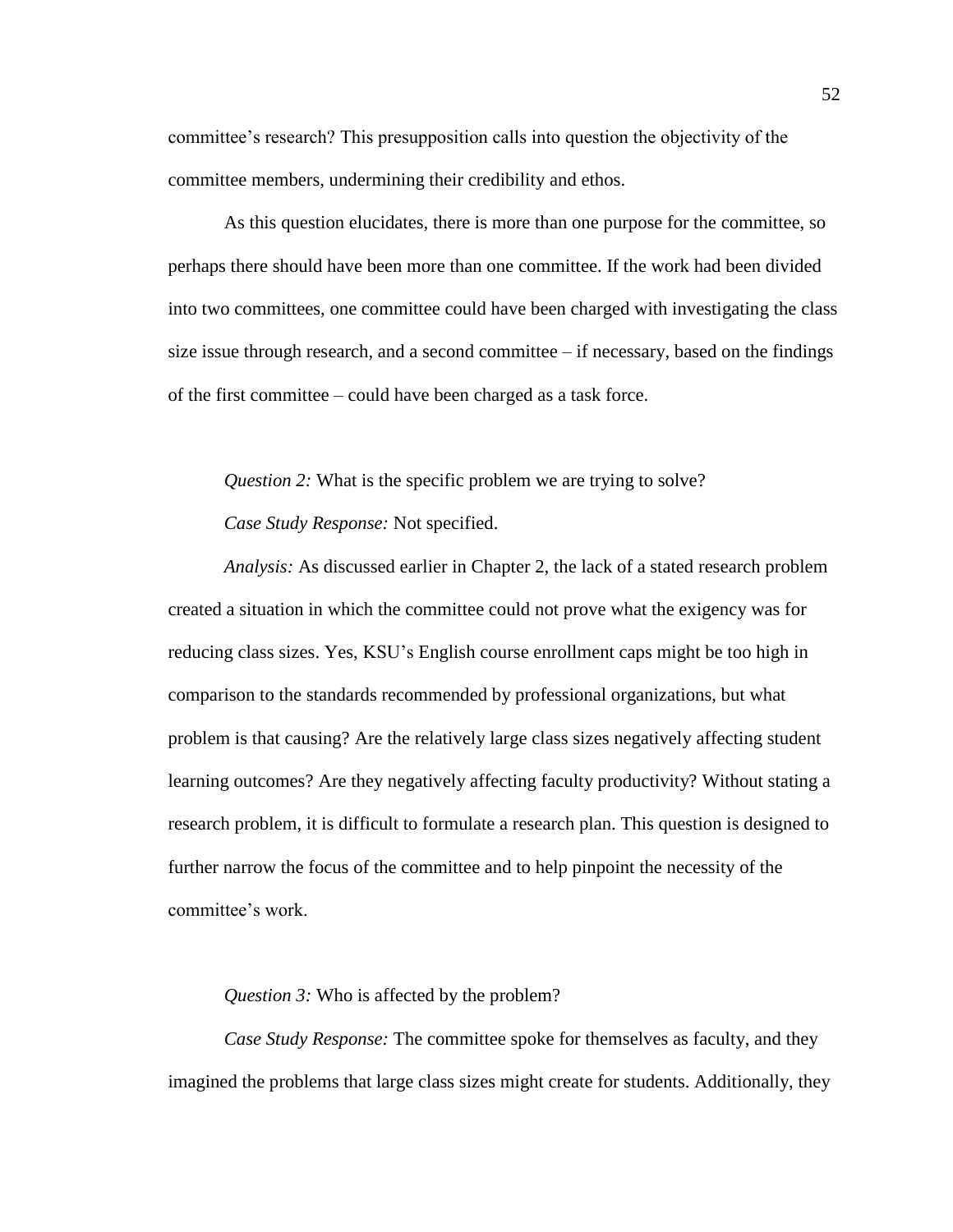recognized that administrators play a role in setting class sizes but seemed to agree that administrators have an indirect relationship to any problems created by large class sizes.

*Analysis:* In the case study, the committee was comprised solely of faculty members. And while the committee did consider that students were also directly affected by problems presented by large English class sizes, they did not fully address the heuristic question since faculty was the only stakeholder group invited to participate in the process. The purpose of this third question in the heuristic is to spur a stakeholder analysis before finalizing committee membership. During this analysis, the main stakeholders would be identified, and their level of involvement would be determined. In this case, since there are three groups of stakeholders – students, faculty, and administration – there might by varying levels of engagement. Perhaps representatives from some groups are consulted but are not deemed voting members of the committee, or perhaps ex-officio members might be invited to serve on the committee, if their presence would provide an additional assurance of legitimacy or stakeholder cooperation. Depending on an institution's specific rhetorical situation, committee membership could be adjusted to appropriately represent the stakeholders. Considering the different voices, ideas, and perspectives from each stakeholder group is essential to organizing a committee that can fully understand and investigate class size issues.

*Question 4:* What institutional factors provide context for this work?

*Case Study Response:* With rapid enrollment growth over the last several years, KSU has chosen to accommodate more students in English classes by overenrolling course sections and hiring additional part-time instructors, rather than creating long-term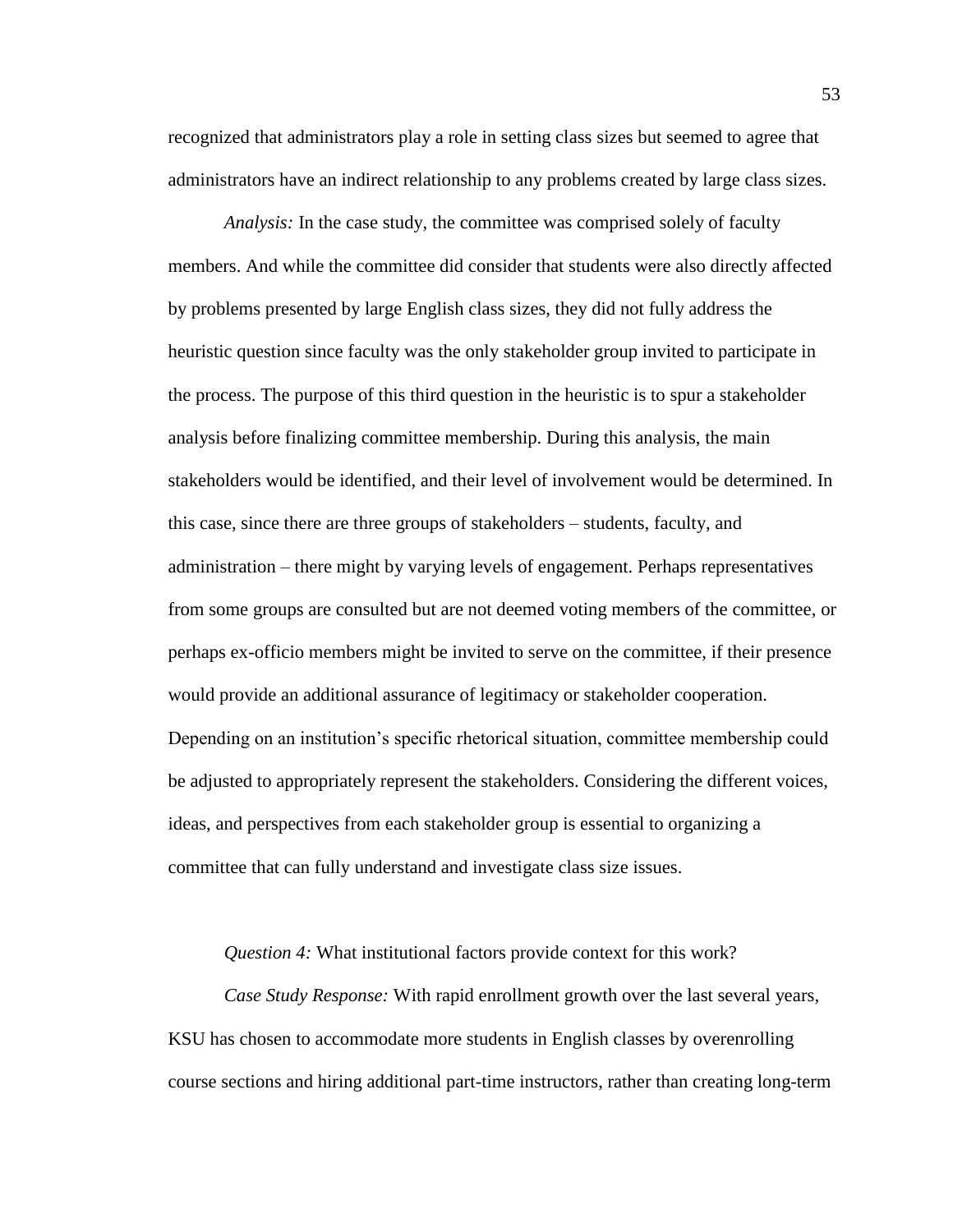solutions like hiring more permanent faculty members. Additionally, the merger with SPSU has brought faculty issues, like equitable workloads and comparable tenure and promotion policies, to the surface.

*Analysis:* This question addresses the rhetorical need to locate the problem and define the background that influences the problem. The English Class Size Committee discussed institutional context at length because of the unique nature of the merger and university's growth rate. Discussions about place and how KSU compared to other institutions and their similarities and differences continuously colored the way that faculty understood their particular rhetorical situation. Although the committee engaged in multiple conversations in which they contextualized the problems of growing class sizes, the state of uncertainty during spring 2015 made it difficult to fully comprehend the changing identity of the university. Of course, work goes on amidst flux, but ultimately, the committee was probably disadvantaged by the institutional climate at the time it was conducting its work. Because of the breadth of administrative issues to resolve through consolidation, it may have been easier for administrators to dismiss the importance of the class size recommendations while facing other pressing concerns. So although the committee fully addressed this question and comprehended the context in which they were working, their thorough understanding was undermined by the larger rhetorical situation. Hopefully, committees at other institutions examining class size will not have to compete for administrative attention under the same circumstances as KSU's English department.

54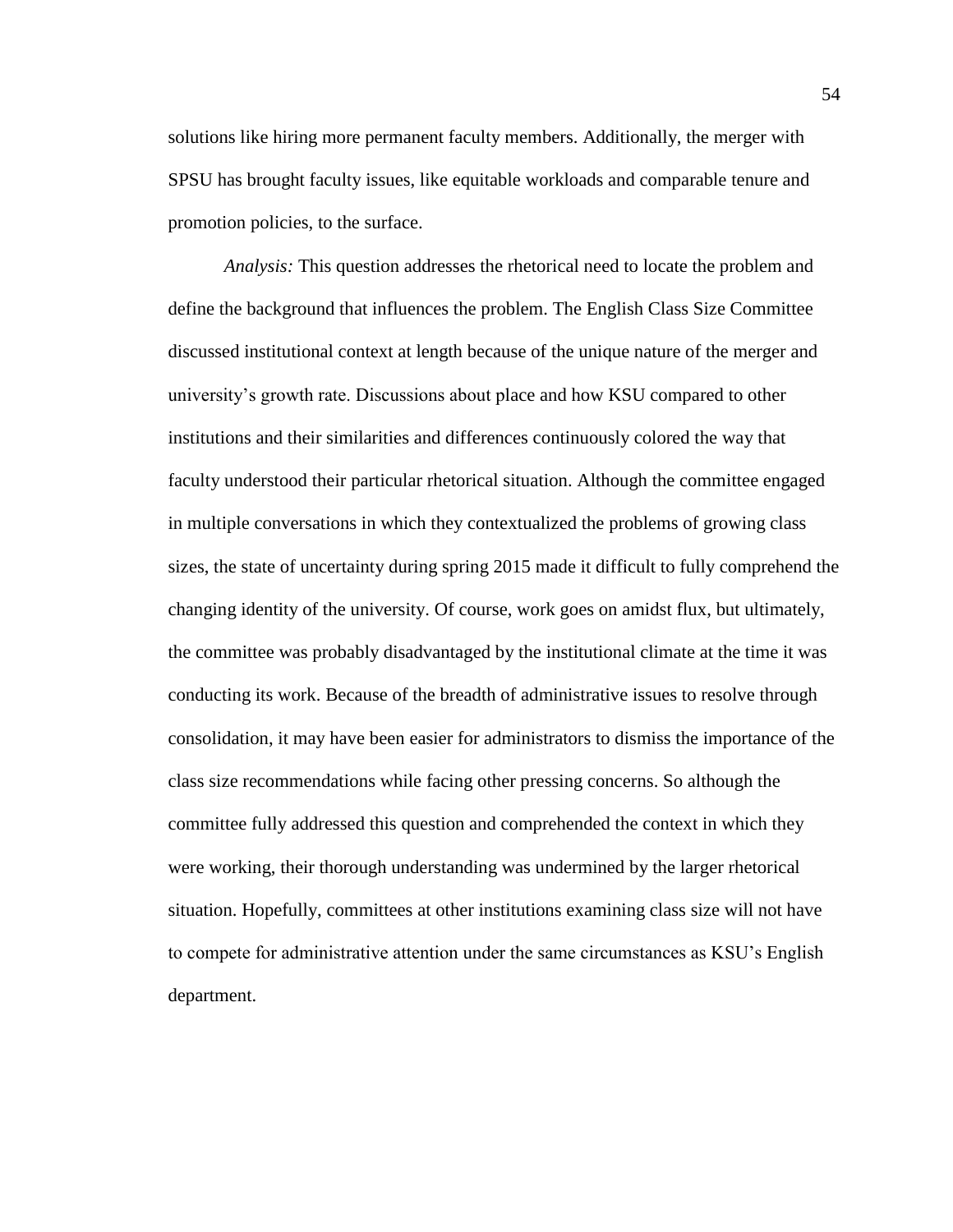*Question 5:* What is the timeframe for completing this work?

*Case Study Answer:* As an ad hoc committee, members understood that they were to complete the committee work within the academic year, but the actual deadline for finishing the recommendation report became clear only once it was quickly approaching.

*Analysis:* Although the committee had been formed during fall 2014, the survey instrument to be sent to all KSU faculty was not finalized until the beginning of spring 2015. The committee's goal was to compile the results of the survey and other research into a recommendation report, which would be presented to the full English faculty for a vote by the end of spring semester. Because of the specific nature of the department's procedural meeting rules, the presentation of recommendations had to occur at least twice before it could be put up for a vote and subsequently approved by the department chair and submitted to the dean. With the monthly faculty meetings dictating the timeline for completion of the document, the committee was under a tight deadline for performing the bulk of its tasks and had only six weeks from the time that the surveys were sent to the time that the final recommendation document was presented to the department's faculty.

There was a sense of urgency pushing the committee to complete its work, which – in hindsight – seems misplaced. While the committee rushed to interpret data and write the report, the Dean's office has not shown any urgency in responding to the committee's recommendations. Instead of hastening the research process to meet an arbitrary deadline, perhaps the committee should have created a comprehensive and deliberate research plan to thoroughly gather empirical evidence to support their claims. If more time and resources were invested in an extended study, the results may have garnered more attention.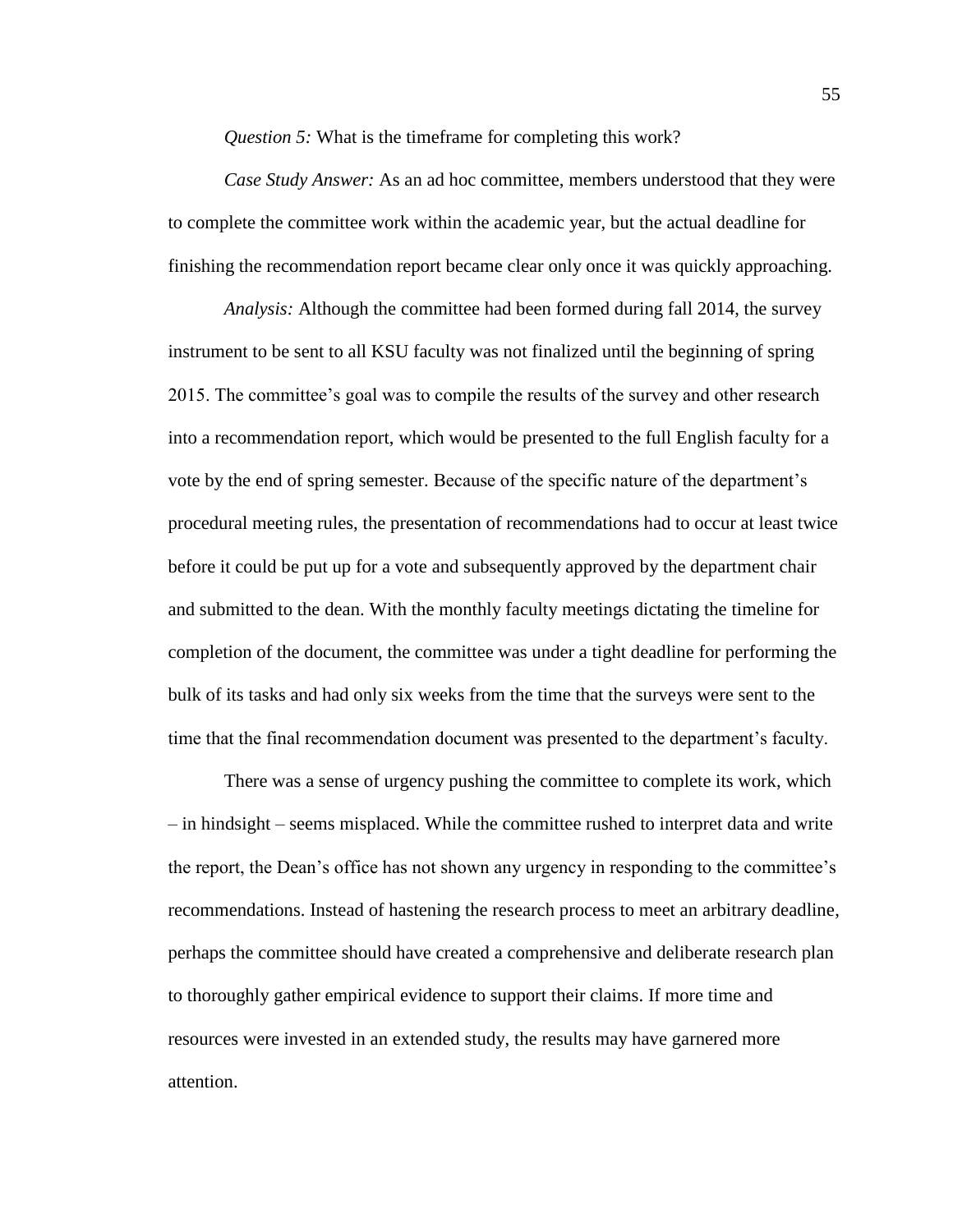*Question 6:* How will we conduct our research to investigate the problem?

*Case Study Response:* The English Class Size Committee surveyed all faculty to gauge their opinions on the ideal and acceptable sizes for English course enrollment caps and synthesize this information with other research to demonstrate that English class sizes were too large at KSU.

*Analysis:* The committee's restricted time and financial resources limited the amount of preliminary research that they could conduct prior to designing their study. Although the committee had a graduate student at its disposal, her reading and research was done after the survey was administered, not before. Additionally, most of the committee members were familiar with the professional organizations' recommendations on class size and pedagogical best practices, but the other scholarship and research studies particular to class size did not appear to influence the committee's research design. If the committee had the opportunity to conduct more preliminary research and consider its approach to its particular research problem in comparison to others' approaches, the committee may have chosen a different type of study.

Because of the university's growing focus on measurable outcomes and databased decisions, KSU's English Class Size Committee purposely designed a faculty survey instrument that would collect quantitative data. Committee members felt that collecting numbers would bolster their argument for an administrative audience. The responses to the faculty survey did provide numerical data; but unfortunately, the survey was not designed to test a specific hypothesis, so the numbers did not measure or prove a particular outcome. While the survey provided an opportunity for faculty to voice their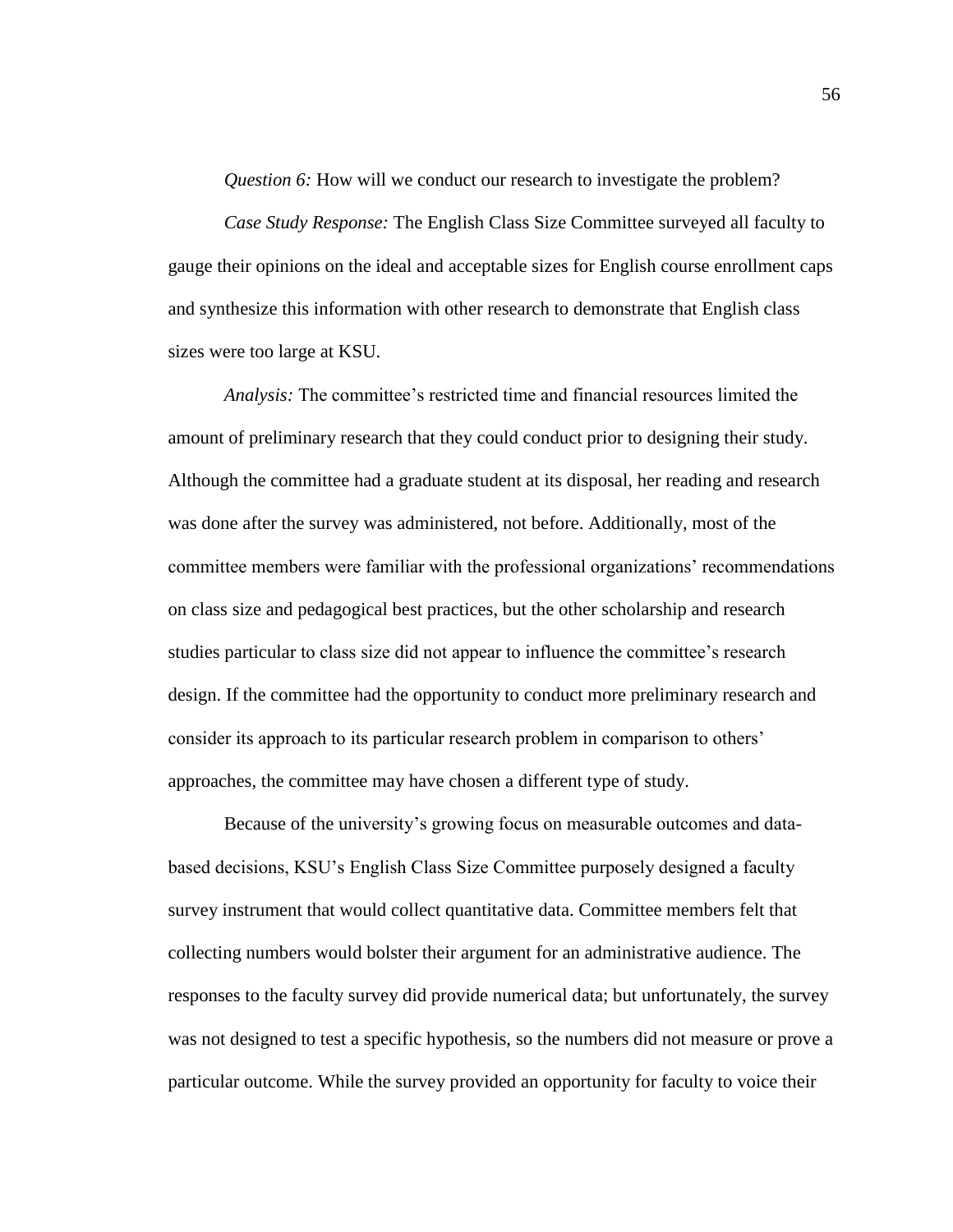expert opinions on English class sizes, it did not serve as the type of unbiased, empirical study that could demonstrate a need to change class sizes. Furthermore, if the committee had more time, they could have implemented a usability testing phase before administering the survey. A testing phase might have revealed some of the survey's weaknesses and prompted the committee to revise their research methodology. Ultimately, the committee's research might have yielded better results if they had the time and resources to ask the heuristic questions and methodically approach the planning of each phase of their work.

*Question 7:* How might our research fit into the larger body of scholarship? *Case Study Response:* Not specified.

*Analysis:* By not asking itself this question, the committee missed an opportunity to build on some of the existing scholarship on class size. While the committee surveyed KSU's peer and aspirational institutions to learn more about their English class sizes, the committee members did not seek and contact scholars who had done similar work. If the committee had performed more preliminary research prior to designing the survey instrument sent to faculty, they may have opted to test some of the existing research designs that have been published on the topic. The committee could have designed a research experiment similar to the one conducted by Economics professors J. J. Arias and Douglas Walker at Georgia College and State University, adapted for English courses. Building on their results might help begin to construct the type of large-scale research needed to determine the effects of class size. Additionally, the English Class Size Committee might have campaigned to test a pilot program at KSU like those started at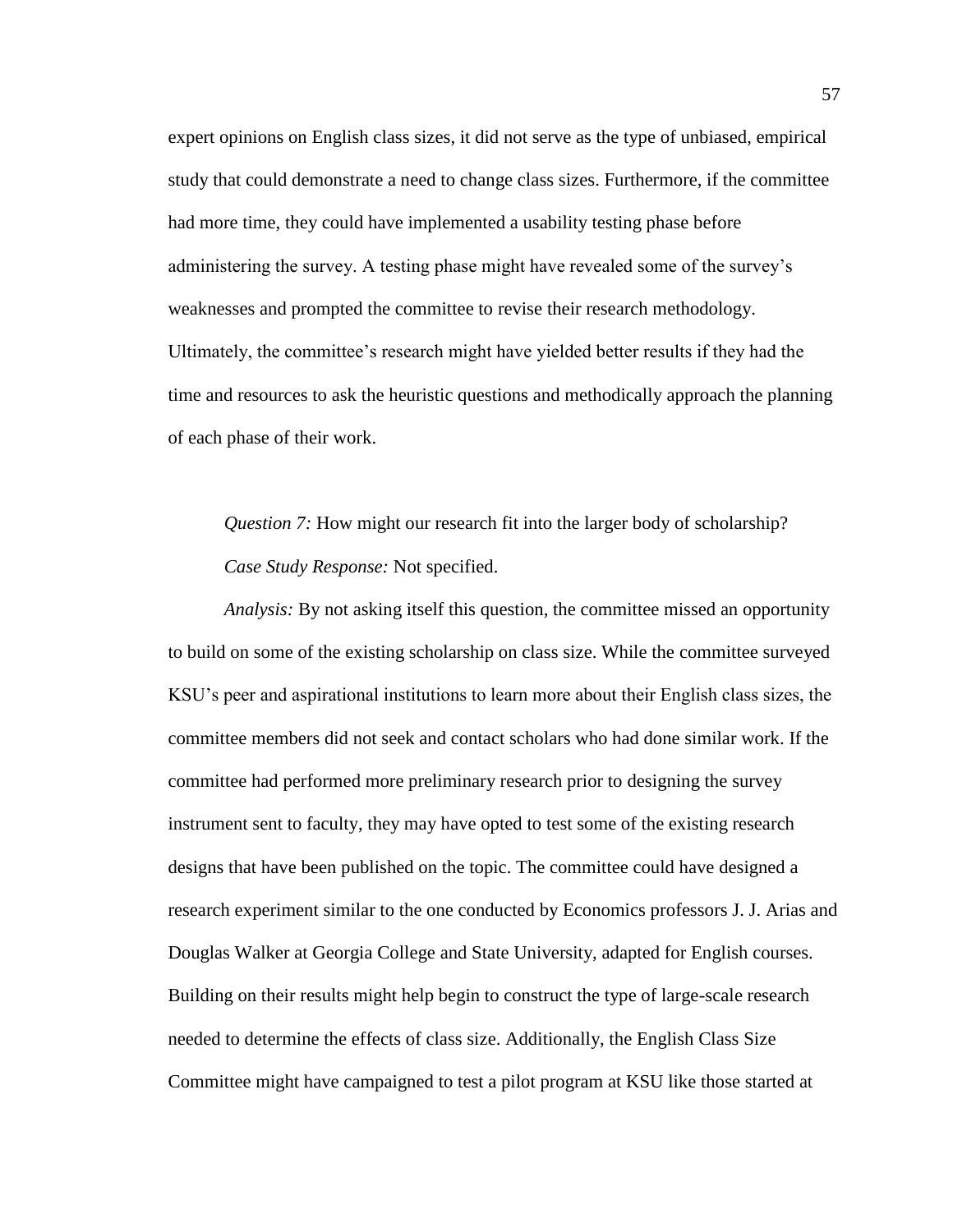UCF or ASU. Although this research avenue would require more financial resources and buy-in from administrators, a pilot program testing classes of various sizes and employing various pedagogical methodologies might provide the clearest results of how class sizes impact student learning and faculty effectiveness.

*Question 8:* What actions do the outcomes of our study suggest?

*Case Study Response:* The outcomes of the committee's research indicated that class sizes were too high, according to faculty input and institutional comparison. The committee, therefore, recommended an across the board reduction in English class sizes.

*Analysis:* During this step of the process, the English Class Size Committee suffered from a form of groupthink that caused the collected data to be interpreted too broadly as proof of the need for smaller English class sizes, resulting in recommendations that were not fully supported by evidence. The heuristic is designed to mitigate the tendency to submit to groupthink because it forces the group to pause, take account of all possible options and outcomes, and proceed in decision making with a variety of perspectives in mind. This heuristic question calls for an internal debate; it requires the committee to take a critical look at the value of its data, question its interpretations and assumptions, and weigh the consequences of all possible recommendations and actions.

If the committee members had performed a mock trial of their case, then perhaps they would have seen that their evidence was not strong enough to call for a reduction in size across all English classes. While there is research demonstrating that smaller class sizes make a difference in student learning outcomes in composition courses, there is not similar research for literature or film or theory courses. Yet, because of groupthink – the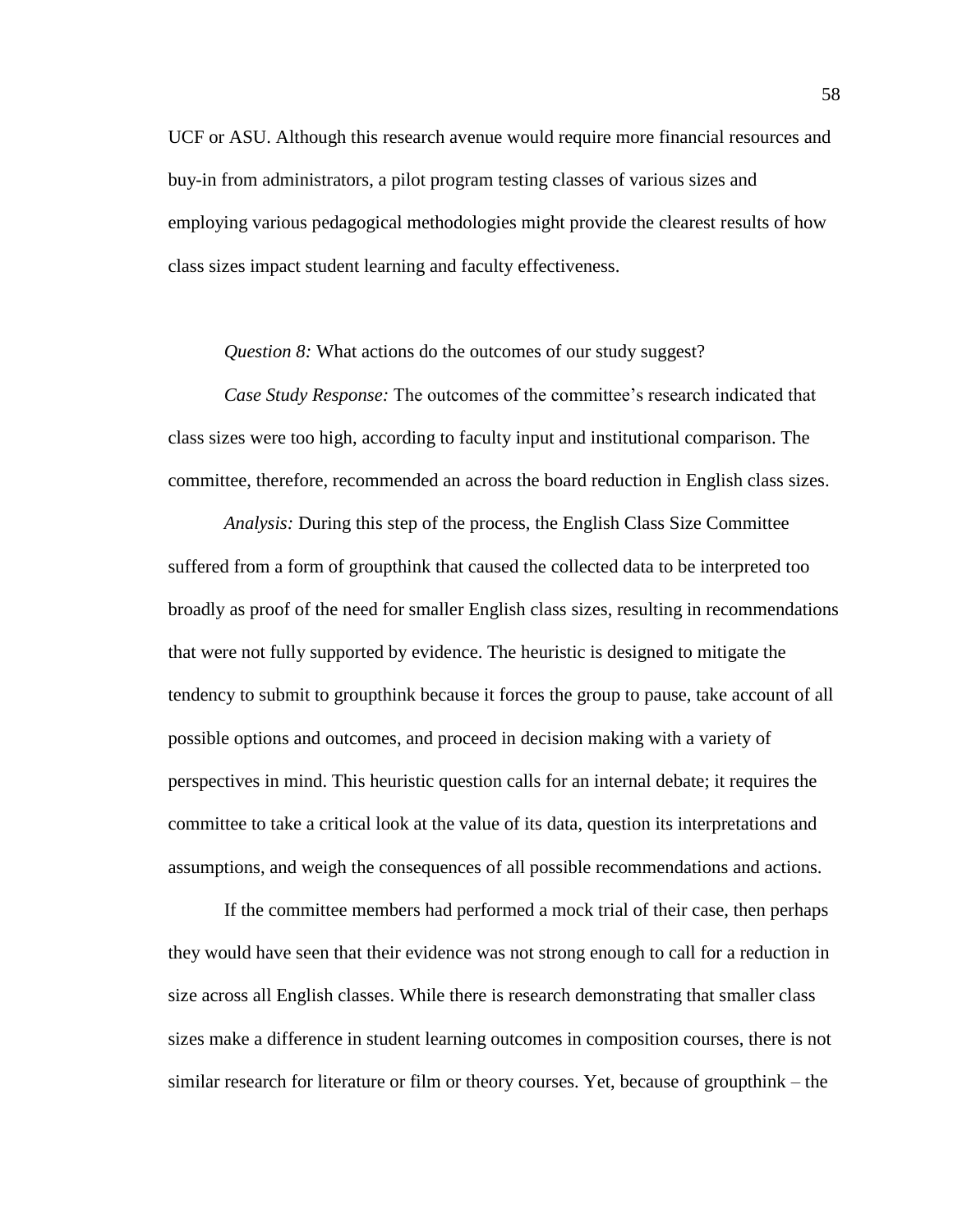reluctance to create conflict amongst group members, the committee decided to make the recommendation to lower all class sizes, regardless of their lack of solid evidence.

*Question 9:* How do we do communicate our findings?

*Case Study Response:* Because the target audience was administrators, the committee decided that the recommendation document would be most effective if written as a straightforward executive summary, limited to a few pages with visual elements like bulleted lists and tables.

*Analysis:* When determining the method for communicating its findings, the English Class Size Committee was thinking about two different delivery methods: an oral and visual presentation to the full faculty and a written presentation for administrators. The documents used for these presentations were static, final, formal. While this form of documentation was necessary, it might have also been helpful to create a working document that could be dynamic, evolving, and informal. This digital document could chart the committee's arguments, link to the committee's research, and provide a roadmap for others who may continue to investigate the same questions in the future. Additionally, with a more specific research problem in mind, visual elements that directly address that problem could be leveraged. For instance, if the committee determined that the most exigent problem was the time it takes for faculty to teach larger courses, the committee could focus on designing visual representations of faculty time to illustrate the problem.

Even without this heuristic question to prompt the committee, members were able to successfully communicate their findings because they considered audience needs from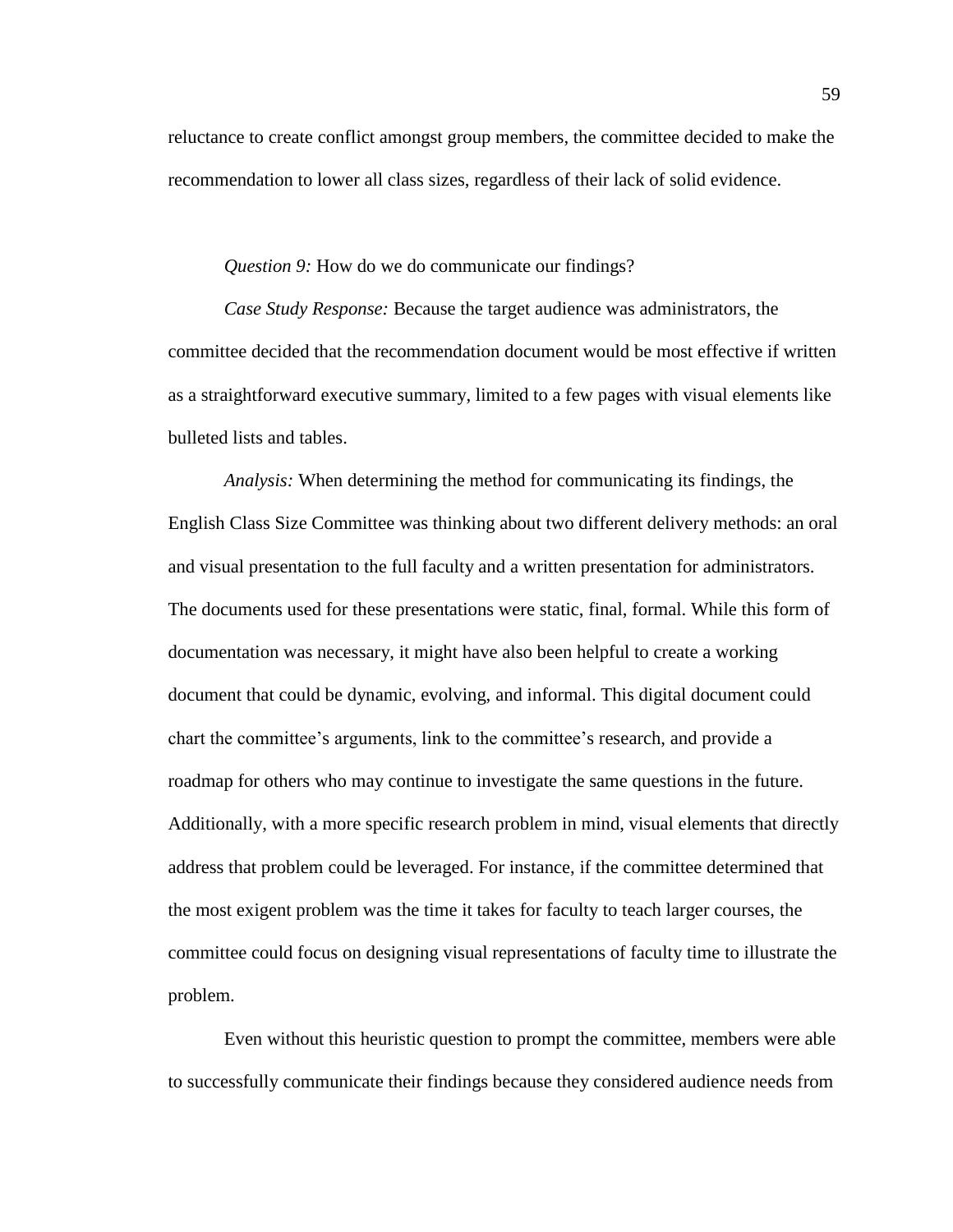the beginning of the process. The communication efforts could have been strengthened, however, if the committee had a more finite focus.

*Question 10:* If the findings urge action, what are the next steps? *Case Study Response:* Not specified.

*Analysis:* Here, too, the English Class Size Committee at KSU might have been more successful if it had a heuristic to follow. By not anticipating the need for a response to this question, the committee's work has languished on the Dean's desk. Although it may not be customary to form action committees or task forces to follow-up on investigative work within academic departments, charging a coalition of vested parties with the purpose of campaigning for change might urge administrative action.

## **Lessons from Applying the Heuristic to the Case Study**

Although the heuristic is just a simple list of questions designed to guide a group through informed, deliberate decision-making, it provides an occasion for committee members to break the flow of work, pose alternate points of view, and question process. The heuristic encourages committee members to reject the notion that committee service is perfunctory and instead engage in meaningful, productive, and creative committee work. Approaching the issue of class size through this heuristic might lead to research and service opportunities that could benefit all stakeholders.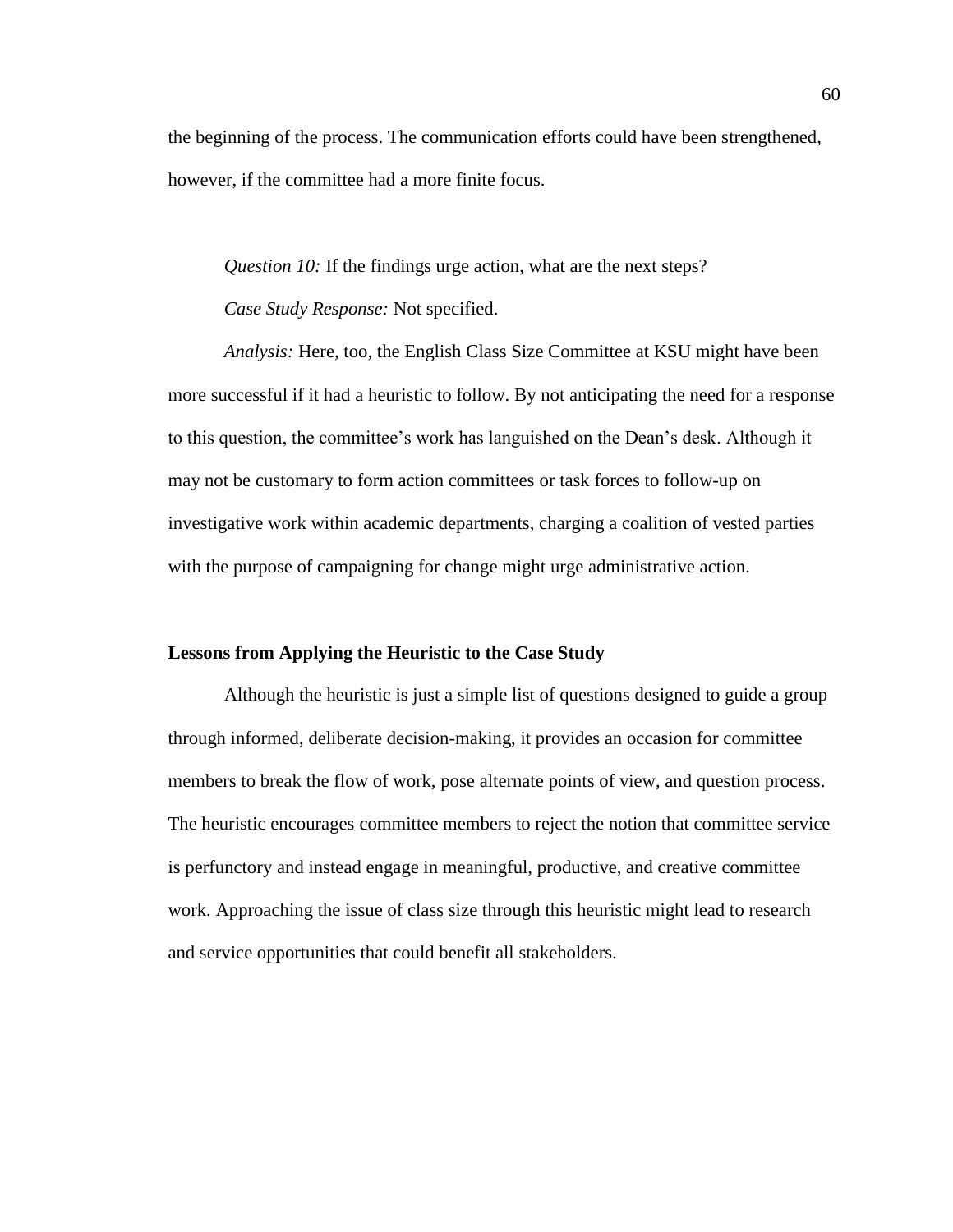#### **Chapter 4: Suggestions and Conclusions**

## **Findings**

By applying the heuristic to the case study in the previous chapter, I was able to examine each step of the KSU committee's process and determine a series of findings that could aid committees at other institutions, should they decide to undertake similar work. The ten findings mirror the ten questions of the heuristic and should be considered suggestions for building a successful case for smaller English class sizes:

Finding #1: A committee should have one clear goal.

Finding #2: A committee should have a stated research problem.

Finding #3: A committee should conduct a stakeholder analysis and involve members with diverse perspectives.

Finding #4: Committee members should understand the current institutional climate and historic context to determine the likely boundaries of the project.

Finding #5: Committee members must possess the time and project management skills to identify the kairotic moment and implement the right study at the right time.

Finding #6: A committee must identify all available resources (including time,

funding, and personnel) prior to finalizing the research plan.

Finding #7: A committee should consider designing their research in concert with ongoing work in the field.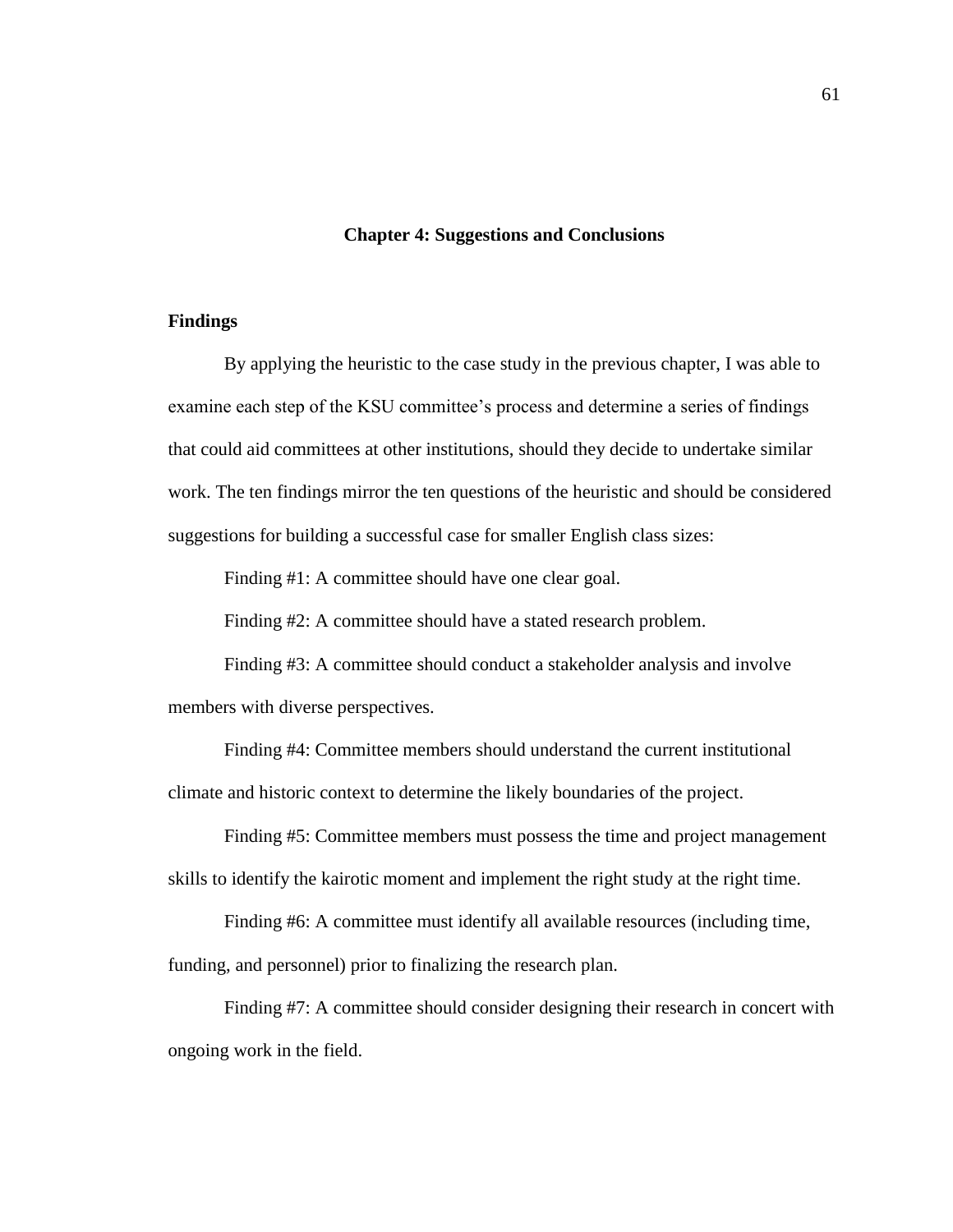Finding #8: A committee should actively combat groupthink by organizing an internal debates.

Finding #9: A committee should leverage multiple media and modes of communication to address multiple audiences.

Finding #10: Committee members must consider that follow-up action may be required to enact their recommendations.

These findings are a result of examining the strengths and weaknesses of this particular case study in comparison to an ideal approach. Of course, most committees undertaking this type of work will not be acting under a set of ideal conditions, but perhaps these suggestions will help guide others passed some of the hurdles faced by KSU's English Class Size Committee.

## **Opportunities for Additional Research**

While researching the issues surrounding class size, I encountered several areas outside the scope of this project that call for additional research. First, we need more research pertaining to class size and the English Studies disciplines other than composition. Although the KSU English Class Size Committee chose to include all of the various course types in its investigation and subsequent recommendations, the majority of the existing scholarship is limited to exploring the relationship between class sizes and writing courses. Without more data on literature courses and class sizes, it is difficult for English departments to determine the most advantageous strategies for undertaking class size research at their own institutions.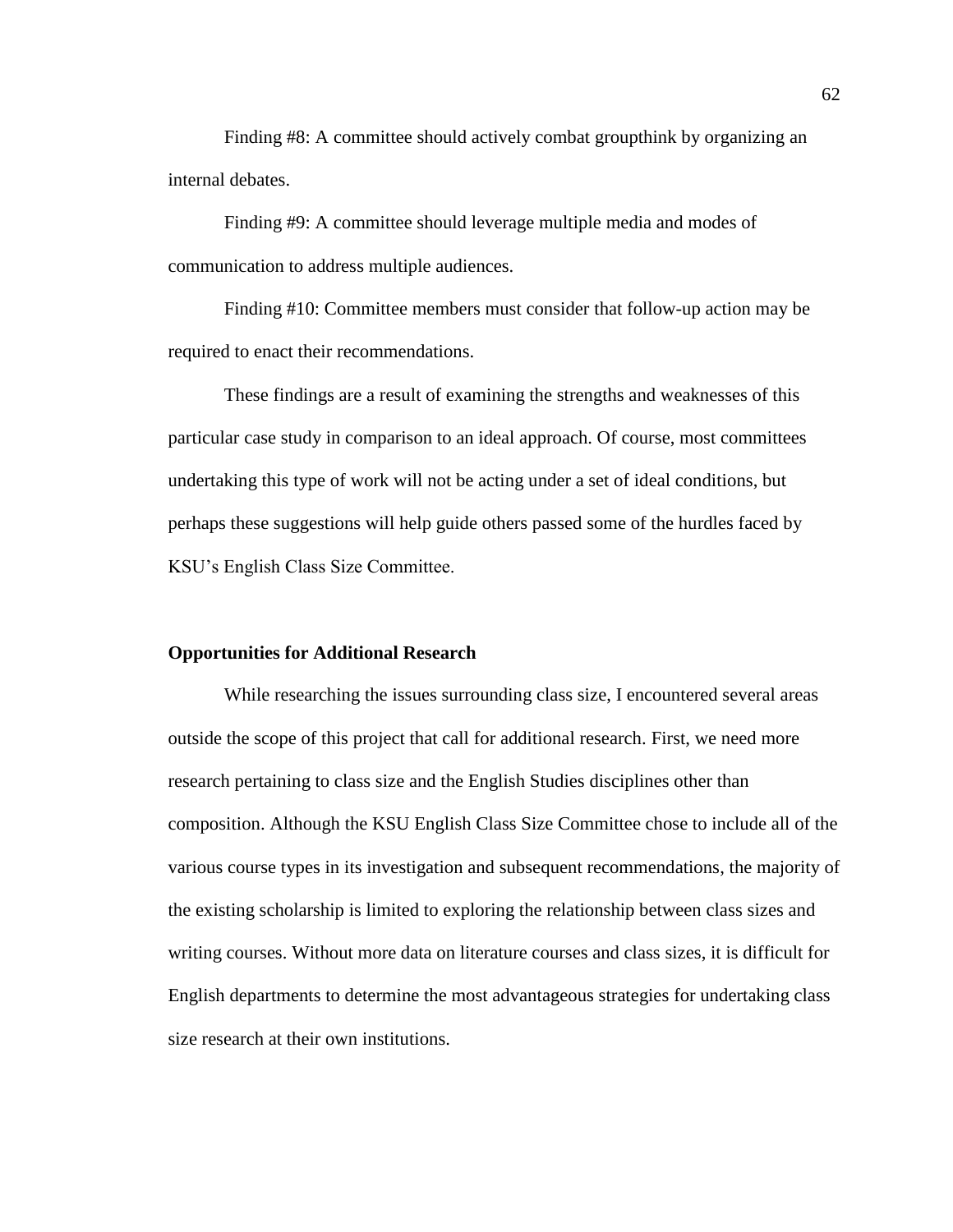To bridge this gap in the scholarship, perhaps researchers should attempt to create a study that might be applied across different course types to accurately gauge the effects of class size on students in multiple types of courses. Is it possible for researchers to design a study that they could administer to first-year composition classes as well as literary theory classes or advanced creative writing classes? As the literature review reveals, some scholars have turned to the data collected through course and instructor evaluations to measure and compare the learning outcomes achieved in classes across multiple disciplines. Despite the scholarship that supports using course and instructor evaluations for this purpose, the main argument for interpreting the data from these survey instruments as a measurement of student learning is accessibility, not accuracy. Since course and instructor evaluations are not designed to assess the relationship between class size and student learning outcomes specific to different English Studies courses, appropriating the data for that purpose provides inexact measurements and dismisses any differences among the disciplines. Although course and instructor evaluations are readily available, researchers should consider designing a study that could specifically address the needs of the different disciplines.

Course and instructor evaluations are also used to generalize whether class size affects student learning outcomes, and again, these surveys provide an inexact measurement because they compare class sizes in a range. Whereas a study (like the one conducted by Bedard and Kuhn) might investigate the differences in learning outcomes for students in classes with fewer than twenty students versus classes with twenty-one to fifty students versus classes with fifty-one to eighty students, the actual on-campus conversations about course enrollment caps might concern adjusting class sizes by just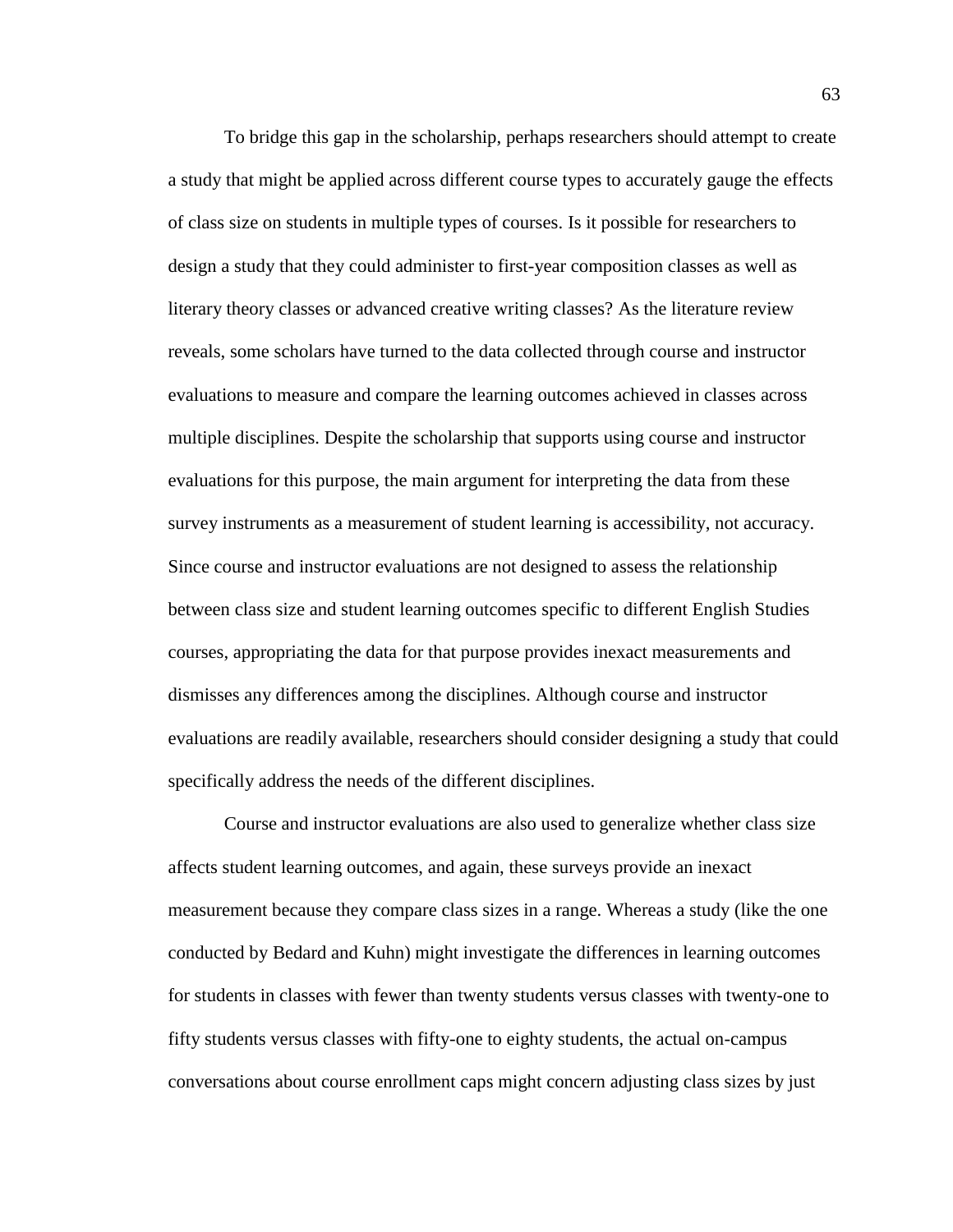one or two students. Ideally, a researcher would design a study that would more thoroughly determine whether there is a significant difference for student learning outcomes when course enrollments are adjusted only slightly and what the rate of change is per each additional student in a class. Knowing this information would aid faculty in making arguments about class size. As demonstrated earlier, when a lecturer teaches a 5/5 load, adding two students to each class has an exponential effect on her workload. So if research can demonstrate that an additional two students per course affects only faculty workload, not student learning, then the nature of the argument changes.

Another possible area of research involves class sizes for online and hybrid courses. While some scholars are beginning to investigate this topic, the research is inconclusive. For instance, Eric Bettinger at Stanford University has found that increased class sizes online do not negatively impact student learning ("Online, Size Doesn't Matter" n.p.), yet David Reinheimer's work suggests that for online composition courses, size does matter. Because an online course does not have the limitation of a physical space, some administrators may be tempted to place a higher enrollment cap on these courses. The faculty survey conducted by the English Class Size Committee did prompt faculty to indicate if their ideal (optimal) and maximum acceptable class sizes for online and hybrid differed from the ideal (optimal) and maximum acceptable class sizes for onsite courses. The data points collected for online and hybrid courses were close but not identical to onsite courses, but the trends were not strong enough to draw any solid conclusions. To begin to understand if and how online and hybrid courses affect faculty workload differently from onsite courses, one might conduct a simple survey polling faculty on which type of course takes more time. If some preliminary conclusions could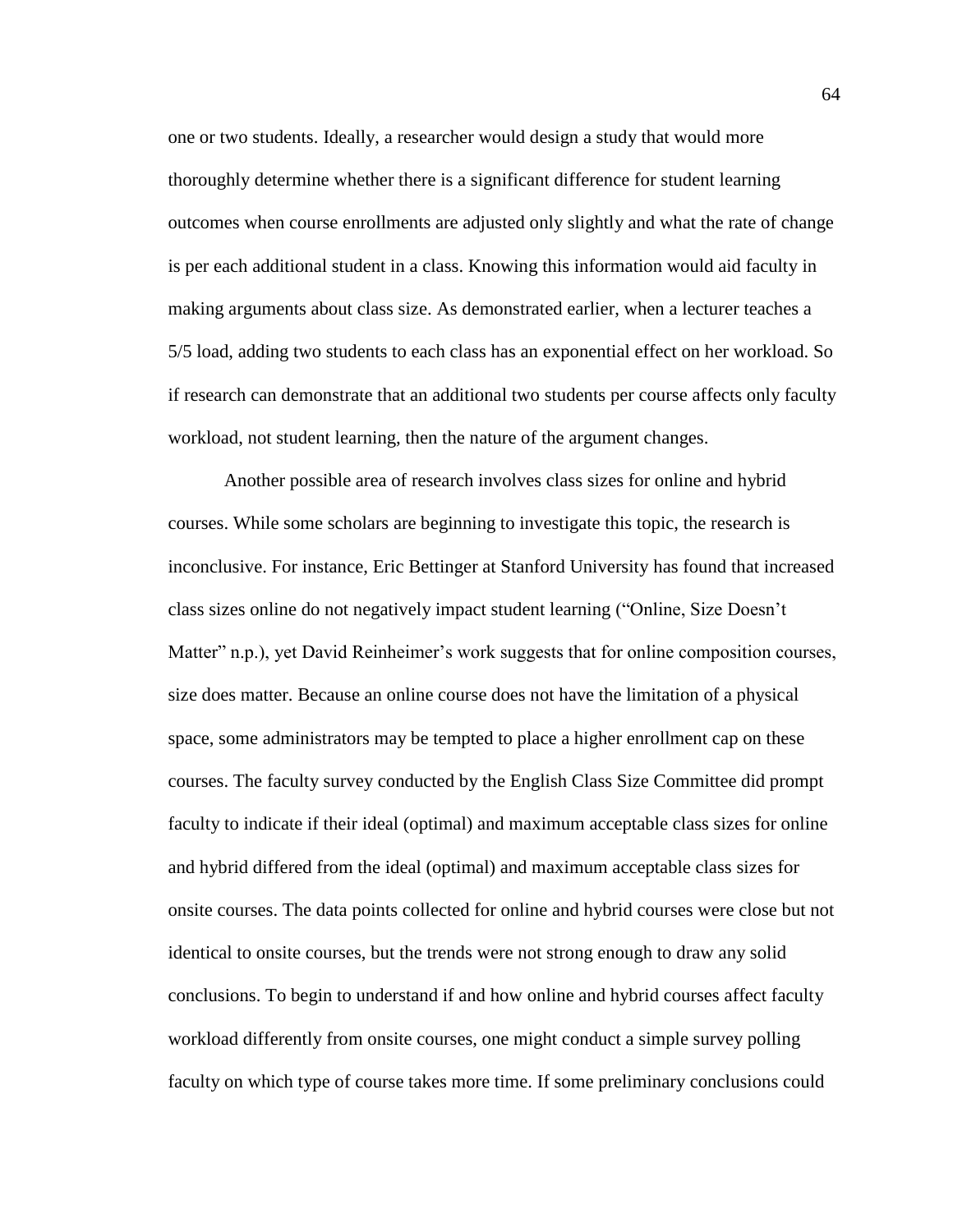be made from that data, then a researcher might implement a study like John Ziker's in which faculty actually track the allocation of their time to determine if their perceptions match their realities.

Apart from the need for the additional empirical research that I've outlined above, my study identified another opportunity for research: investigating the most appropriate and effective methods for engaging administrators and students in conversations that are typically dominated by faculty. My research stresses the importance of involving all stakeholders in a conversation in order to create the most rhetorically-sound argument possible, but this conclusion presupposes that all stakeholders are willing participants in this inclusive conversation. Since administrators and students do not have the same incentive as faculty for sitting on a committee, how can they be induced to participate in the work of investigating class sizes? While a committee may declare that its meetings are open and that all are welcome to join the discussion, it is more difficult to truly involve others than to invite them. With more research, we could determine if faculty, administrators, and students desire deliberate collaboration and, if so, the best methods for facilitating collaboration.

## **Conclusion**

From the literature review to the case study to the creation of the heuristic, the work of my capstone has revolved around making and breaking recommendations. I have rejected the notion that there are one-size-fits-all class size recommendations and focused on creating a customized guide to determining research and recommendations based on the rhetorical situation found at each institution examining class size. The heuristic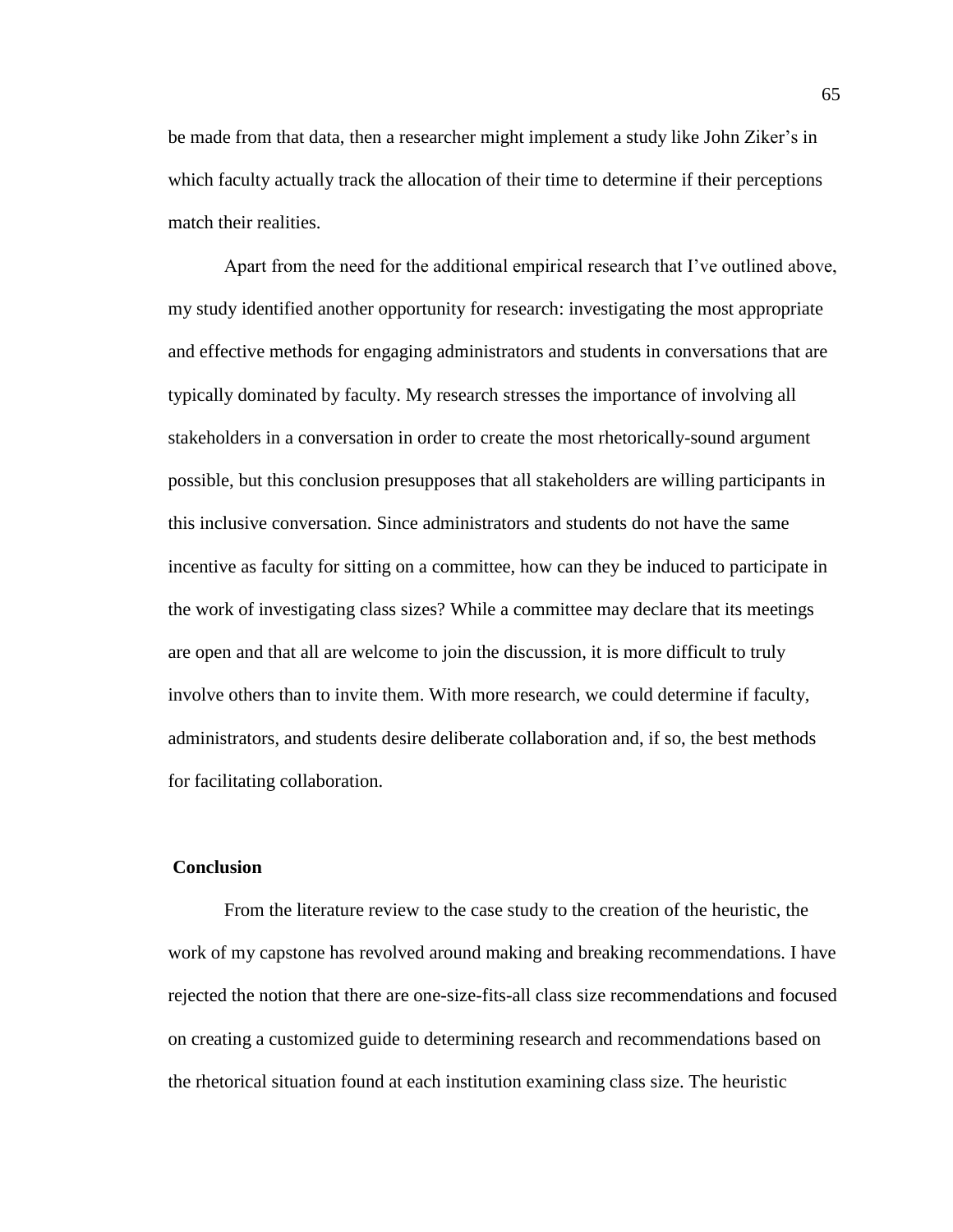reminds faculty, students, and administrators to question their assumptions about the other stakeholder groups and work to find common ground through collaboration. While the tendency, especially in universities acting like corporations, is to try to persuade others by using numbers and figures, the classical act of invention encourages us to employ strategies that go beyond the presentation of scientific proof. By focusing arguments too much on units of measurement – the minutes clocked by faculty each week, the exact number of ideal bodies that can fit into a classroom, the budgetary bottom-line – it is easy to forget that many decisions are made because of relationships.

At universities, bottom-up change happens through consensus, which can only be achieved by including divergent perspectives in decision making. By engaging strategic partners throughout the process of examining enrollment cap policies, class size issues will cease to be viewed as a faculty problem and start to be viewed as an institutional problem. Students and contingent faculty are often the least enfranchised members of the university community, so inviting them to join the conversation along with tenure-track faculty and administrators will reframe the dialogue.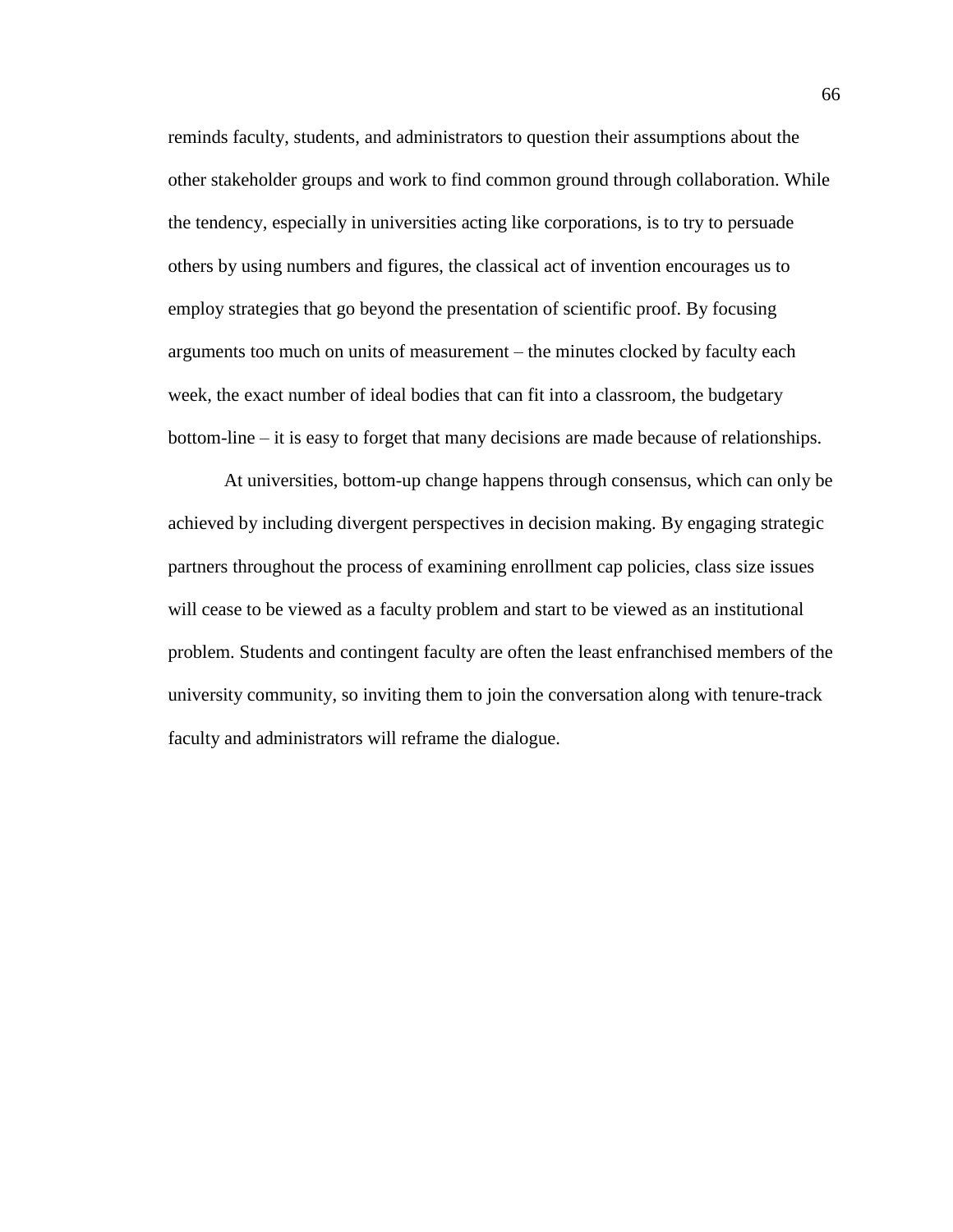### **Works Cited**

- "ADE Guidelines for Class Size and Workload for College and University Teachers of English: A Statement of Policy." *Association of Departments of English*. Modern Language Association, 1992. Web. 27 November 2015.
- American Association of University Professors's Committee C on College and University Teaching, Research, and Publication. "The Politics of Intervention: External Regulation of Academic Activities and Workloads in Public Higher Education." *Academe* 82.1 (1996): 46-52. Print.
- Arias, J. J. and Douglas M. Walker. "Additional Evidence on the Relationship between Class Size and Student Performance." *Journal of Economic Education* 35.4 (2004): 311-329. Print.
- AWP Board of Trustees. "AWP Guidelines for Creative Writing Programs & Teachers of Creative Writing." *Association of Writers & Writing Professionals*. Association of Writers & Writing Professionals, n.d. Web. 27 November 2015.
- Bedard, Kelly and Peter Kuhn. "Where Class Size Really Matters: Class Size and Student Ratings of Instructor Effectiveness." *Economics of Education Review* 27.3 (2008): 253-265. Print.
- Carter, Michael J. and Heather Harper. "Student Writing: Strategies to Reverse Ongoing Decline." *Academic Questions* 26.3 (2013): 285-295. Print.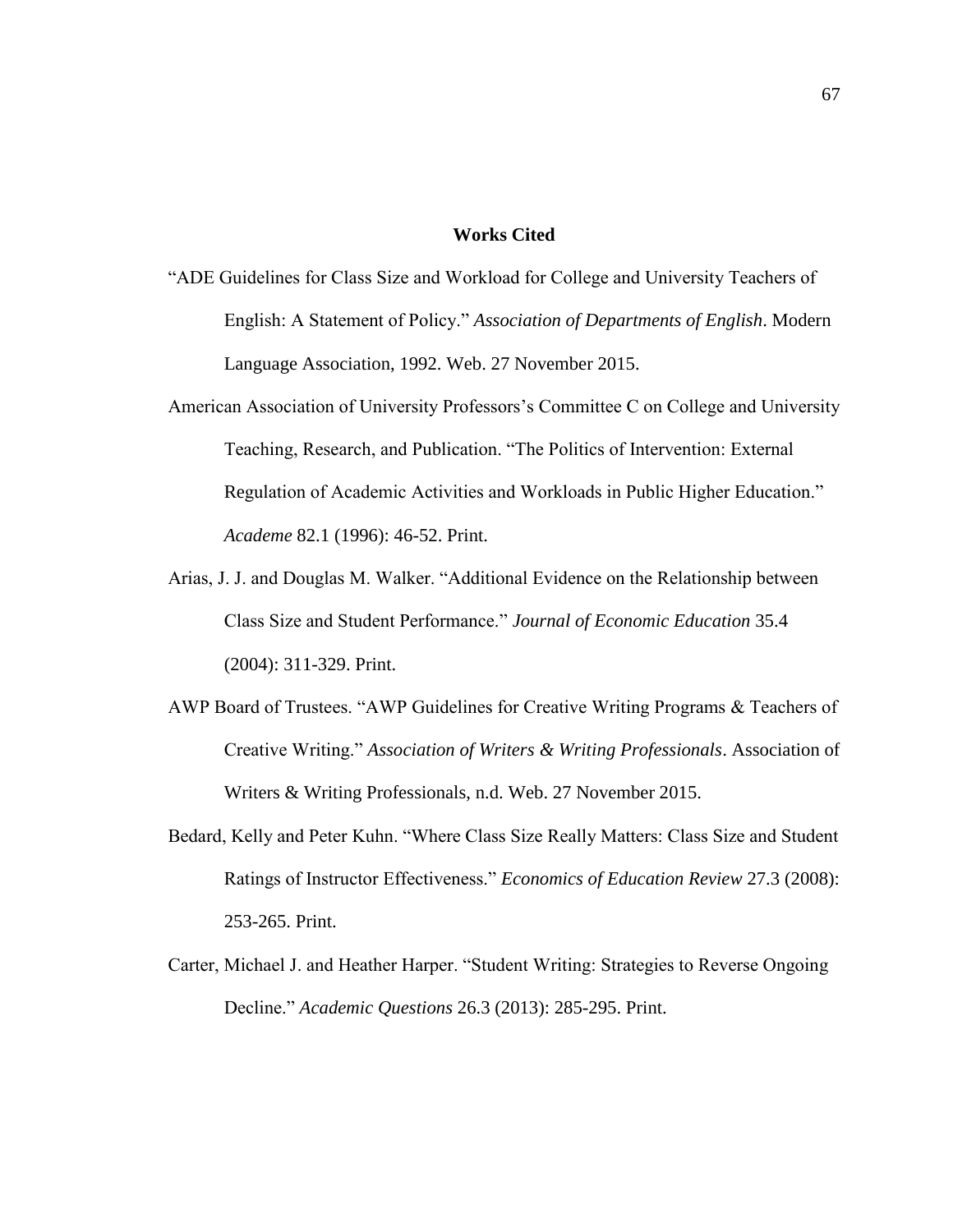- CCCC Executive Committee. "Statement of Principles and Standards for the Postsecondary Teaching of Writing." *College Composition and Communication* 40.3 (1989): 329-336.
- ——. "Principles for the Postsecondary Teaching of Writing." *Conference on College Composition and Communication*. National Council of Teachers of English, March 2015. Web. 27 November 2015.
- Centra, John A. "Student Ratings of Instruction and Their Relationship to Student Learning." *American Educational Research Journal* 14.1 (1977): 17-24. Print.
- Chapman, Lauren and Larry Ludlow. "Can Downsizing College Class Sizes Augment Student Outcomes? An Investigation of the Effects of Class Size on Student Learning." *JGE: The Journal of General Education* 59.2 (2010): 105-123. Print.
- Cuseo, Joe. "The Empirical Case Against Large Class Size: Adverse Effects on the Teaching, Learning, and Retention of First-Year Students." *Journal of Faculty Development* 21.1 (2007): 5-21. Print.
- Gilbert, Sid. "Quality Education: Does Class Size Matter?" *CSSHE Professional File* 14 (1995): 1-6. Print.
- Glau, Greg (2006). *Project 85 PowerPoint Overview and Spreadsheet*. [PowerPoint slides]. Retrieved from http://compfaqs.org/Workload/ReducingClassSize-ASU
- Haswell, Richard. "Class Sizes for Regular, Basic, and Honors Writing Courses." *CompPile*. CompPile, September 2005. Web. 27 November 2015.
- ——. "Average Time-on-Course of a Writing Teacher." *CompPile*. CompPile, February 2005. Web. 27 November 2015.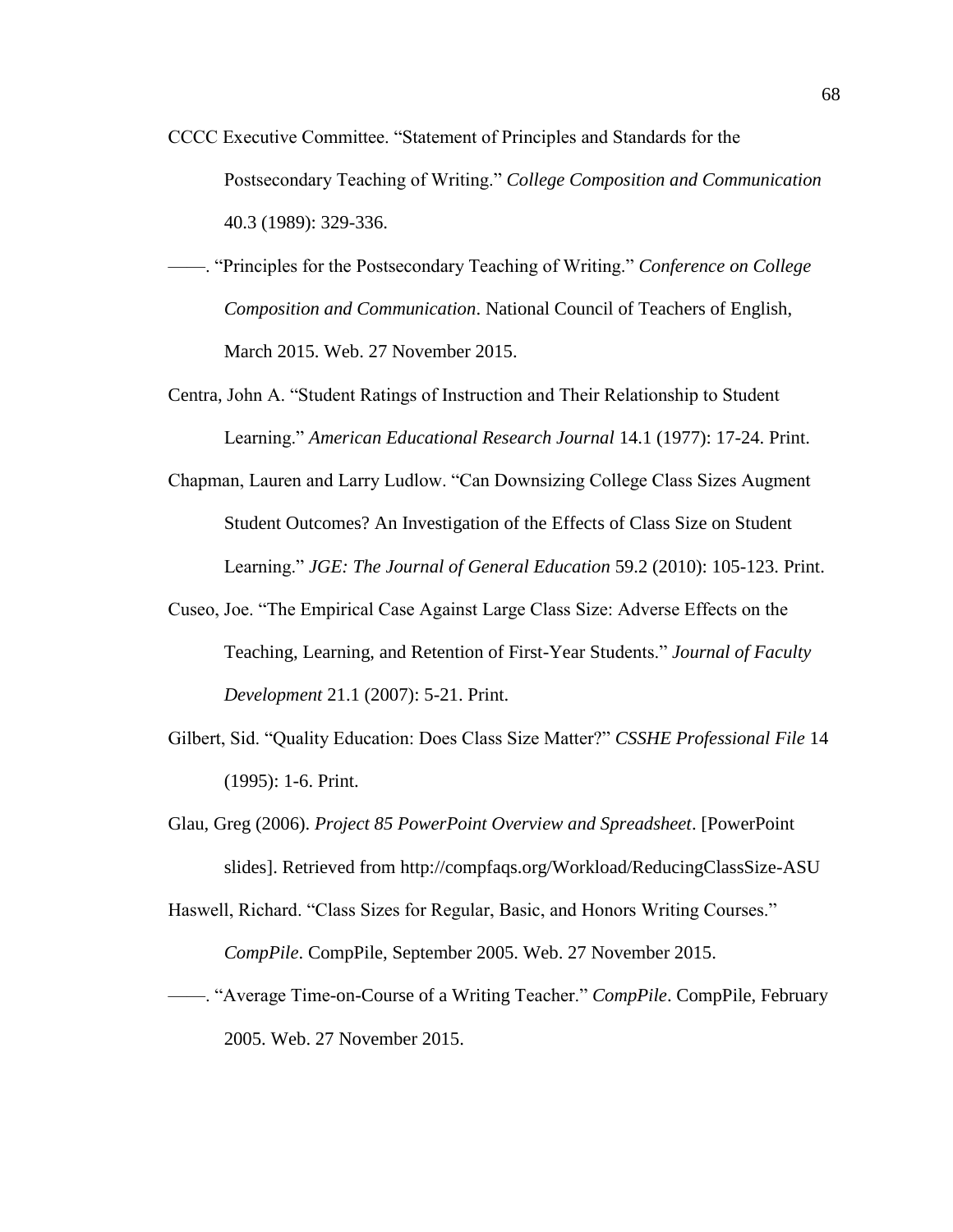- Horning, Alice. "The Definitive Article on Class Size." *WPA: Writing Program Administration* 31.1-2 (2007): 11-34. Print.
- "Increasing Student Success: Smaller Classes, Innovative Pedagogy at UCF." *Association of American Colleges & Universities*. Association of American Colleges & Universities, June/July 2010. Web. 23 November 2015.
- Jaschik, Scott. "Composition, Overcrowded." *Inside Higher Ed*. Inside Higher Ed, 16 March 2009. Web. 3 May 2015.
- ——. "Online, Size Doesn't Matter." *Inside Higher Ed*. Inside Higher Ed, 5 January 2015. Web. 3 May 2015.
- Katz, Steven B. "The Ethic of Expediency: Classical Rhetoric, Technology, and the Holocaust." *College English* 54.3 (1992): 255-75. Print.
- Kronstadt, Jill. "The Shelf Life of Total B.S." *Paper Balls*. Paper Balls, 25 March 2012. Web. 23 November 2015.
- Levy, David C. "Do College Professors Work Hard Enough?" *The Washington Post*. The Washington Post, 23 March 2012. Web. 23 November 2015.
- "MLA Ad Hoc Committee on Teaching: Final Report." *Modern Language Association*. Modern Language Association, n.d. Web. 3 May 2015.
- Murray, Donald. "The Essential Delay: When Writer's Block Isn't." *When a Writer Can't Write: Studies in Writer's Block and Other Composing-Process Problems*. Ed. Mike Rose. New York: Guilford Press, 1985. 219-26. Print.
- Ong, Walter J. "The Writer's Audience Is Always a Fiction." *PMLA* 90.1 (1975): 9-21. Print.